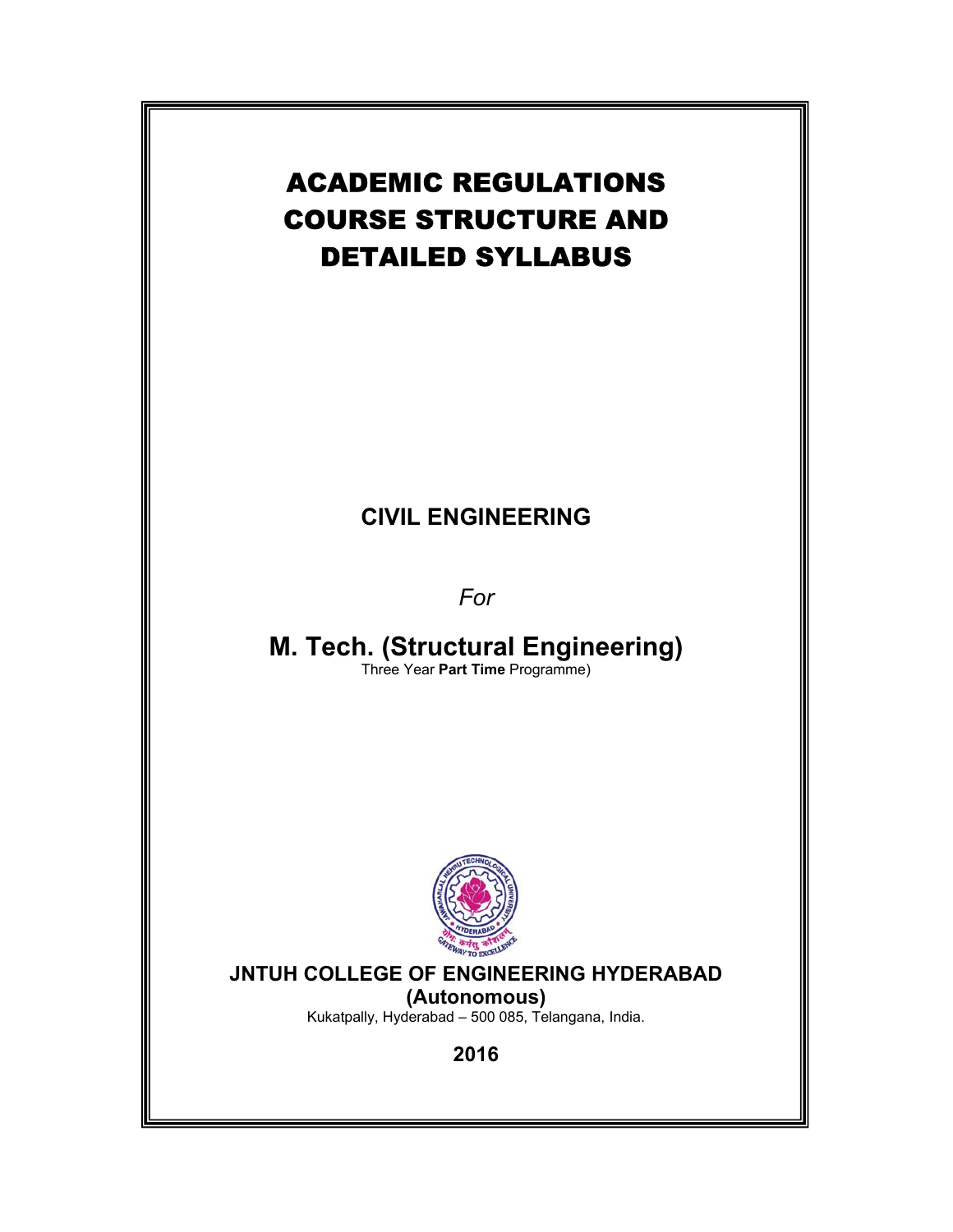

# **JAWAHARLAL NEHRU TECHNOLOGICAL UNIVERSITY HYDERABAD COLLEGE OF ENGINEERING HYDERABAD (AUTONOMOUS) Kukatpally, Hyderabad – 500 085**

ACADEMIC REGULATIONS 2015 for CBCS Based M.Tech. (Part- Time) Programmes (Effective for the students admitted into I year from the Academic Year **2016-17** and onwards)

**1.0 Part-Time Post-Graduate Degree Programmes in Engineering & Technology (PTPGP in E & T):** 

JNTUH offers 3 Year (6 Semesters) Part-time **Master of Technology** (M.Tech.) Degree Programmes, under Choice Based Credit System (CBCS) at its Constituent Autonomous College - JNTUH College of Engineering Hyderabad with effect from the Academic Year 2016 - 17 onwards in the different branches of Engineering & Technology with different specializations.

# **2.0 Eligibility for Admission:**

- 2.1 Admissions to the PTPGPs shall be made subject to the eligibility, qualifications and specializations prescribed by JNTUH College of Engineering Hyderabad, JNT University Hyderabad, for each Specialization under each M.Tech. Programme, from time to time.
- 2.2 Admission to the PTPGP shall be made either on the basis of the Merit Rank obtained by the qualifying candidate at an Entrance Test conducted by the Jawaharlal Nehru Technological University Hyderabad / on the basis of any other order of merit approved by the University, subject to reservations as prescribed by the Government from time to time.
- 2.3 Candidates seeking admission to programmes on a part time basis should be working in or around the place where the programme is being run after passing the qualifying examination.
- 2.4 The medium of instructions for all PG Programmes will be ENGLISH only.

# **3.0 M.Tech. Programme (PTPGP in E & T) Structure:**

- 3.1 The M.Tech. Programmes in E & T of JNTUH-CEH are of Semester Pattern, with 6 Semesters constituting 3 Academic Years, each Academic Year having TWO Semesters (First/Odd and Second/Even Semesters). Each Semester shall be of 22 Weeks duration (inclusive of Examinations), with a minimum of 90 Instructional Days per Semester.
- 3.2 UGC/ AICTE specified Definitions/ Descriptions are adopted appropriately for various terms and abbreviations used in these PTPGP - Academic Regulations.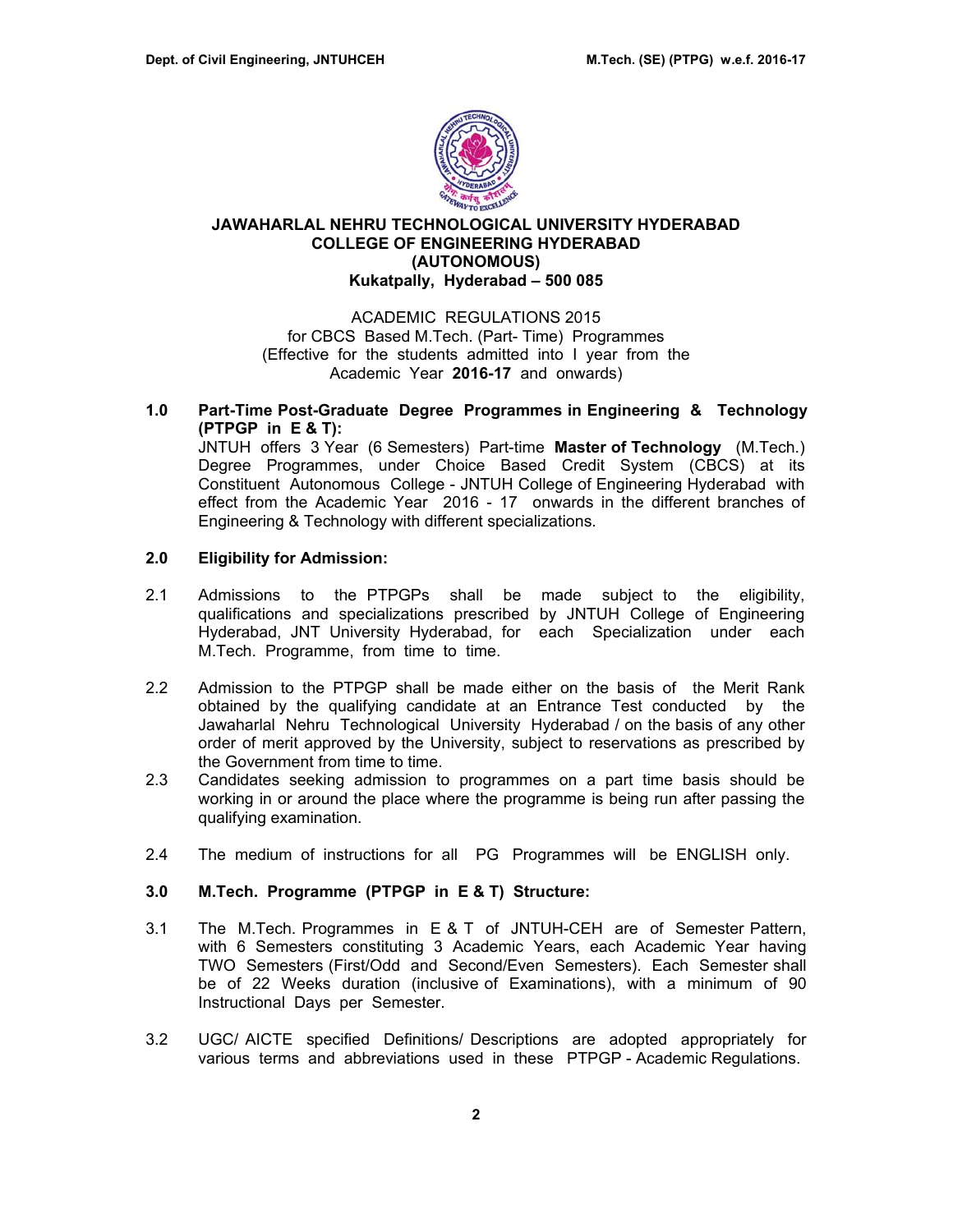# 3.2.1 **Semester Scheme:**

Each Semester having - 'Continuous Internal Evaluation (CIE)' and 'Semester End Examination (SEE)'. Choice Based Credit System (CBCS) and Credit Based Semester System (CBSS) as denoted are taken as 'references' for the present set of Regulations. The terms 'SUBJECT' or 'COURSE' imply the same meaning here, and refer to 'Theory Subject', or 'Lab Course', or 'Design/ Drawing Subject', or 'Seminar', or 'Comprehensive Viva', or 'Project', as the case may be.

# 3.2.2 **Credit Courses:**

All Subjects (or Courses) are to be registered by a student in a Semester to earn Credits. Credits shall be assigned to each Subject/ Course in a L: T: P: C (Lecture Periods: Tutorial Periods: Practicals Periods : Credits) Structure, based on the following general pattern …

- One hour/ Week/ Semester for Theory/ Lecture (L) Courses; and,
- Two hours/ Week/ Semester for Laboratory/ Practical (P) Courses or Tutorials (T).

Other student activities like Study Tour, Guest Lecture, Conference/ Workshop Participations, Technical Paper Presentations etc., and identified Mandatory Courses if any, will not carry Credits.

# 3.2.3 **Subject/ Course Classification:**

All Subjects/ Courses offered for the PTPGP are broadly classified as : (a) Core Courses (CoC), and (b) Elective Courses (EℓC).

‐ Core Courses (CoC) and Elective Courses (EℓC) are categorized as PS (Professional Subjects), which are further subdivided as – (i) PC (Professional/ Departmental Core) Subjects, (ii) PE (Professional/ Departmental Electives) , (iii) Seminar, (iv) Comprehensive Viva, and (v) Project Work (PW).

# 3.2.4 **Course Nomenclature:**

The Curriculum Nomenclature or Course-Structure Grouping for the M.Tech. Degree Programmes is as listed below ...

| S.<br>No                             | <b>Broad</b><br><b>Course</b> | <b>Course Group/</b><br>Category | <b>Courses Description</b>            | <b>Credits</b> |  |  |  |
|--------------------------------------|-------------------------------|----------------------------------|---------------------------------------|----------------|--|--|--|
|                                      | <b>Classificati</b>           |                                  |                                       |                |  |  |  |
|                                      | on                            |                                  |                                       |                |  |  |  |
| 1)                                   | Core                          | PC-                              | Includes core subjects related to the | 20             |  |  |  |
|                                      | Courses                       | <b>Professional Core</b>         | Parent Discipline/ Department/ Branch |                |  |  |  |
|                                      | (CoC)                         |                                  | of Engg.                              |                |  |  |  |
| 2)                                   | Elective                      | PE- Professional                 | Includes Elective subjects related to | 32             |  |  |  |
|                                      | Courses                       | Electives                        | the Parent Discipline/ Department/    |                |  |  |  |
|                                      | (ElC)                         |                                  | Branch of Engg.                       |                |  |  |  |
| 3)                                   | Core                          | Project Work                     | M.Tech. Project or PG Project or PG   | 30             |  |  |  |
|                                      | Courses                       |                                  | <b>Major Project</b>                  |                |  |  |  |
|                                      |                               | Seminar                          | Seminar/ Colloquium based on core     | $\overline{2}$ |  |  |  |
|                                      |                               |                                  | contents related to Parent            |                |  |  |  |
|                                      |                               |                                  | Discipline/ Department/ Branch of     |                |  |  |  |
|                                      |                               |                                  | Engg.                                 |                |  |  |  |
|                                      |                               | Comprehensive                    | Viva-voce covering all the PG         | 4              |  |  |  |
|                                      |                               | Viva-voce                        | Subjects and related aspects          |                |  |  |  |
|                                      |                               | Communication                    | Lab oriented                          | $\overline{2}$ |  |  |  |
| <b>Skills/ Soft Skills</b>           |                               |                                  |                                       |                |  |  |  |
| <b>Total Credits for PTPGP</b><br>90 |                               |                                  |                                       |                |  |  |  |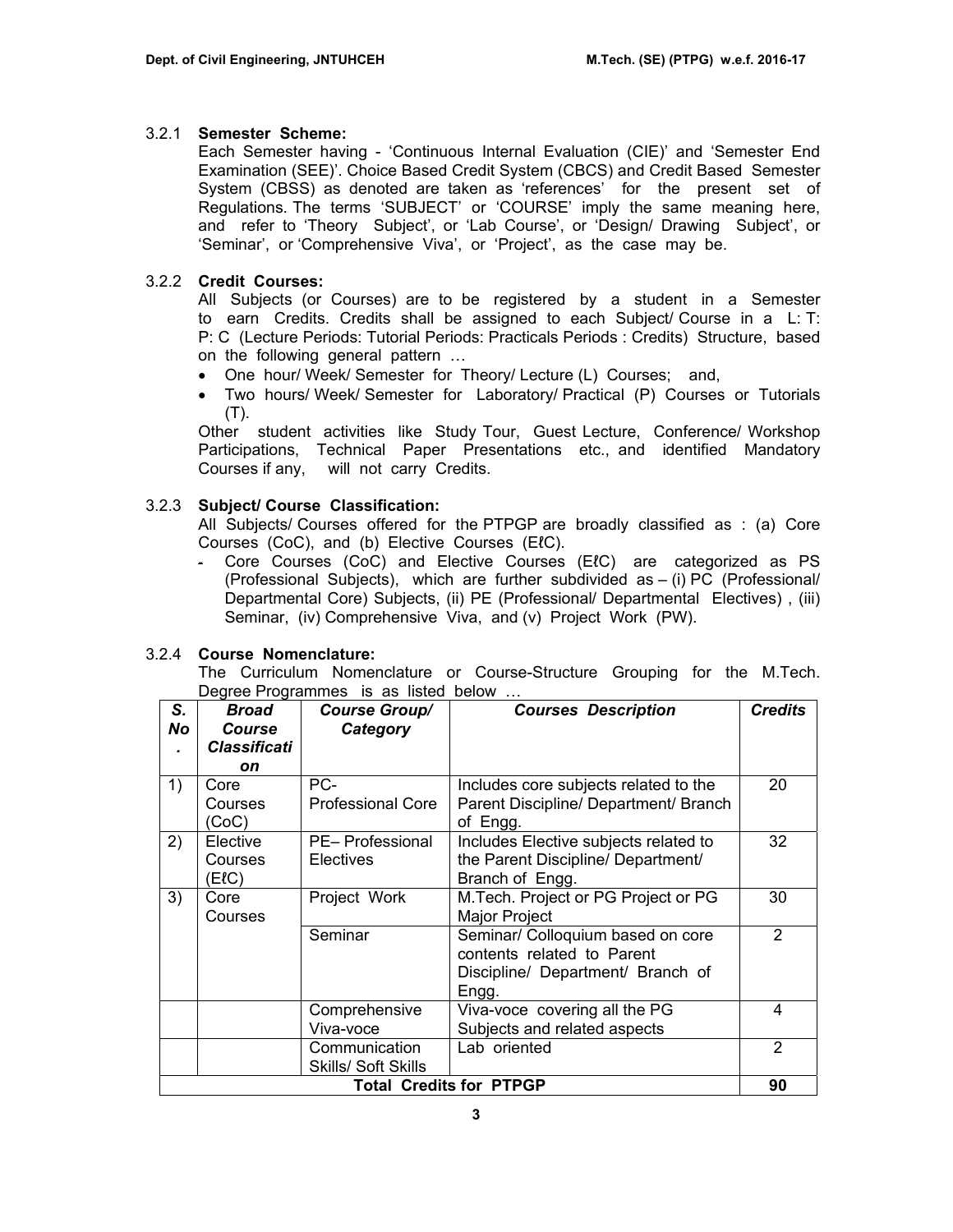#### **4.0 Course Work:**

- 4.1 A Student, after securing admission, shall pursue and complete the M.Tech. PTPGP in a minimum period of 3 Academic Years (6 Semesters), and within a maximum period of 6 Academic Years (starting from the Date of Commencement of I Year).
- 4.2 Each student shall Register for and Secure the specified number of Credits required for the completion of the PTPGP and Award of the M.Tech. Degree in respective Branch of Engineering with the chosen Specialization.
- 4.3 I &II Year is structured to provide typically 14 Credits (14 C) in each of the I and II Semesters, and III Year comprises of 34 Credits (34 C), totaling to 90 Credits (90 C) for the entire M.Tech. Programme.

#### **5.0 Course Registration:**

- 5.1 A 'Faculty Advisor' shall be assigned to each M.Tech. Programme with respective Specialization, who will advise the Students about the M.Tech. Programme Specialization, its Course Structure and Curriculum, Choice/ Option for Subjects/ Courses, based on his competence, progress, pre-requisites and interest.
- 5.2 A Student may be permitted to Register for Subjects/ Courses of 'his CHOICE' with a typical total of 14 Credits per Semester in I &II Year (Minimum being 10 C and Maximum being 18 C, and 16 Credits (inclusive of Project) per V Semester in III Year (Minimum being 16 C and Maximum being 30 C), 18 credits (inclusive of Project) per VI Semester in III Year (minimum being 18 C and maximum 32 C), based on his interest, competence, progress, and 'PRE-REQUISITES' as indicated for various Subjects/ Courses, in the Department Course Structure (for the relevant Specialization) and Syllabus contents for various Subjects/ Courses.
- 5.3 Choice for 'additional Subjects/ Courses' in any Semester (above the typical 14/16/18 Credit norm, and within the Maximum Permissible Limit of 16/30/32 Credits, during I&II/ III Years as applicable) must be clearly indicated in the Registration, which needs the specific approval and signature of the Faculty Advisor/ Counselor on hard-copy.
- 5.4 Dropping of Subjects/ Courses in any Semester of I Year or II year may be permitted, ONLY AFTER obtaining prior approval and signature from the Faculty Advisor (subject to retaining a minimum of 10 Credits), 'within 15 Days of Time' from the beginning of the current Semester.
- 6.0 Subjects/Courses to be offered
- 6.1 A typical Section(or Class) sanctioned strength for each semester shall be 30.
- 6.2 A Subject/Course may be offered to the students ONLY if Minimum of 15 (1/2 of Section Strength) opt for the same. The Maximum strength of a Section is limited to 45(30+1/2 of the Section Strength).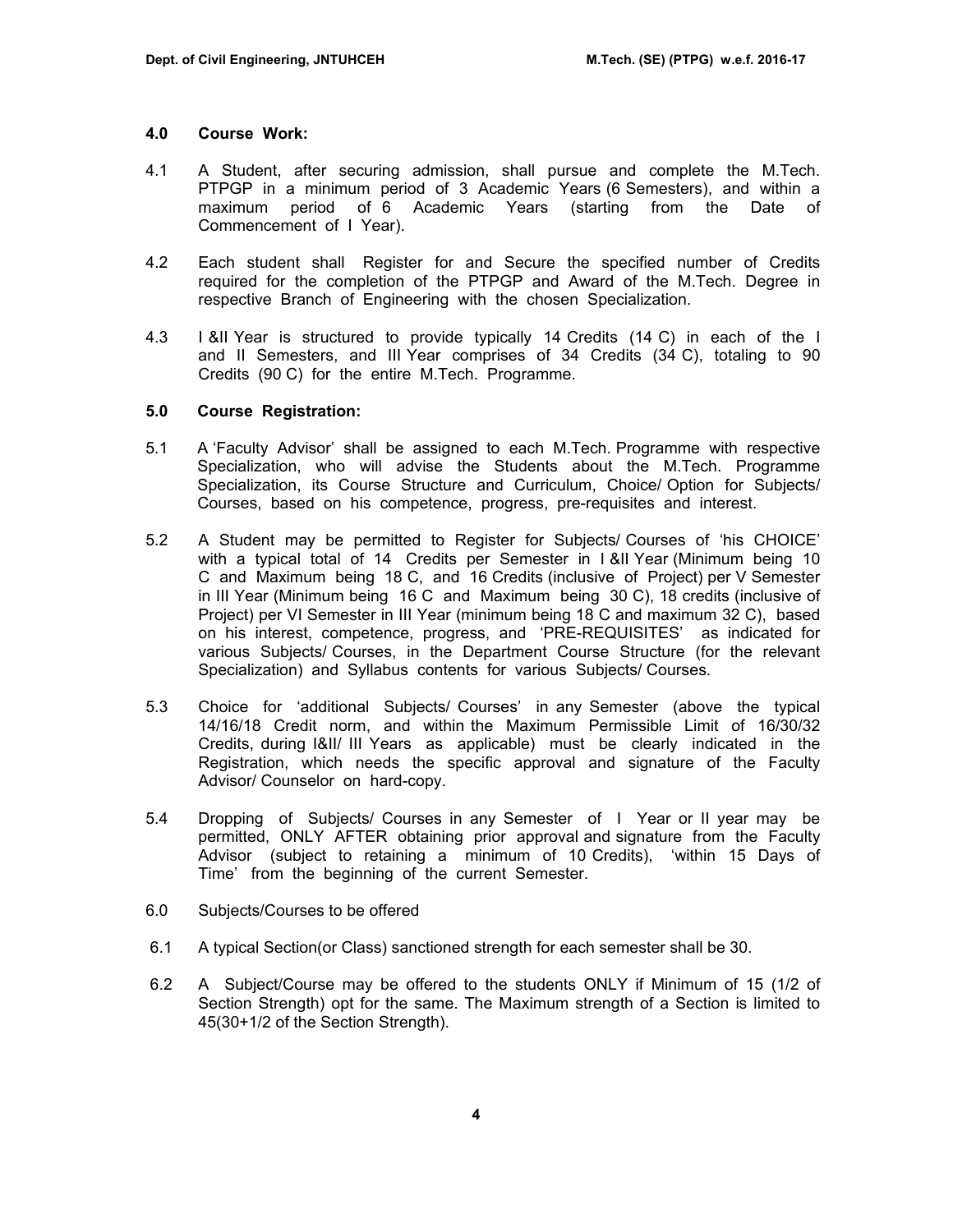#### **7.0 Attendance Requirements:**

- 7.1 A Student shall be eligible to appear for the End Semester Examination (SEE) of any Subject, if he acquires a minimum of 75% of attendance in that Subject for that Semester.
- 7.2 A Student's Seminar Report and Seminar Presentation shall be eligible for evaluation, only if he ensures a minimum of 75% of his attendance in Seminar Presentation Classes during that Semester.
- 7.3 Condoning of shortage of attendance up to 10% (65% and above, and below 75%) in each Subject or Seminar of a Semester may be granted by the College Academic Council on genuine and valid grounds, based on the Student's representation with supporting evidence.
- 7.4 A stipulated fee per Subject/Seminar shall be payable towards condoning of shortage of attendance.
- 7.5 Shortage of Attendance below 65% in any Subject/Seminar shall in NO case be condoned.
- 7.6 A Student, whose shortage of attendance is not condoned in any Subject(s) or Seminar in any Semester, is considered as 'Detained in that Subject(s)/ Seminar', and is not eligible to take End Examination(s) of such Subject(s) (and in case of Seminars, his Seminar Report or Presentation are not eligible for evaluation) in that Semester; and he has to seek Re-registration for those Subject(s)/Seminar in subsequent Semesters, and attend the same as and when offered.

## **8.0 Academic Requirements:**

The following Academic Requirements have to be satisfied, in addition to the Attendance Requirements mentioned in Item No. 7**.** 

- 8.1 A Student shall be deemed to have satisfied the Academic Requirements and earned the Credits allotted to each Subject/ Course, if he secures not less than 40% Marks (28 out of 70 Marks) in the End Semester Examination, and a minimum of 50% of Marks in the sum total of the CIE (Continuous Internal Evaluation) and SEE (Semester End Examination) taken together; in terms of Letter Grades, this implies securing B Grade or above in that Subject.
- 8.2A Student shall be deemed to have satisfied the Academic Requirements and earned the Credits allotted to - Seminar, and Comprehensive Viva-voce, if he secures not less than 50% of the total Marks to be awarded for each. The Student would be treated as failed, if he - (i) does not attend the Comprehensive Viva-voce as per the schedule given, or (ii) does not present the Seminar as required, or (ii) secures less than 50% of Marks ( < 50 Marks) in -Seminar/ Comprehensive Viva-voce evaluations. He may reappear for comprehensive viva where it is scheduled again; For seminar, he has to reappear in the next subsequent Semesters, as and when scheduled.
- 8.3 A Student shall register for all Subjects covering 90 Credits as specified and listed in the Course Structure for the chosen PTPGP Specialization, put up all the Attendance and Academic requirements for securing 90 Credits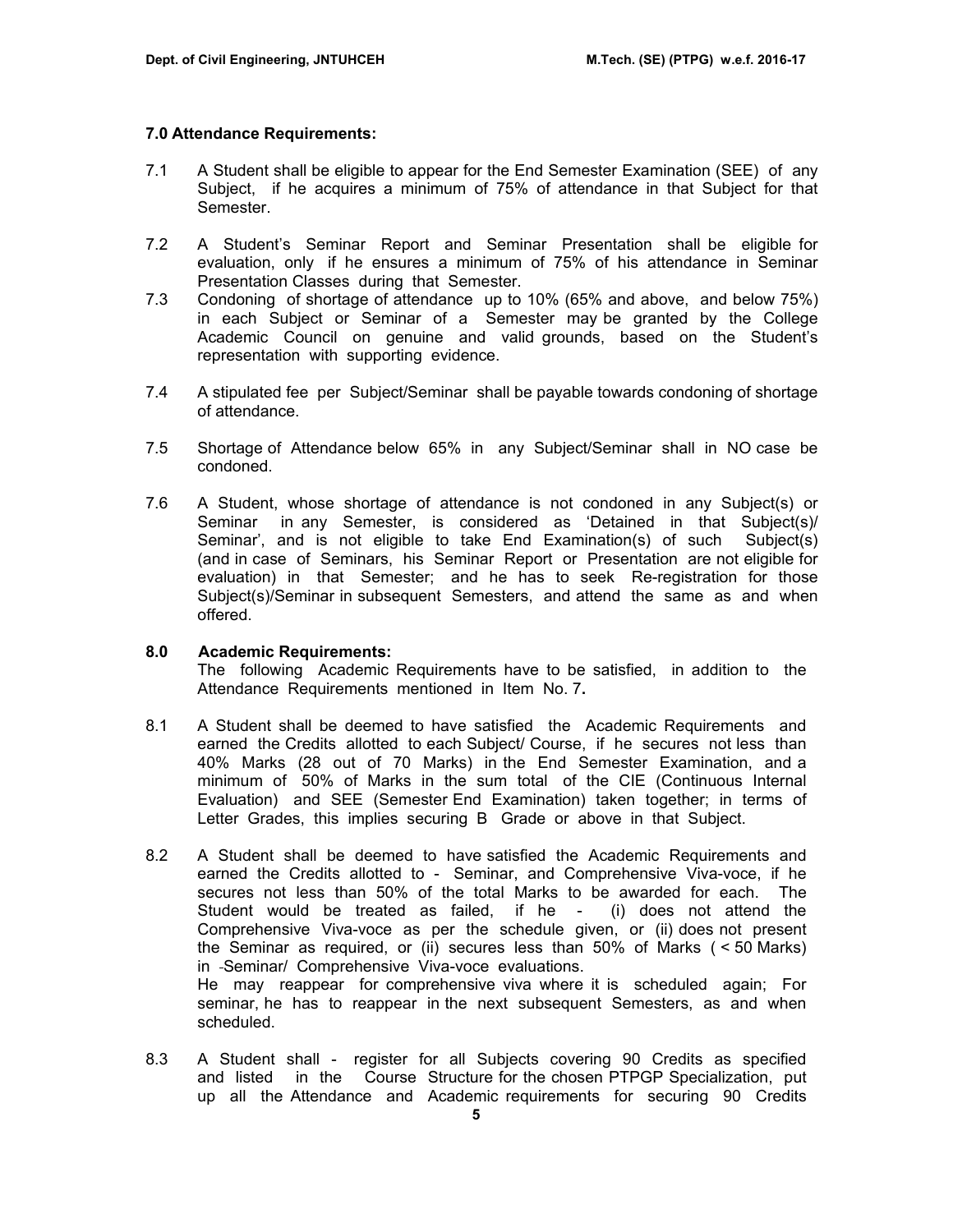obtaining a minimum of B Grade or above in each Subject, and 'earn all 90 Credits securing  $SGPA \geq 6.0$  (in each Semester) and final CGPA (ie., CGPA at the end of PTPGP)  $\geq 6.0$ , to successfully complete the PTPGP.

- 8.4 Marks and Letter Grades obtained in all those Subjects covering the above specified 90 Credits alone shall be considered for the calculation of final CGPA, which shall be indicated in the Grade Card of III Year II Semester.
- 8.5 If a student registers for some more 'extra Subjects' (in the parent Department or other Departments/Branches of Engg.) other than those listed Subjects totaling to 90 Credits as specified in the Course Structure, the performances in those 'extra Subjects' (although evaluated and graded using the same procedure as that of the required 90 Credits) will not be taken into account while calculating the SGPA and CGPA. For such 'extra Subjects' registered, % marks and Letter Grade alone will be indicated in the Grade Card, as a performance measure, subject to completion of the Attendance and Academic Requirements as stated in Items 7 and 8.1 – 8.4 above.
- 8.6 Students who fail to earn 90 Credits as per the specified Course Structure, and as indicated above, within 6 Academic Years from the Date of Commencement of their I Year, shall forfeit their seats in M.Tech. Programme and their admissions shall stand cancelled.
- 8.7 When a Student is detained due to shortage of attendance in any Subject(s)/Seminar in any Semester, no Grade Allotment will be done for such Subject(s)/Seminar, and SGPA/ CGPA calculations of that Semester will not include the performance evaluations of such Subject(s)/Seminar in which he got detained. However, he becomes eligible for re-registration of such Subject(s)/Seminar (in which he got detained) in the subsequent Semester(s), as and when next offered, with the Academic Regulations of the Batch into which he gets readmitted, by paying the stipulated fees per Subject. In all these re-registration cases, the Student shall have to secure a fresh set of Internal Marks (CIE) and End Semester Examination Marks (SEE) for performance evaluation in such Subject(s), and subsequent SGPA/ CGPA calculations.
- 8.8 A Student eligible to appear in the End Semester Examination in any Subject, but absent at it or failed (failing to secure B Grade or above), may reappear for that Subject at the supplementary examination (SEE) as and when conducted. In such cases, his Internal Marks (CIE) assessed earlier for that Subject/ Course will be carried over, and added to the marks to be obtained in the supplementary examination (SEE), for evaluating his performance in that Subject.

# **9.0 Evaluation - Distribution and Weightage of Marks:**

9.1 The performance of a Student in each Semester shall be evaluated Subject-wise (irrespective of Credits assigned) with a maximum of 100 Marks for Theory or Practicals or Seminar or Drawing/Design or Comprehensive Viva-voce etc; however, the M.Tech. Project Work (Major Project) will be evaluated for 200 Marks.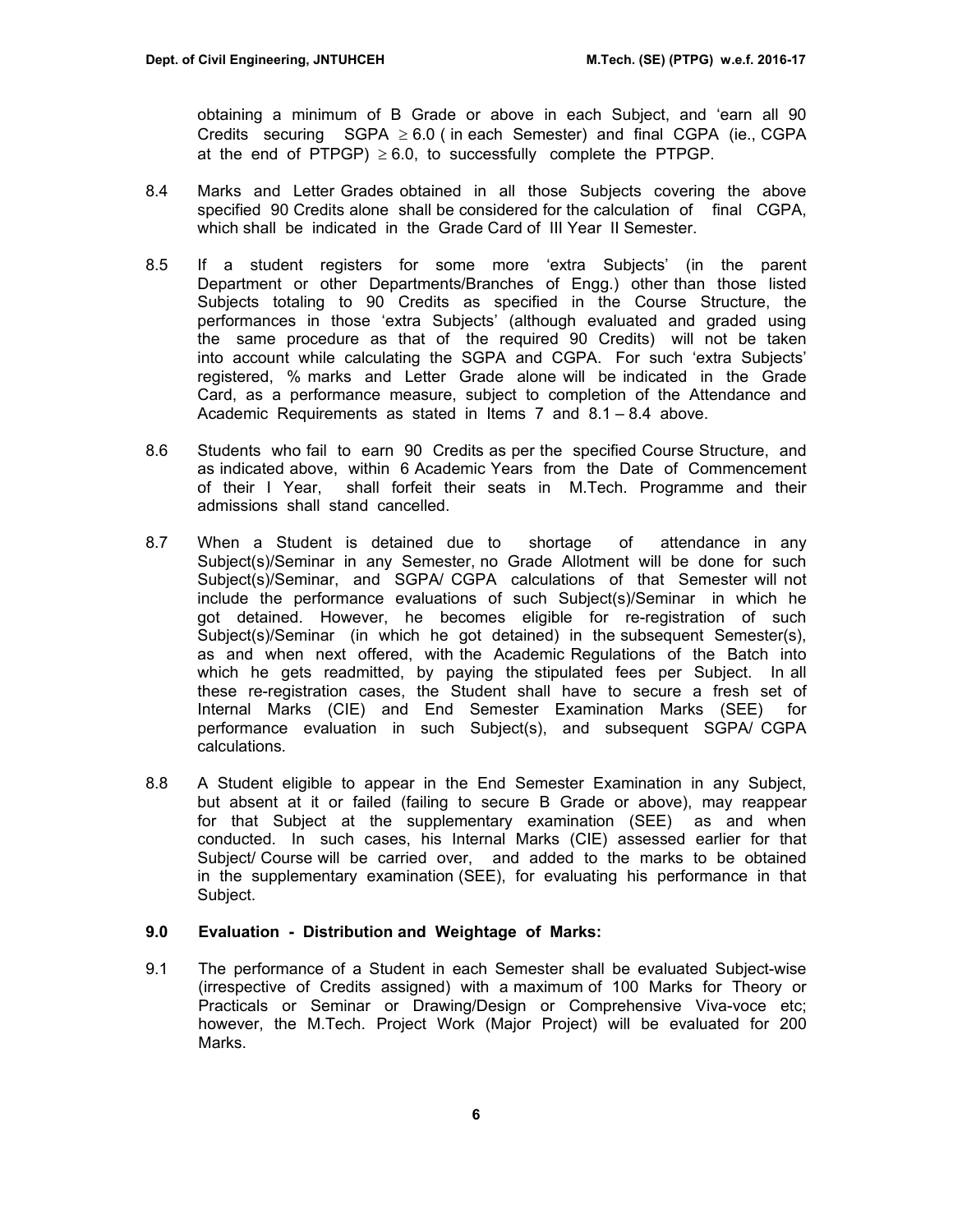- 9.2 a) For Theory Subjects, CIE Marks shall comprise of Mid-Term Examination Marks (for 25 Marks), and Assignment Marks (for 5 Marks). b) During the Semester, there shall be 2 Mid-Term examinations. Each Mid-Term examination shall be for 25 Marks (with 120 minutes duration). The better performance out of these two Mid-Term Examinations shall be considered for the award of 25 Marks.
- 9.3 For Practical Subjects, there shall be a Continuous Internal Evaluation (CIE) during the Semester for 30 Internal Marks, and 70 Marks are assigned for Lab./Practicals End Semester Examination (SEE). Out of the 30 Marks for Internals, day-to-day work assessment in the laboratory shall be evaluated for 20 Marks; and the performance in an internal Lab./Practical Test shall be evaluated for 10 marks. The SEE for Lab./ Practicals shall be conducted at the end of the Semester by the concerned Lab. Teacher and another faculty member of the same Department as assigned by the Head of the Department.
- 9.4 There shall be a Seminar Presentation in II Year I(III) Semester or II(IV ) Semester. For the Seminar, the Student shall collect the information on a specialized topic, prepare a Technical Report and submit to the Department at the time of Seminar Presentation. The Seminar Presentation (along with the Technical Report) shall be evaluated by Two Faculty Members assigned by Head of the Department, for 100 Marks. There shall be no SEE or External Examination for Seminar.
- 9.5 Each Student shall appear for a Comprehensive Viva-Voce at the end of the V Semester (III Year I Semester). The Comprehensive Viva-Voce shall be conducted by a Committee, consisting of three senior faculty members of Department nominated by the Head of the Department, and the performance evaluation shall be for 100 Marks. There are no Internal Marks for the Comprehensive Viva-Voce.
- 9.6 a) Every PTPGP Student shall be required to execute his M.Tech. Project, under the guidance of the Supervisor assigned to him by the Head of Department. The PTPGP Project shall start immediately after the completion of the II Year II(IV) Semester, and shall continue through III Year I (V) and II (IV) Semesters. The Student shall carry out the literature survey, select an appropriate topic and submit a Project Proposal within 6 weeks (immediately after his II Year II Semester (IV) End Examinations), for approval by the Project Review Committee (PRC). The PRC shall be constituted by the Head of Department, and shall consist of the Head of Department, Project Supervisor, and a Senior Faculty Member of the Department. The Student shall present his Project Work Proposal to the PRC (PRC-I Presentation), on whose approval he can 'REGISTER for the PG Project'. Every Student must compulsorily register for his M.Tech. Project Work, within the 6 weeks of time-frame as specified above. After Registration, the Student shall carry out his work, and continually submit 'a fortnightly progress report' to his Supervisor throughout the Project period. The PRC will monitor the progress of the Project Work and review, through PRC-II and PRC-III Presentations – one at the end of the III Year I (V) Semester, and one before the submission of M.Tech. Project Work Report/ Dissertation.
	- b) After PRC-III presentation, the PRC shall evaluate the entire performance of the Student and declare the Project Report as 'Satisfactory' or 'Unsatisfactory'. Every Project Work Report/ Dissertation (that has been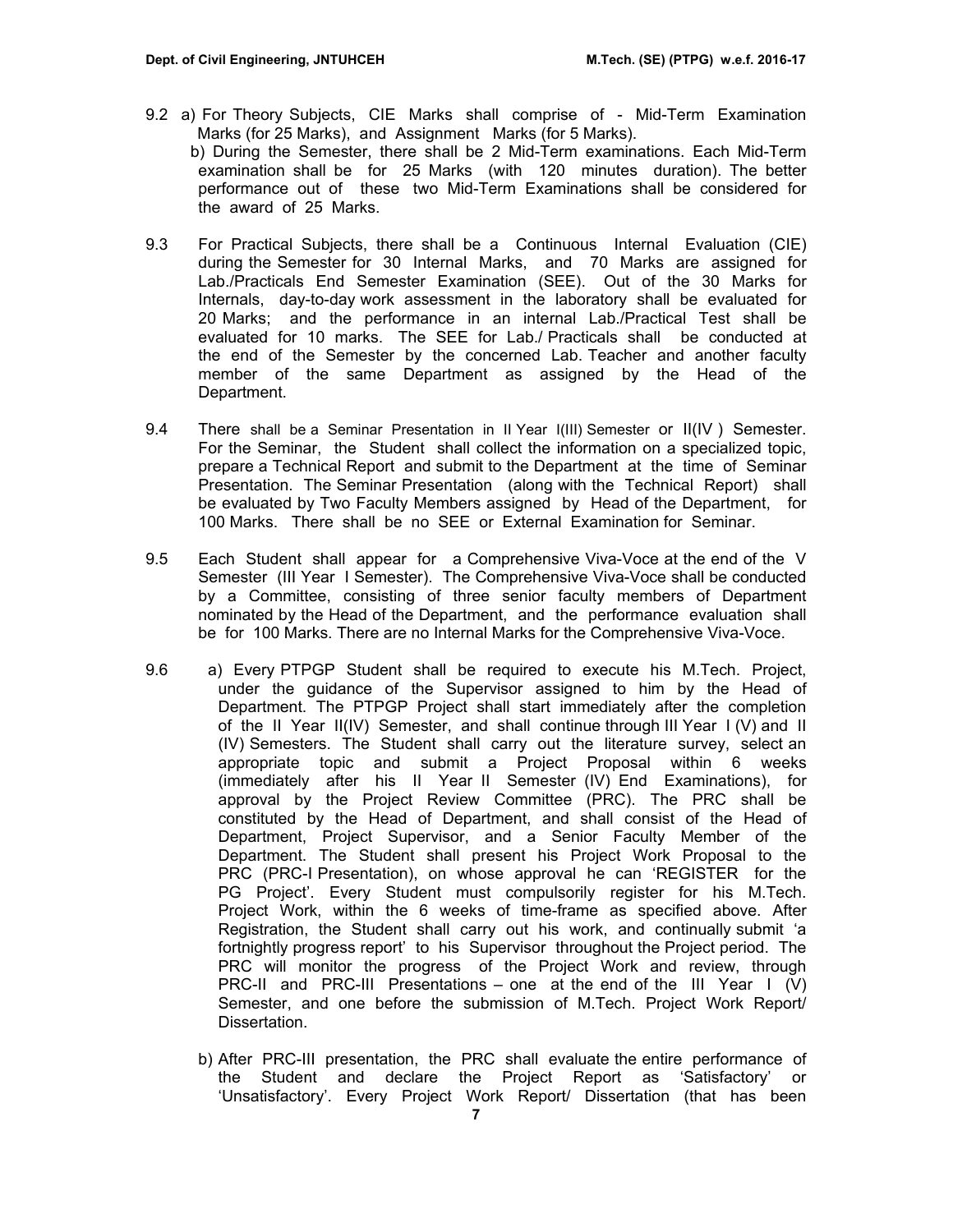declared 'satisfactory') shall undergo 'Plagiarism Check' as per the University/ College norms to ensure content plagiarism below a specified level of 30%, and to become acceptable for submission. In case of unacceptable plagiarism levels, the student shall resubmit the Project Work Report, after carrying out the necessary modifications/ additions to his Project Work/ Report as per his Supervisor's advice, within the specified time, as suggested by the PRC.

- c) If any Student could not be present for PRC-II at the scheduled time (after approval and registration of his Project Work at PRC-I), his submission and presentation at the PRC-III time (or at any other PRC specified dates) may be treated as PRC-II performance evaluation, and delayed PRC-III dates for him may be considered as per PRC recommendations. Any Student is allowed to submit his M.Tech. Project Dissertation 'only after completion of 40 weeks from the date of approval/registration' of his Project, and after obtaining all approvals from the PRC.
- d) A total of 200 Marks are allotted for the M.Tech. Project Work, ( out of which 100 Marks are allotted for internal evaluation and 100 Marks for external evaluation). For internal Evaluation of 100 marks, Project Supervisor shall evaluate for 60 marks based on the continuous Internal Evaluation(CIE) of the student's performance and combined PRC-I, II & III performance evaluation will be for 40 marks (to be awarded by PRC, as SEE).
- 9.7 a) The Student shall be allowed to submit his Project Dissertation, only on the successful completion of all the prescribed PG Subjects (Theory and Labs.), Seminar, Comprehensive Viva-voce etc. (securing B Grade or above), and after obtaining all approvals from PRC. In such cases, the M.Tech. Dissertations will be sent to an External Examiner nominated by the Principal of the College, on whose 'approval', the Student can appear for the M.Tech. Project Viva-voce Examination, which shall be conducted by a Board, consisting of the PG Project Supervisor, Head of the Department, and the External Examiner who adjudicated the M.Tech. Project Work and Dissertation. The Board shall jointly declare the Project Work Performance as 'satisfactory', or 'unsatisfactory'; and in successful cases, the External Examiner shall evaluate the Student's Project Work presentation and performance for 100 Marks (SEE).
	- b) If the adjudication report of the External Examiner is 'not favourable' , then the Student shall revise and resubmit his Dissertation after one Semester, or as per the time specified by the External Examiner and/ or the PRC. If the resubmitted report is again evaluated by the External Examiner as 'not favourable', then that Dissertation will be summarily rejected. Subsequent actions for such Dissertations may be considered, only on the specific recommendations of the External Examiner and/ or PRC.
	- c) In cases, where the Board declared the Project Work Performance as 'unsatisfactory', the Student is deemed to have failed in the Project Vivavoce Examination, and he has to reappear for the Viva-voce Examination as per the Board recommendations. If he fails in the second Viva-voce Examination also, he will not be considered eligible for the Award of the Degree, unless he is asked to revise and resubmit his Project Work by the Board within a specified time period (within 6 years from the date of commencement of his I Year I Semester).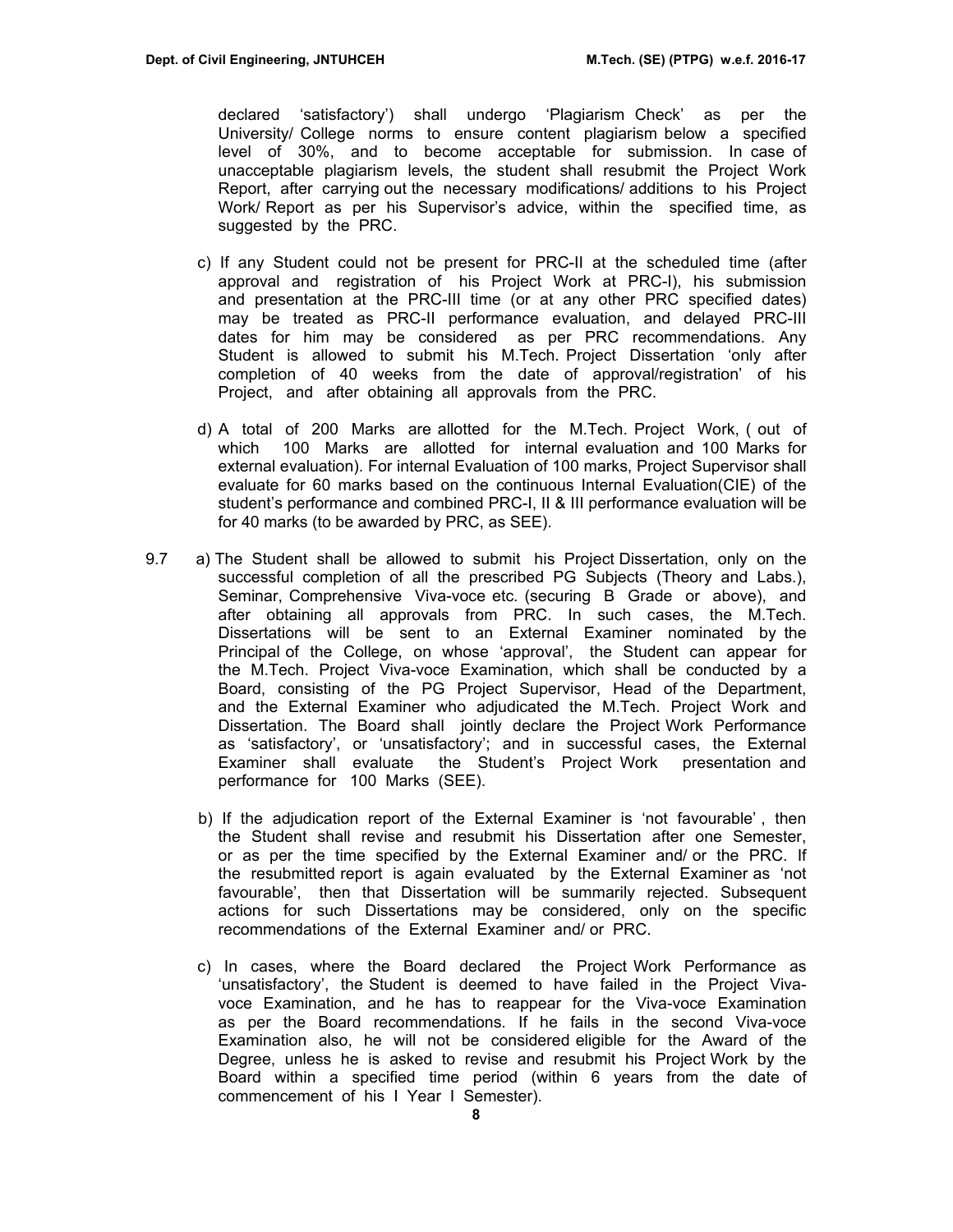#### **10.0 Re-Admission / Re-Registration:**

#### 10.1 **Re-Admission for Discontinued Students:**

Students, who have discontinued the M.Tech. Degree Programme due to any reasons what so ever, may be considered for 'Readmission' into the same Degree Programme (with same specialization) with the Academic Regulations of the Batch into which he gets readmitted, with prior permission from the concerned authorities, subject to Item 4.1.

#### **10.2 Re-Registration for Detained Students:**

When any Student is detained in a Subject (s)/ Seminar due to shortage of attendance in any Semester, he may be permitted to re-register for the same Subject in the 'same category' (Core or Elective Group) or equivalent Subject if the same Subject is not available, as suggested by the Board of Studies of that Department, as when offered in the sub-sequent Semester(s), with the Academic Regulations of the Batch into which he seeks re-registration , with prior permission from the concerned authorities, subject to Item 4.1.

#### **11.0 Grading Procedure:**

- 11.1 Marks will be awarded to indicate the performance of each student in each Theory Subject, or Lab/Practicals, or Seminar, or Project, etc., based on the % marks obtained in CIE + SEE (Continuous Internal Evaluation + Semester End Examination, both taken together) as specified in Item 6 above, and a corresponding Letter Grade shall be given.
- 11.2 As a measure of the student's performance, a 10-point Absolute Grading System using the following Letter Grades (UGC Guidelines) and corresponding percentage of marks shall be followed:

| % of Marks Secured (Class       | Letter Grade (UGC | Grade Points |
|---------------------------------|-------------------|--------------|
| <i>Intervals</i> )              | Guidelines)       |              |
| 80% and above                   | O                 | 10           |
| ( ≥ 80% , ≤ 100% )              | (Outstanding)     |              |
| Below 80% but not less than 70% | $A^+$             | 9            |
| $\geq 70\%$ , < 80% )           | (Excellent)       |              |
| Below 70% but not less than 60% | A                 | 8            |
| $\geq 60\%$ , < 70%)            | (Very Good)       |              |
| Below 60% but not less than 55% | $B^+$             | 7            |
| $( \geq 55\%$ , < 60% )         | (Good)            |              |
| Below 55% but not less than 50% | В                 | 6            |
| $\geq 50\%$ , < 55%)            | (above Average)   |              |
| Below 50%                       | F                 | 0            |
| $< 50\%$ )                      | (FAIL)            |              |
| <b>Absent</b>                   | Ab                | 0            |

- 11.3 A student obtaining F Grade in any Subject shall be considered 'failed' and is be required to reappear as 'Supplementary Candidate' in the Semester End Examination (SEE), as and when offered. In such cases, his Internal Marks (CIE Marks) in those Subjects will remain the same as those he obtained earlier.
- 11.4 A Letter Grade does not imply any specific % of Marks.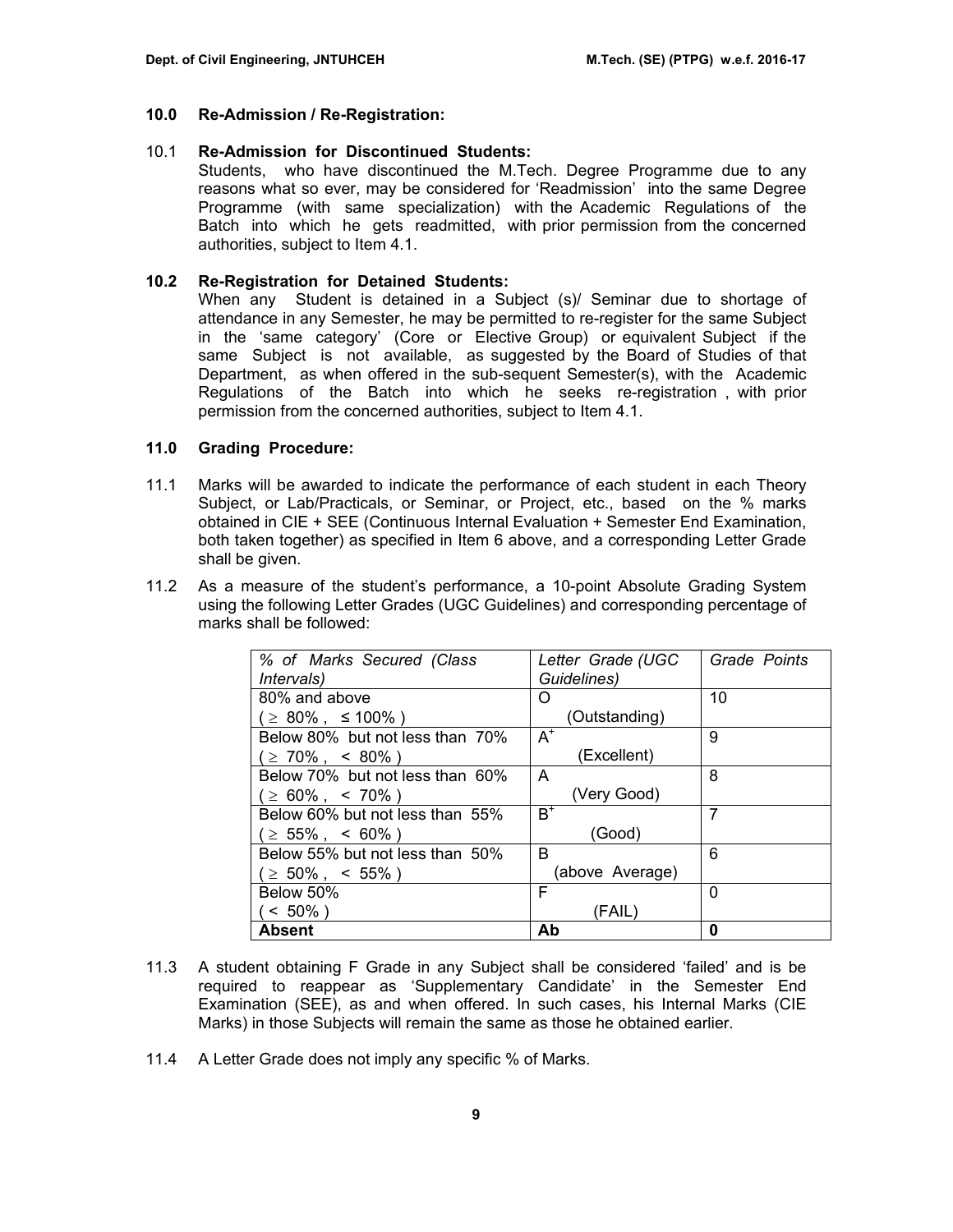11.5 A student earns Grade Point (GP) in each Subject/ Course, on the basis of the Letter Grade obtained by him in that Subject/ Course (excluding Mandatory non-credit Courses). Then the corresponding 'Credit Points' (CP) are computed by multiplying the Grade Point with Credits for that particular Subject/ Course.

# **Credit Points (CP) = Grade Point (GP) x Credits …. For a Course**

11.6 The Semester Grade Point Average (SGPA) is calculated by dividing the Sum of Credit Points (ΣCP) secured from ALL Subjects/ Courses registered in a Semester, by the Total Number of Credits registered during that Semester. SGPA is rounded off to TWO Decimal Places. SGPA is thus computed as

# SGPA = { $\sum_{i=1}^{N} C_i$   $G_i$  } / { $\sum_{i=1}^{N} C_i$  } .... For each Semester,

where 'i' is the Subject indicator index (takes into account all Subjects in a Semester), 'N' is the no. of Subjects 'REGISTERED' for the Semester (as specifically required and listed under the Course Structure of the parent Department),  $C_i$  is the no. of Credits allotted to the  $i<sup>th</sup>$  Subject, and  $G_i$  represents the Grade Points (GP) corresponding to the Letter Grade awarded for that i<sup>th</sup> Subject.

11.7 The Cumulative Grade Point Average (CGPA) is a measure of the overall cumulative performance of a student over all Semesters considered for registration. The CGPA is the ratio of the Total Credit Points secured by a student in ALL registered Courses in ALL Semesters, and the Total Number of Credits registered in ALL the Semesters. CGPA is rounded off to TWO Decimal Places. CGPA is thus computed from the I Year second Semester onwards, at the end of each Semester, as per the formula

# CGPA =  $\sum_{j=1}^{M} C_j G_j$  } /  $\sum_{j=1}^{M} C_j$  } ... for all S Semesters registered **(ie., upto and inclusive of S Semesters, S** ≥ **1 )**,

where 'M' is the TOTAL no. of Subjects (as specifically required and listed under the Course Structure of the parent Department) the Student has 'REGISTERED' from the 1<sup>st</sup> Semester onwards upto and inclusive of the Semester S ( obviously  $M > N$  ), 'i' is the Subject indicator index (takes into account all Subjects from 1 to S Semesters), C<sub>1</sub> is the no. of Credits allotted to the  $j<sup>th</sup>$  Subject, and  $G_i$  represents the Grade Points (GP) corresponding to the Letter Grade awarded for that j<sup>th</sup> Subject. After registration and completion of I Year I Semester however, the SGPA of that Semester itself may be taken as the CGPA, as there are no cumulative effects.

- 11.8 For Merit Ranking or Comparison Purposes or any other listing, ONLY the 'ROUNDED OFF' values of the CGPAs will be used.
- 11.9 For Calculations listed in Item 11.5 11.8, performance in failed Subjects/ Courses (securing F Grade) will also be taken into account, and the Credits of such Subjects/ Courses will also be included in the multiplications and summations. However, Mandatory Courses will not be taken into consideration.
- 11.10 A student shall be declared successful or 'passed' in a Semester, only when he gets a SGPA  $\geq$  6.00 (at the end of that particular Semester); and a student shall be declared successful or 'passed' in the entire PGP, only when gets a CGPA  $\geq 6.00$ ; subject to the condition that he secures a  $GP \ge 6$  (B Grade or above) in every registered Subject/ Course in each Semester (during the entire PGP) for the Degree Award, as required.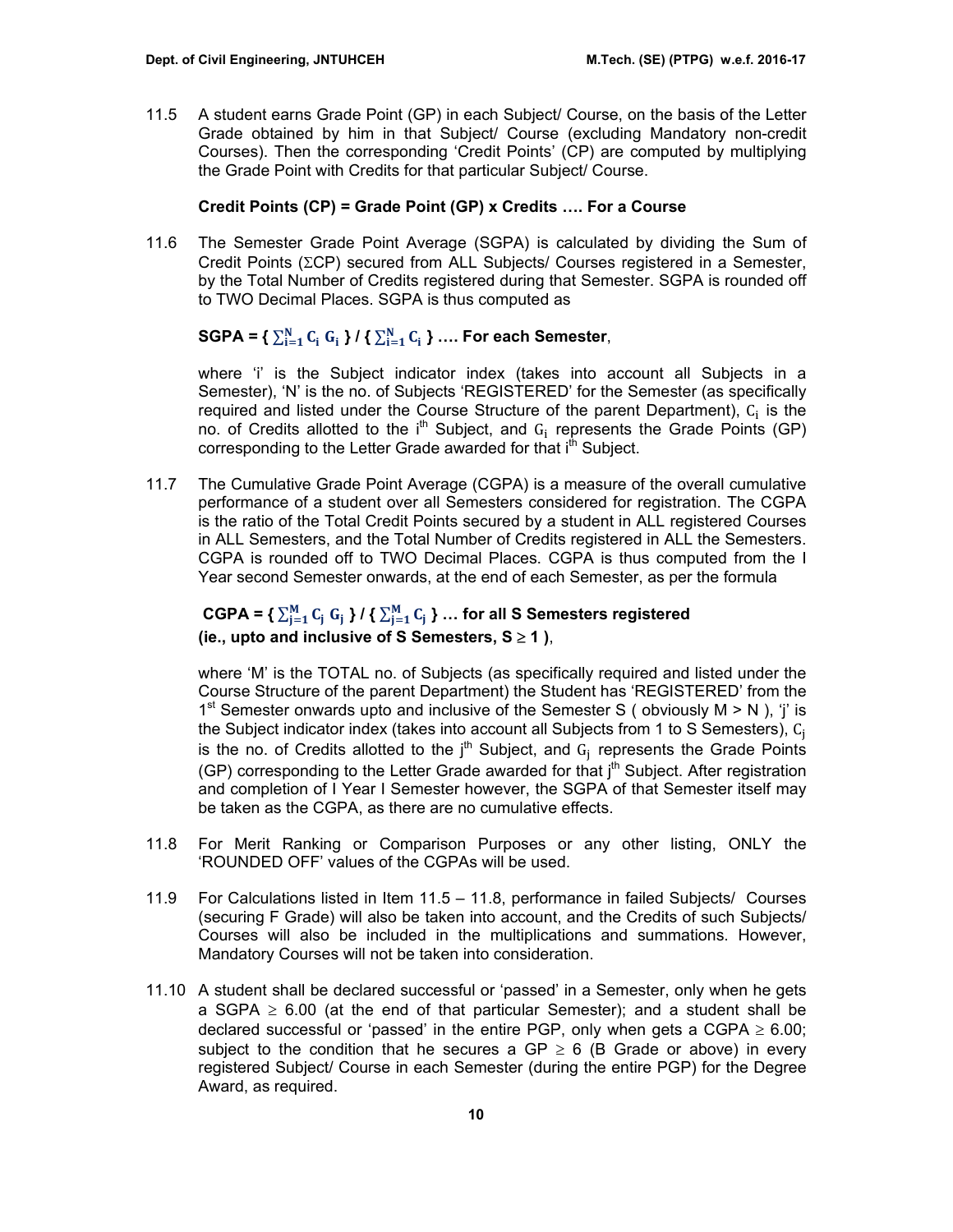11.11 After the completion of each Semester, a Grade Card or Grade Sheet (or Transcript) shall be issued to all the Registered Students of that Semester, indicating the Letter Grades and Credits earned. It will show the details of the Courses Registered (Course Code, Title, No. of Credits, Grade Earned etc.), Credits earned, SGPA, and CGPA.

# **11.12 Passing Standards :**

- 11.12.1 A Student shall be declared successful or 'passed' in a Semester, only when he gets a SGPA  $\geq$  6.00 (at the end of that particular Semester); and a Student shall be declared successful or 'passed' in the entire PGP, only when gets a CGPA  $\geq$  6.00; subject to the condition that he secures a GP  $\geq$  6 (B Grade or above) in every registered Subject/ Course in each Semester (during the entire PGP), for the Award of the Degree, as required.
- 11.12.2 After the completion of each Semester, a Grade Card or Grade Sheet (or Transcript) shall be issued to all the Registered Students of that Semester, indicating the Letter Grades and Credits earned. It will show the details of the Courses Registered (Course Code, Title, No. of Credits, Grade Earned), Credits earned, SGPA, and CGPA etc.

# **12.0 Declaration of Results:**

- 12.1 Computation of SGPA and CGPA are done using the procedure listed in 11.5  $-11.8.$
- 12.2 For Final % of Marks equivalent to the computed CGPA, the following formula may be used ..

**% of Marks = (CGPA – 0.5) x 10** 

# **13.0 Award of Degree and Class:**

13.1 A Student who registers for all the specified Subjects/ Courses as listed in the Course Structure, satisfies all the Course Requirements, and passes the examinations prescribed in the entire PTPG Programme (PTPGP), and secures the required number of **90** Credits (with  $GP \ge 6.0$ ), shall be declared to have 'QUALIFIED' for the award of the M.Tech. Degree in the chosen Branch of Engineering and Technology with specialization as he admitted.

# 13.2 **Award of Class**

After a student has satisfied the requirements prescribed for the completion of the program and is eligible for the award of M. Tech. Degree, he shall be placed in one of the following four classes based on the % CGPA:

| <b>Class Awarded</b>                | <b>CGPA</b>                |
|-------------------------------------|----------------------------|
| <b>First Class with Distinction</b> | $\geq 7.75$                |
| <b>First Class</b>                  | $6.75 \leq CGPA \leq 7.75$ |
| Second Class                        | $6.00 \leq CGPA < 6.75$    |

13.3 A student with final CGPA (at the end of the PTPGP) < 6.00 will not be eligible for the Award of Degree.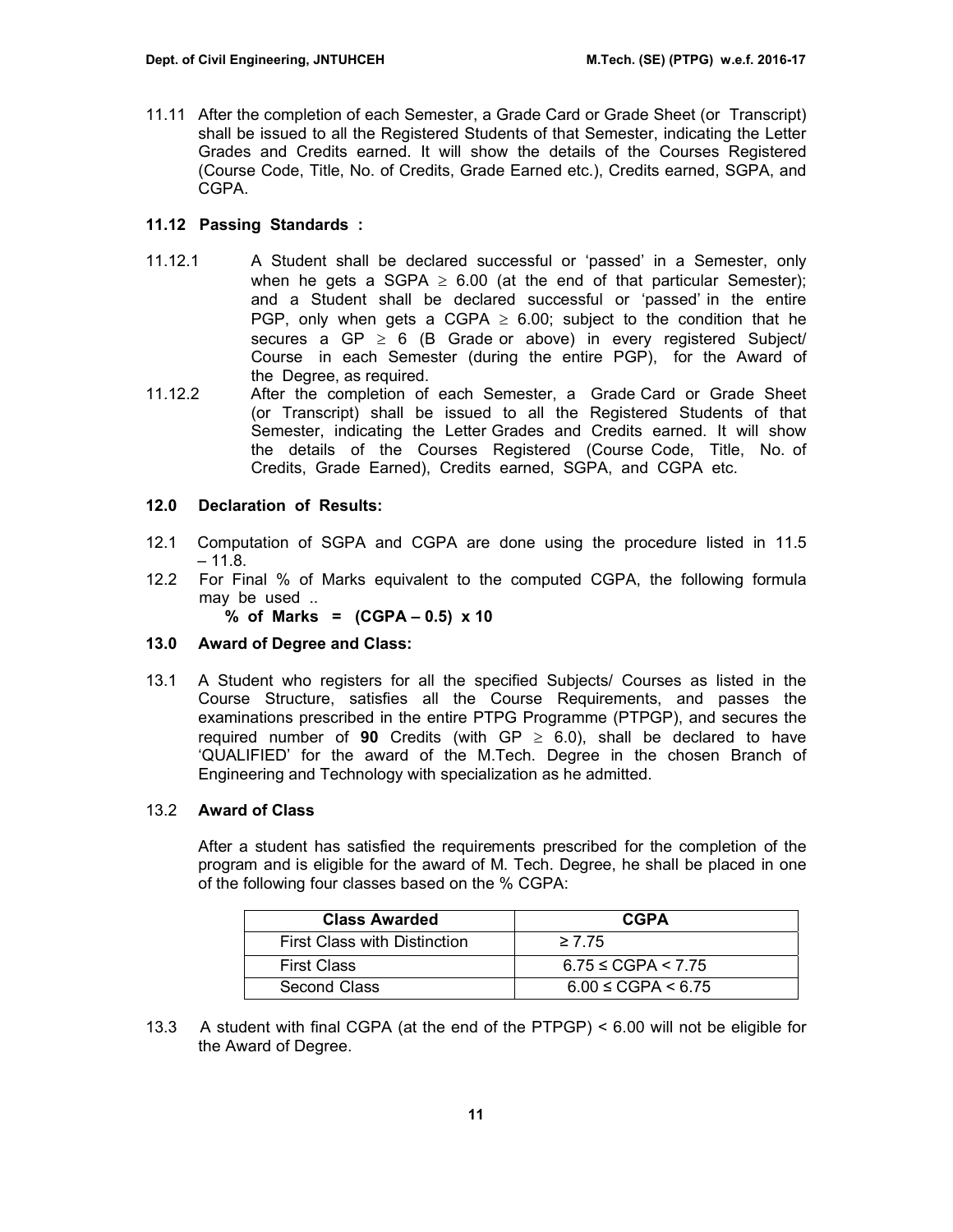#### **14.0 Withholding of Results:**

14.1 If a Student has not paid fees to University/ College at any stage, or has pending dues against his name due to any reason whatsoever, or if any case of indiscipline is pending against him, the result of the Student may be withheld, and he will not be allowed to go into the next higher Semester. The Award or issue of the Degree may also be withheld in such cases.

#### **15.0 Transitory Regulations:**

15.1 A Student - who has discontinued for any reason, or who has been detained for want of attendance as specified, or who has failed after having undergone PTPGP, may be considered eligible for readmission to the same PTPGP with same set of Subjects/ Courses (or equivalent Subjects/ Courses as the case may be), and same Professional Electives (or from same set/category of Electives or equivalents as suggested), as and when they are offered (within the time-frame of 6 years from the Date of Commencement of his I Year I Semester).

#### **16.0 Student Transfers:**

- 16.1 There shall be no Branch/ Specialization transfers after the completion of Admission Process.
- 16.2 There shall be no transfer among the Constituent Colleges and Units of Jawaharlal Nehru Technological University Hyderabad.

# **17.0 Scope:**

- i) Where the words "he", "him", "his", occur in the write-up of regulations, they include "she", "her", "hers".
- ii) Where the words "Subject" or "Subjects", occur in these regulations, they also imply "Course" or "Courses".
- iii) The Academic Regulations should be read as a whole, for the purpose of any interpretation.
- iv) In case of any doubt or ambiguity in the interpretation of the above regulations, the decision of the Vice-Chancellor/ Principal is final.
- v) The College may change or amend the Academic Regulations, and/ or Course Structure, and/ or Syllabi at any time, and the changes or amendments made shall be applicable to all Students with effect from the dates as notified by the University/ College.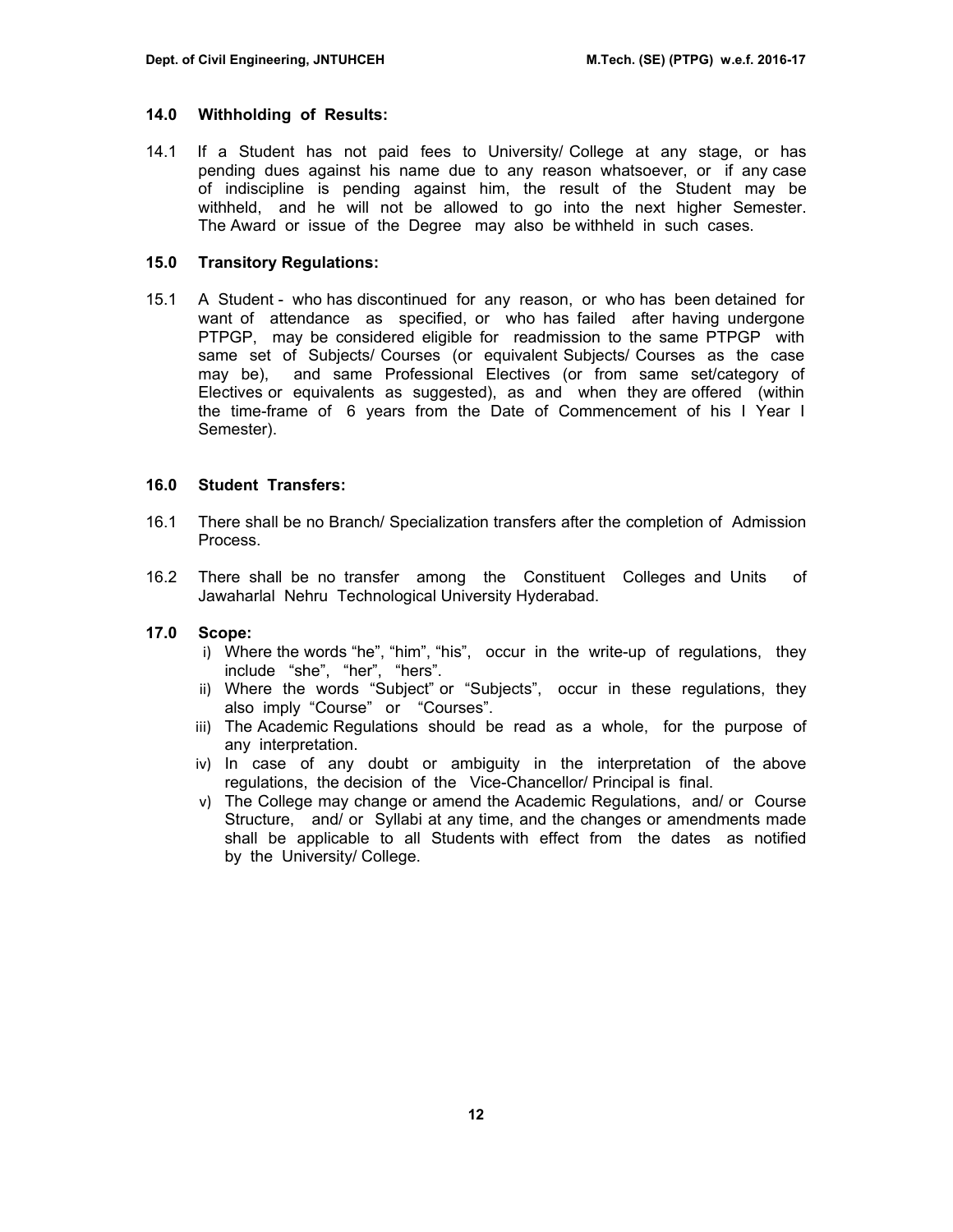|                  | וטווטבעווערעוונ<br><b>Nature of Malpractices</b>                                                                                                                                                                                                                                                                                                                                                                                                                         | <b>Punishment</b>                                                                                                                                                                                                                                                                                                                                                                                                                                                                                                                                                                                                                                                                                                                                                                                                                |  |  |  |  |
|------------------|--------------------------------------------------------------------------------------------------------------------------------------------------------------------------------------------------------------------------------------------------------------------------------------------------------------------------------------------------------------------------------------------------------------------------------------------------------------------------|----------------------------------------------------------------------------------------------------------------------------------------------------------------------------------------------------------------------------------------------------------------------------------------------------------------------------------------------------------------------------------------------------------------------------------------------------------------------------------------------------------------------------------------------------------------------------------------------------------------------------------------------------------------------------------------------------------------------------------------------------------------------------------------------------------------------------------|--|--|--|--|
|                  | If the candidate:                                                                                                                                                                                                                                                                                                                                                                                                                                                        |                                                                                                                                                                                                                                                                                                                                                                                                                                                                                                                                                                                                                                                                                                                                                                                                                                  |  |  |  |  |
| 1(a)             | Possesses or keeps accessible in<br>examination hall, any paper, note<br>book, programmable calculators,<br>Cell phones, pager, palm<br>computers or any other form of<br>material concerned with or related<br>to the subject of the examination<br>(theory or practical) in which he is<br>appearing but has not made use of<br>(material shall include any marks<br>on the body of the candidate which<br>can be used as an aid in the<br>subject of the examination) | Expulsion from the examination hall and<br>cancellation of the performance in that<br>subject only.                                                                                                                                                                                                                                                                                                                                                                                                                                                                                                                                                                                                                                                                                                                              |  |  |  |  |
| 1 <sub>(b)</sub> | Gives assistance or guidance or<br>receives it from any other<br>candidate orally or by any other<br>body language methods or<br>communicates through cell<br>phones with any candidate or<br>persons in or outside the exam hall<br>in respect of any matter.                                                                                                                                                                                                           | Expulsion from the examination hall and<br>cancellation of the performance in that<br>subject only of all the candidates involved.<br>In case of an outsider, he will be handed<br>over to the police and a case is registered<br>against him.                                                                                                                                                                                                                                                                                                                                                                                                                                                                                                                                                                                   |  |  |  |  |
| $\overline{2}$   | Has copied in the examination hall<br>from any paper, book,<br>programmable calculators, palm<br>computers or any other form of<br>material relevant to the subject of<br>the examination (theory or<br>practical) in which the candidate is<br>appearing.                                                                                                                                                                                                               | Expulsion from the examination hall and<br>cancellation of the performance in that<br>subject and all other subjects the candidate<br>has already appeared including practical<br>examinations and project work and shall<br>not be permitted to appear for the<br>remaining examinations of the subjects of<br>that Semester/year.<br>The Hall Ticket of the candidate is to be<br>cancelled.                                                                                                                                                                                                                                                                                                                                                                                                                                   |  |  |  |  |
| 3                | Impersonates any other candidate<br>in connection with the examination.                                                                                                                                                                                                                                                                                                                                                                                                  | The candidate who has impersonated shall<br>be expelled from examination hall. The<br>candidate is also debarred and forfeits the<br>seat. The performance of the original<br>candidate who has been impersonated,<br>shall be cancelled in all the subjects of the<br>examination (including practicals and<br>project work) already appeared and shall<br>not be allowed to appear for examinations<br>of the remaining subjects of that<br>semester/year. The candidate is also<br>debarred for two consecutive semesters<br>from class work and all examinations. The<br>continuation of the course by the candidate<br>is subject to the academic regulations in<br>connection with forfeiture of seat. If the<br>imposter is an outsider, he will be handed<br>over to the police and a case is registered<br>against him. |  |  |  |  |

# **18. MALPRACTICES RULES:**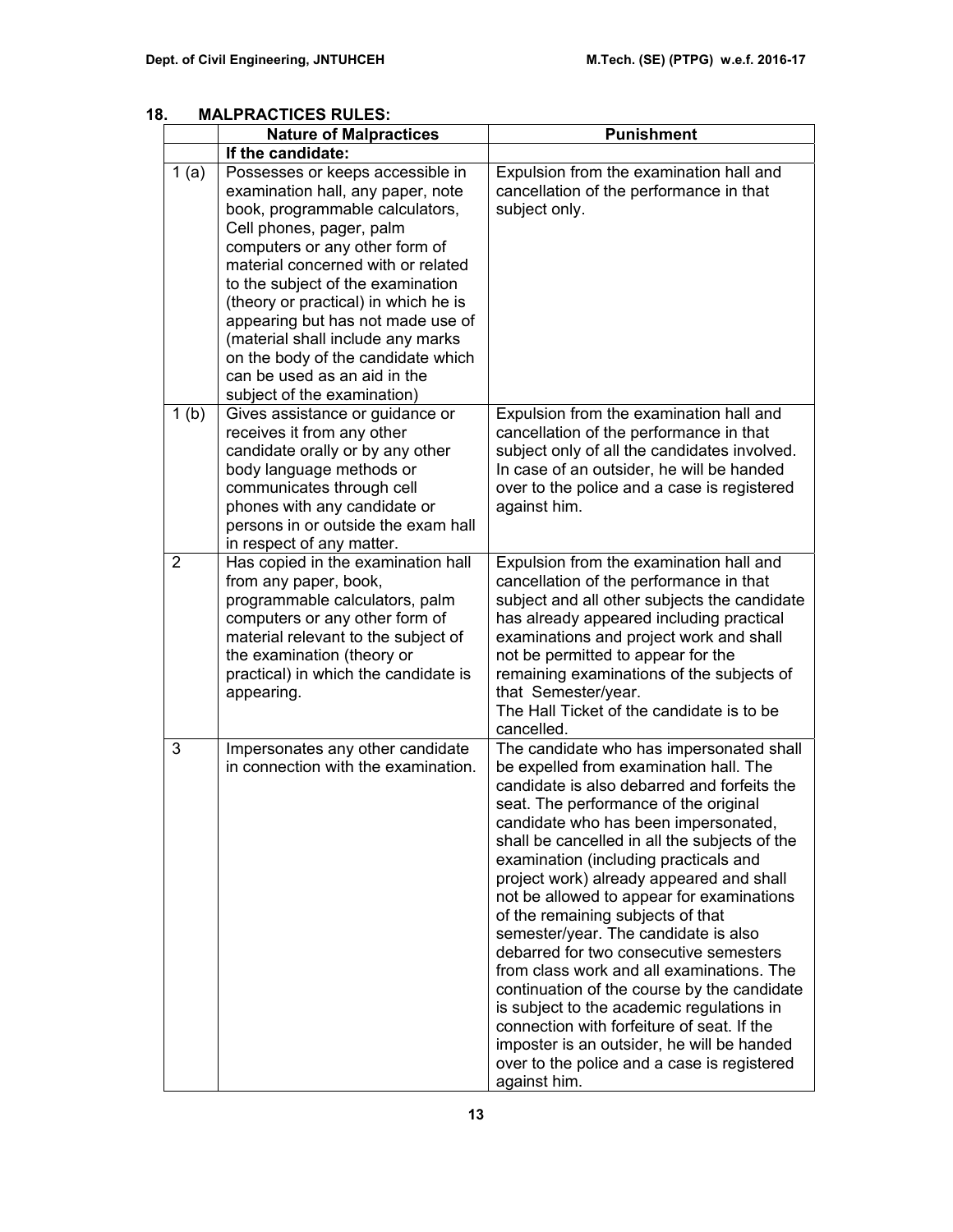| $\overline{4}$ | Smuggles in the Answer book or<br>additional sheet or takes out or<br>arranges to send out the question<br>paper during the examination or<br>answer book or additional sheet,<br>during or after the examination.                                                                                                                                                                                                                                                                                                                                                                                                                                                                                                                                                                                                                                                                                                                                                                                                                                                    | Expulsion from the examination hall and<br>cancellation of performance in that subject<br>and all the other subjects the candidate<br>has already appeared including practical<br>examinations and project work and shall<br>not be permitted for the remaining<br>examinations of the subjects of that<br>semester/year. The candidate is also<br>debarred for two consecutive semesters<br>from class work and all examinations. The<br>continuation of the course by the candidate<br>is subject to the academic regulations in<br>connection with forfeiture of seat. |
|----------------|-----------------------------------------------------------------------------------------------------------------------------------------------------------------------------------------------------------------------------------------------------------------------------------------------------------------------------------------------------------------------------------------------------------------------------------------------------------------------------------------------------------------------------------------------------------------------------------------------------------------------------------------------------------------------------------------------------------------------------------------------------------------------------------------------------------------------------------------------------------------------------------------------------------------------------------------------------------------------------------------------------------------------------------------------------------------------|---------------------------------------------------------------------------------------------------------------------------------------------------------------------------------------------------------------------------------------------------------------------------------------------------------------------------------------------------------------------------------------------------------------------------------------------------------------------------------------------------------------------------------------------------------------------------|
| 5              | Uses objectionable, abusive or<br>offensive language in the answer<br>paper or in letters to the examiners<br>or writes to the examiner<br>requesting him to award pass<br>marks.                                                                                                                                                                                                                                                                                                                                                                                                                                                                                                                                                                                                                                                                                                                                                                                                                                                                                     | Cancellation of the performance in that<br>subject.                                                                                                                                                                                                                                                                                                                                                                                                                                                                                                                       |
| 6              | Refuses to obey the orders of the<br>Chief Superintendent / Assistant -<br>Superintendent / any officer on duty<br>or misbehaves or creates<br>disturbance of any kind in and<br>around the examination hall or<br>organizes a walk out or instigates<br>others to walk out, or threatens the<br>officer-in charge or any person on<br>duty in or outside the examination<br>hall of any injury to his person or to<br>any of his relations whether by<br>words, either spoken or written or<br>by signs or by visible<br>representation, assaults the officer-<br>in-charge, or any person on duty in<br>or outside the examination hall or<br>any of his relations, or indulges in<br>any other act of misconduct or<br>mischief which result in damage to<br>or destruction of property in the<br>examination hall or any part of the<br>College campus or engages in any<br>other act which in the opinion of the<br>officer on duty amounts to use of<br>unfair means or misconduct or has<br>the tendency to disrupt the orderly<br>conduct of the examination. | In case of students of the college, they<br>shall be expelled from examination halls<br>and cancellation of their performance in<br>that subject and all other subjects the<br>candidate(s) has (have) already appeared<br>and shall not be permitted to appear for the<br>remaining examinations of the subjects of<br>that semester/year. The candidates also<br>are debarred and forfeit their seats. In case<br>of outsiders, they will be handed over to<br>the police and a police case is registered<br>against them.                                              |
| 7              | Leaves the exam hall taking away<br>answer script or intentionally tears<br>of the script or any part thereof<br>inside or outside the examination<br>hall.                                                                                                                                                                                                                                                                                                                                                                                                                                                                                                                                                                                                                                                                                                                                                                                                                                                                                                           | Expulsion from the examination hall and<br>cancellation of performance in that subject<br>and all the other subjects the candidate<br>has already appeared including practical<br>examinations and project work and shall<br>not be permitted for the remaining                                                                                                                                                                                                                                                                                                           |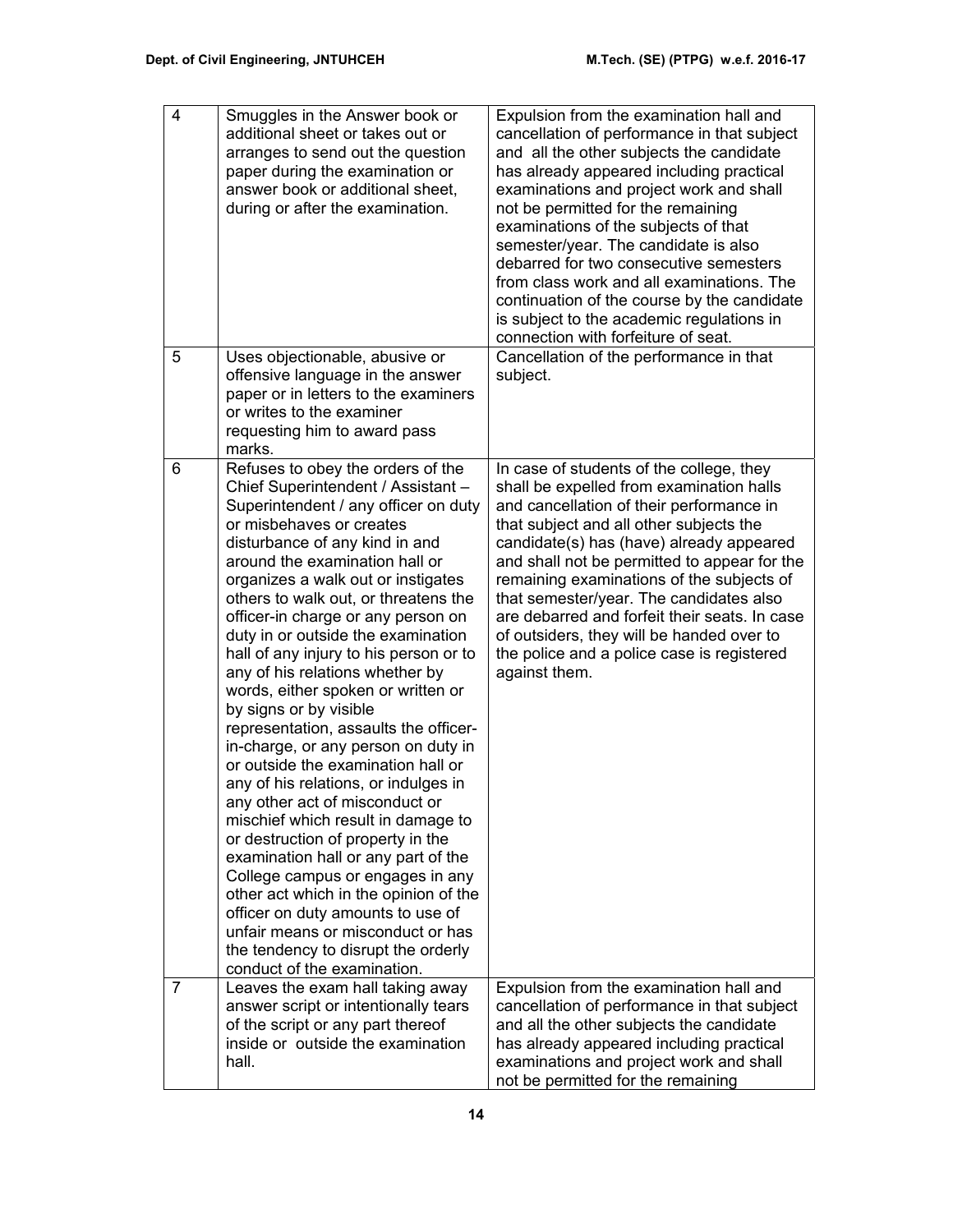|    |                                                                                                                                                                                                                          | examinations of the subjects of that<br>semester/year. The candidate is also<br>debarred for two consecutive semesters<br>from class work and all examinations. The<br>continuation of the course by the candidate<br>is subject to the academic regulations in<br>connection with forfeiture of seat.                                                                                                                                                                                                                                               |
|----|--------------------------------------------------------------------------------------------------------------------------------------------------------------------------------------------------------------------------|------------------------------------------------------------------------------------------------------------------------------------------------------------------------------------------------------------------------------------------------------------------------------------------------------------------------------------------------------------------------------------------------------------------------------------------------------------------------------------------------------------------------------------------------------|
| 8  | Possess any lethal weapon or<br>firearm in the examination hall.                                                                                                                                                         | Expulsion from the examination hall and<br>cancellation of the performance in that<br>subject and all other subjects the candidate<br>has already appeared including practical<br>examinations and project work and shall<br>not be permitted for the remaining<br>examinations of the subjects of that<br>semester/year. The candidate is also<br>debarred and forfeits the seat.                                                                                                                                                                   |
| 9  | If student of the college, who is not<br>a candidate for the particular<br>examination or any person not<br>connected with the college indulges<br>in any malpractice or improper<br>conduct mentioned in clause 6 to 8. | Student of the colleges expulsion from the<br>examination hall and cancellation of the<br>performance in that subject and all other<br>subjects the candidate has already<br>appeared including practical examinations<br>and project work and shall not be permitted<br>for the remaining examinations of the<br>subjects of that semester/year. The<br>candidate is also debarred and forfeits the<br>seat. Person(s) who do not belong to the<br>College will be handed over to police and,<br>a 8police case will be registered against<br>them. |
| 10 | Comes in a drunken condition to<br>the examination hall.                                                                                                                                                                 | Expulsion from the examination hall and<br>cancellation of the performance in that<br>subject and all other subjects the candidate<br>has already appeared including practical<br>examinations and project work and shall<br>not be permitted for the remaining<br>examinations of the subjects of that<br>semester/year.                                                                                                                                                                                                                            |
| 11 | Copying detected on the basis of<br>internal evidence, such as, during<br>valuation or during special scrutiny.                                                                                                          | Cancellation of the performance in that<br>subject and all other subjects the candidate<br>has appeared including practical<br>examinations and project work of that<br>semester / year examinations.                                                                                                                                                                                                                                                                                                                                                |
| 12 | If any malpractice is detected which<br>is not covered in the above clauses<br>1 to 11 shall be reported to the<br>College / University for further<br>action to award suitable<br>punishment.                           |                                                                                                                                                                                                                                                                                                                                                                                                                                                                                                                                                      |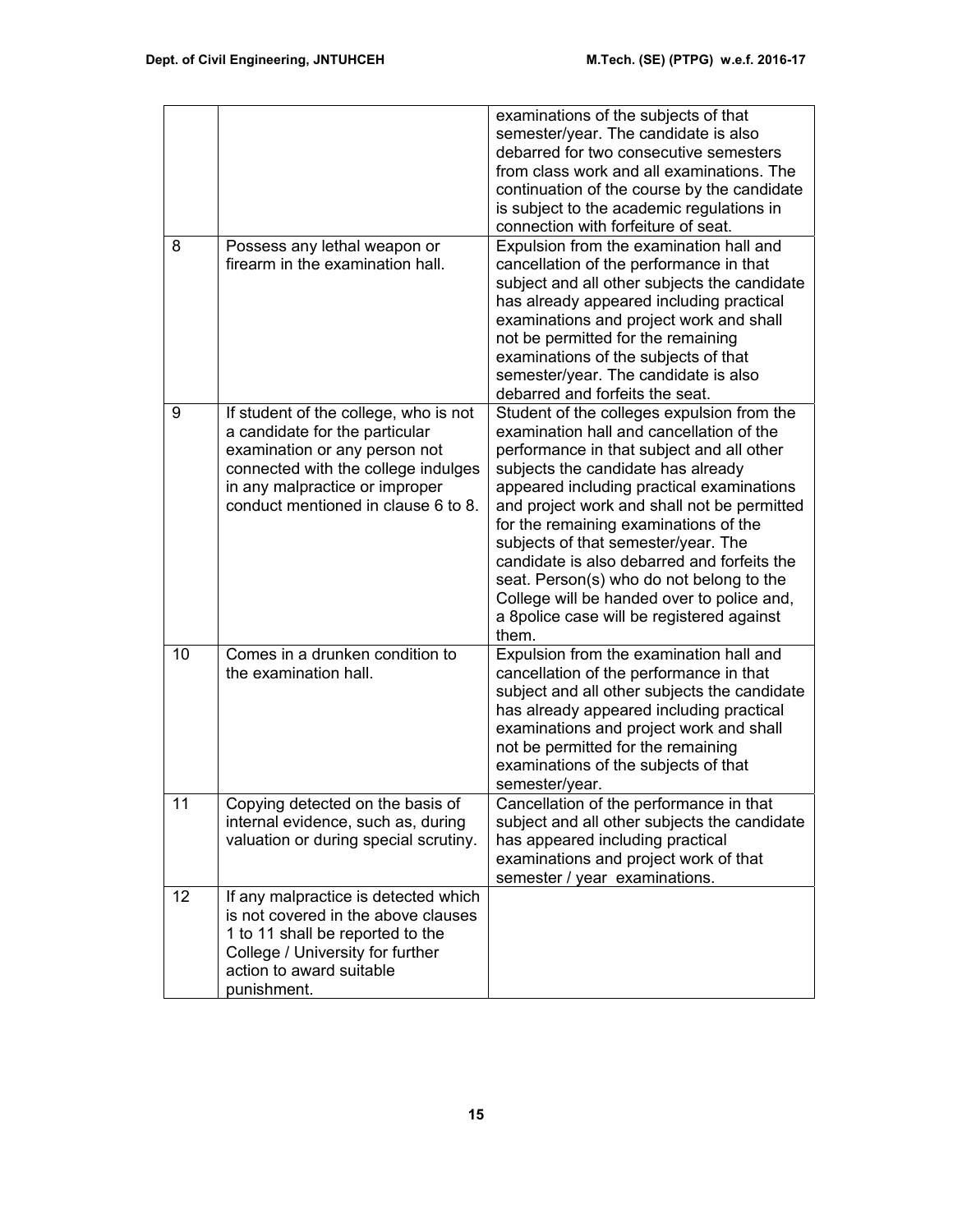# **19. GENERAL:**

- **Credit**: A unit by which the course work is measured. It determines the number of hours of instructions required per week. One credit is equivalent to one hour of teaching (lecture or tutorial) or two hours of practical work/field work per week.
- **Credit Point:** It is the product of grade point and number of credits for a course.
- The Academic Regulations should be read as a whole for the purpose of any interpretation.
- The University/College reserves the right of altering the Academic Regulations and/or Syllabus/Course Structure, as and when necessary. The modifications or amendments may be applicable to all the candidates on rolls, as specified by the University/College.
- Wherever the words 'he' or 'him' or 'his' occur in the above regulations, they will also include 'she' or 'her' or 'hers'.
- Wherever the word 'Subject' occurs in the above regulations, it implies the 'Theory Subject', 'Practical Subject' or 'Lab.' and 'Seminar'.
- In case of any ambiguity or doubt in the interpretations of the above regulations, the decision of the Vice-Chancellor will be final.

\*\*\*\*\*\*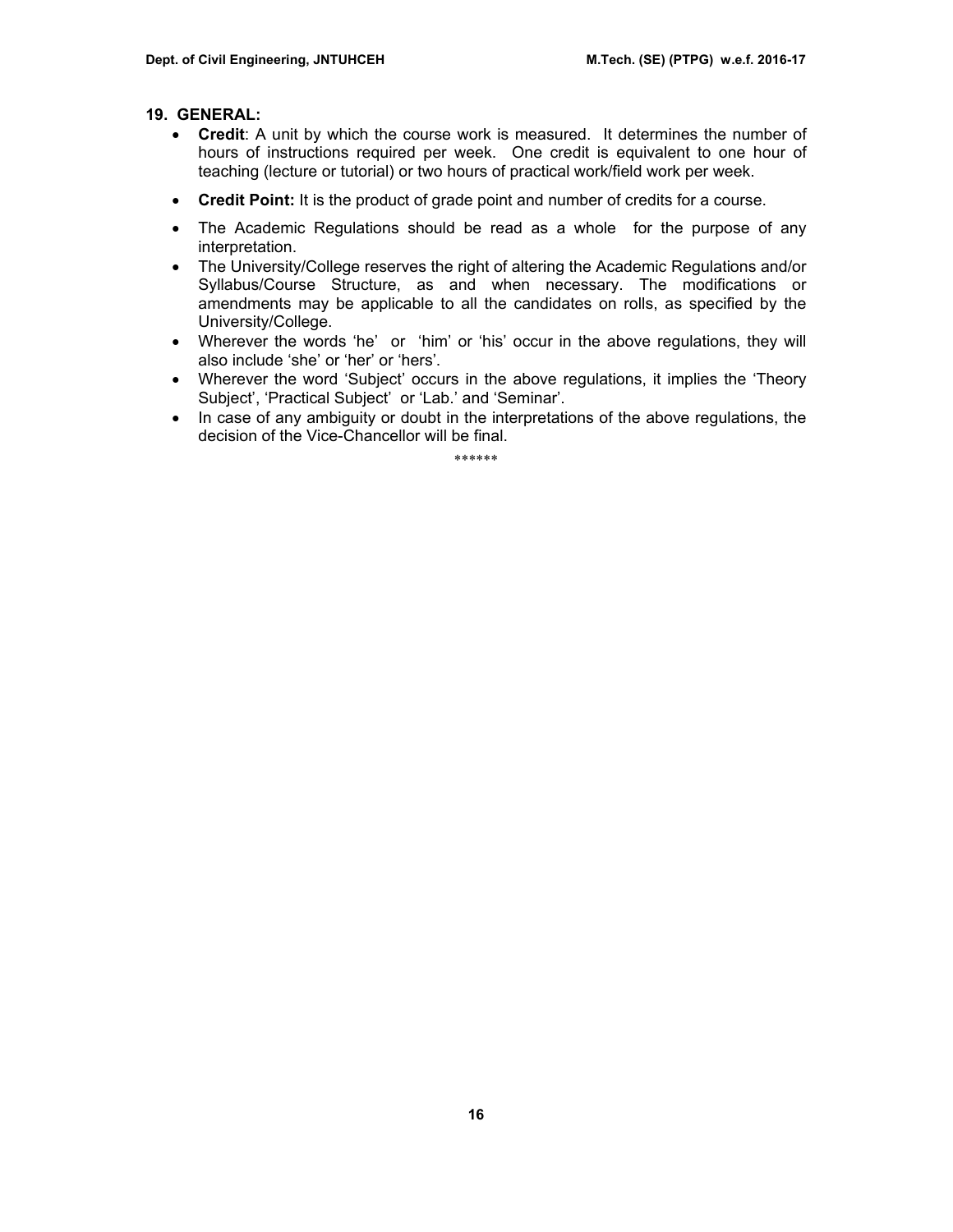# **M.Tech. (Structural Engineering) – PTPG w.e.f. 2016-2017**

# **I SEMESTER**

| S.No. | <b>Subject</b>                      |  | D | <b>Credits</b> |
|-------|-------------------------------------|--|---|----------------|
|       | Theory of Elasticity                |  |   |                |
|       | $Elective - I$                      |  |   |                |
|       | $Electric - II$                     |  |   |                |
|       | <b>Advanced Concrete Laboratory</b> |  |   |                |
|       | <b>TOTAL CREDITS</b>                |  |   | 14             |

## **II SEMESTER**

| S.No. | <b>Subject</b>                      |   | P | <b>Credits</b> |
|-------|-------------------------------------|---|---|----------------|
|       | Advanced Reinforced Concrete Design | Δ |   |                |
|       | Elective-III                        |   |   |                |
|       | Elective-IV                         | Δ |   |                |
|       | Soft Skills Lab                     |   | 4 |                |
|       | <b>TOTAL CREDITS</b>                |   |   |                |

## **III SEMESTER**

| S.No. | <b>Subject</b>             |  | P | <b>Credits</b> |
|-------|----------------------------|--|---|----------------|
|       | <b>Structural Dynamics</b> |  |   |                |
|       | Elective-V                 |  |   |                |
|       | Elective -VI               |  |   |                |
|       | <b>CAD Laboratory</b>      |  |   |                |
|       | <b>TOTAL CREDITS</b>       |  |   |                |

# **IV SEMESTER**

| S.No. | <b>Subject</b>                |   |   | D          | <b>Credits</b> |
|-------|-------------------------------|---|---|------------|----------------|
|       | <b>Finite Element Methods</b> | 4 |   |            |                |
|       | Elective - VII                |   |   |            |                |
|       | Elective - VIII               | 4 | u |            |                |
|       | Seminar                       |   |   | $\sqrt{2}$ |                |
|       | <b>TOTAL CREDITS</b>          |   |   |            |                |

#### **V SEMESTER**

| S.No. | <b>Subject</b>          |                          |                          | D | <b>Credits</b> |
|-------|-------------------------|--------------------------|--------------------------|---|----------------|
|       | Comprehensive Viva Voce | $\overline{\phantom{0}}$ | $\overline{\phantom{a}}$ | - |                |
|       | Project Phase-1         | $\overline{\phantom{0}}$ | $\overline{\phantom{a}}$ |   |                |
|       | <b>TOTAL CREDITS</b>    |                          |                          |   | 16             |

# **VI SEMESTER**

| S.No. | <b>Subject</b>                    |                          |                          |   | Credits |
|-------|-----------------------------------|--------------------------|--------------------------|---|---------|
|       | Project Phase - II & Dissertation | $\overline{\phantom{a}}$ | $\overline{\phantom{0}}$ | - | 18      |
|       | <b>TOTAL CREDITS</b>              |                          |                          |   | 18      |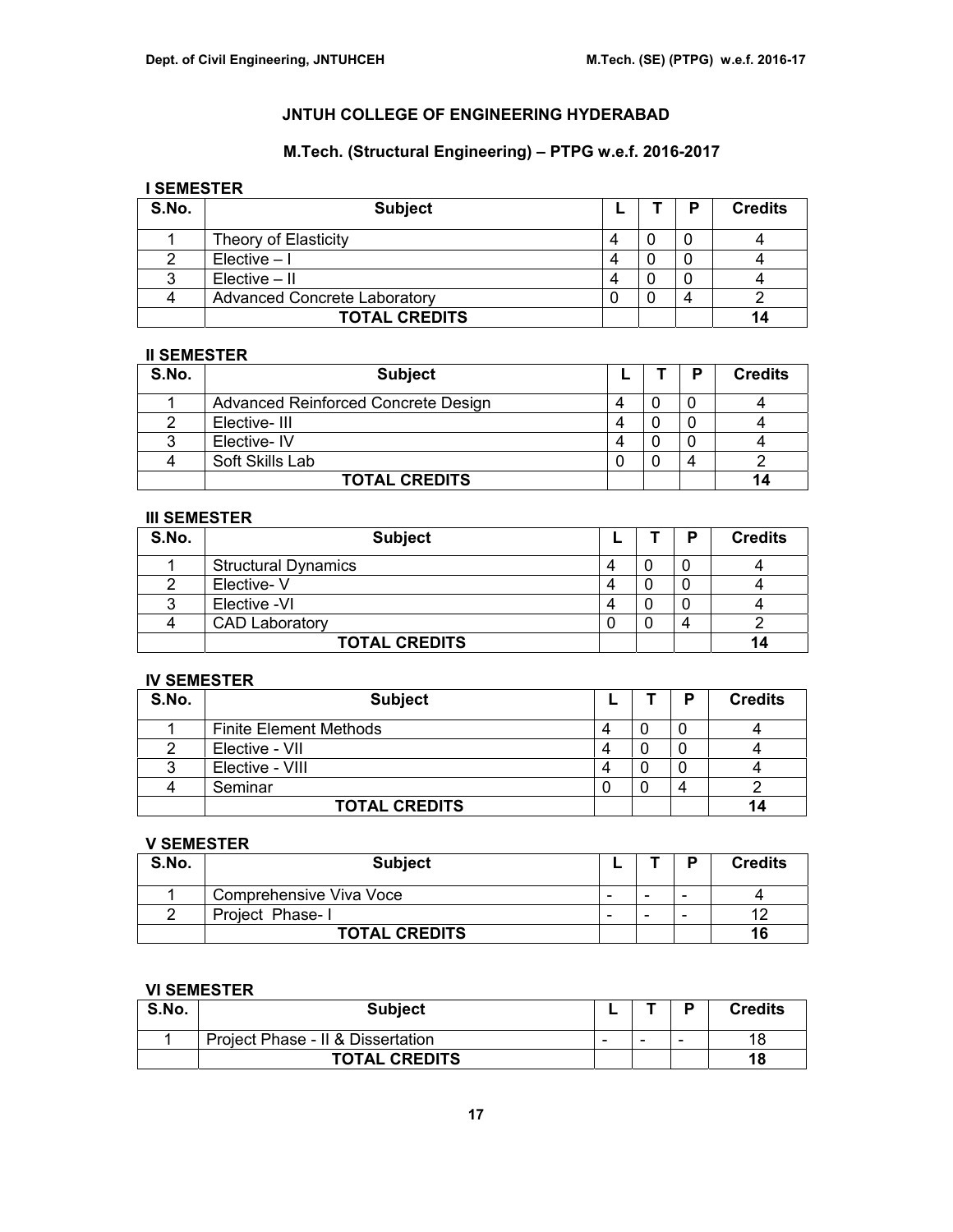# **ELECTIVES I** & **II**

- 1. Computer Oriented Numerical Methods
- 2. Advanced Concrete Technology
- 3. Experimental Stress Analysis
- 4. Advanced Foundation Engineering

# **ELECTIVES III** & **IV**

- 1. Advanced Structural Analysis
- 2. Soil Dynamics and Machine Foundations
- 3. Fracture Mechanics of Concrete Structures
- 4. Analysis of Plates & Shells
- 5. Optimization Techniques in Structural Engineering

## **ELECTIVE V& VI**

- 1. Advanced Steel Design
- 2. Design of Pre stressed Concrete Structures
- 3. Stability of Structures
- 4. Composite Materials
- 5. Rehabilitation and Retrofitting of Structures

# **ELECTIVE VII& VIII**

- 1. Earthquake Resistant Design of Buildings
- 2. Principles of Bridge Engineering
- 3. Plastic Analysis and Design
- 4. Design of Industrial Structures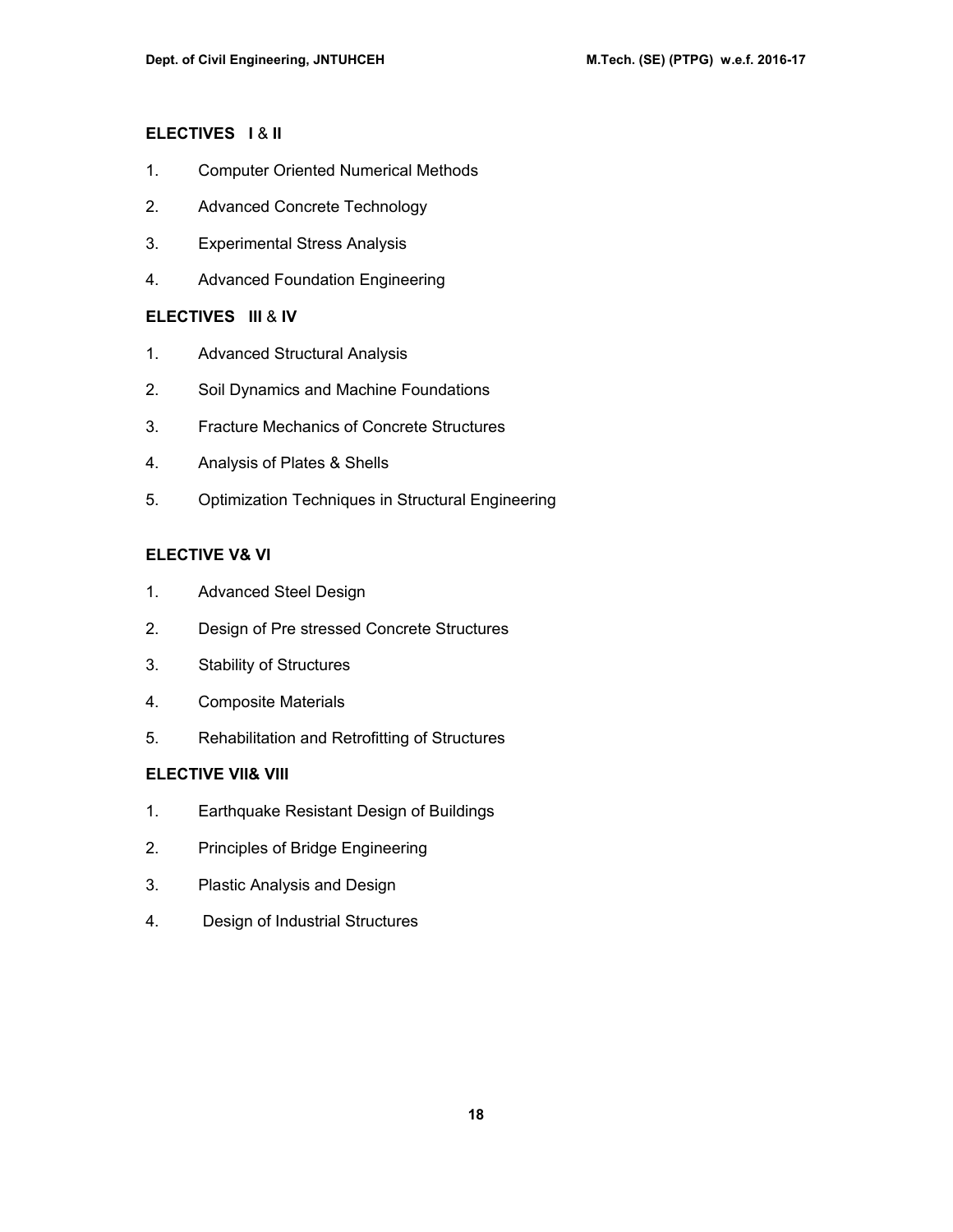| M.Tech. (PTPG) I-Sem (Structural Engineering) | L T P C |  |
|-----------------------------------------------|---------|--|
|                                               | 4004    |  |

# **THEORY OF ELASTICITY**

#### **Objectives:**

To impart knowledge on the basic concepts of theory of elasticity, and solve the Structural Engineering problems.

#### **Course outcomes**:

The learner will be able to solve problems of elasticity and plasticity and be able to apply numerical methods to solve continuum problems.

**Prerequisites:** Strength of Materials I & II

#### **UNIT-I**

Introduction: Elasticity - notation for forces and stress - components of stresses components of strain - Hooks law. Plane stress and plane strain analysis - differential equations of equilibrium - boundary conditions – Strain Displacement Relations compatibility equations - stress function

#### **UNIT II**

Two dimensional problems in rectangular coordinates - solution by polynomials - Saint-Venants principle - determination of displacements - bending of simple beams – Simple Supported and Cantilever Beam.

#### **UNIT III**

Two dimensional problems in polar coordinates - stress distribution symmetrical about an axis - pure bending of curved bars - strain components in polar coordinates - displacements for symmetrical stress distributions Edge Dislocation - general solution of two-dimensional problem in polar coordinates - application to Plates with Circular Holes – Rotating Disk. Bending of Prismatic Bars: Stress function - bending of cantilever - circular cross section elliptical cross section - rectangular cross section.

# **UNIT IV**

Analysis of stress and strain in three dimensions - principal stress - stress ellipsoid - director surface - determination of principal stresses Stress Invariants - max shear stresses Stress Tensor – Strain Tensor- Homogeneous deformation - principal axes of strain-rotation. General Theorems: Differential equations of equilibrium - conditions of compatibility determination of displacement - equations of equilibrium in terms of displacements - principle of super position - uniqueness of solution - the reciprocal theorem Strain Energy.

# **UNIT V**

Torsion of Circular Shafts - Torsion of Straight Prismatic Bars – Saint Venants Method torsion of prismatic bars - bars with elliptical cross sections - membrane analogy - torsion of a bar of narrow rectangular bars - solution of torsional problems by energy method - torsion of shafts, tubes , bars etc.Torsion of Rolled Profile Sections.

#### **References**

- 1. Theory of Elasticity by Timeshenko, McGrawhill Publications.
- 2. Theory of Plasticity by J.Chakarbarthy, McGrawhill Publications.
- 3. Theory of Elasticity by Y.C.Fung.
- 4. Theory of Elasticity by Gurucharan Singh.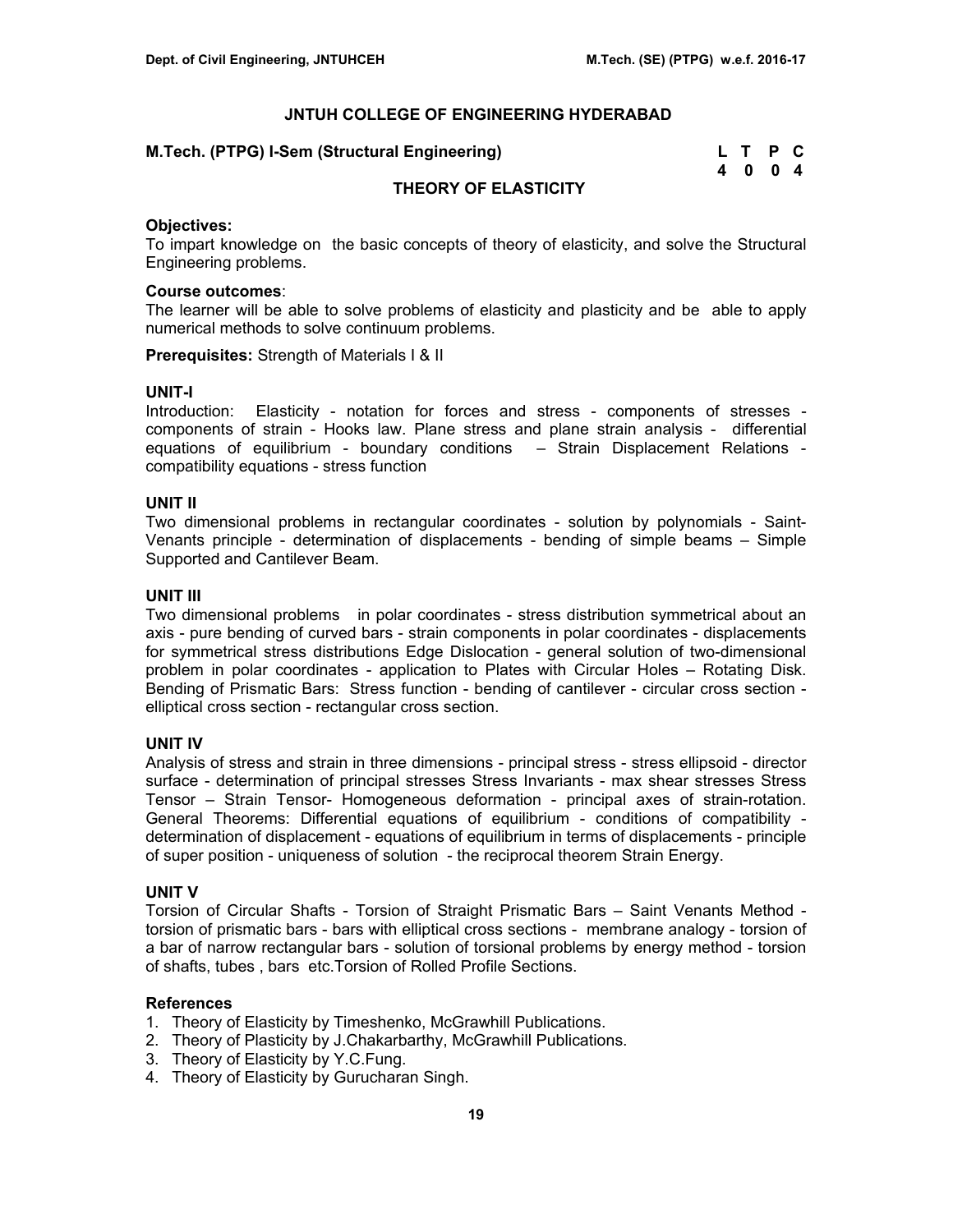**M.Tech. (PTPG) I-Sem (Structural Engineering)** 

| M.Tech. (PTPG) I-Sem (Structural Engineering) | L T P C |  |
|-----------------------------------------------|---------|--|
|                                               | 4004    |  |

# **COMPUTER ORIENTED NUMERICAL METHODS (Elective – I & II)**

#### **Objectives:**

To impart knowledge about various methods of analysing linear equations and understand the different mathematical techniques.

#### **Outcome:**

The learner will be able to apply various mathematical techniques to Structural engineering problems.

#### **Prerequisites : Mathematics | & ||**

# **UNIT I:**

Solutions of linear equations: Direct method – Cramer's rule, Guass – Elimination method-Gauss – Jordan elimination – Triangulation (LU Decomposition) method – Iterative methods Jacobi – Iteration method – Gauss – Siedel iteration, Successive over –relaxation method. Eigen values and eigen vectors: Jacobi method for symmetric matrices- Given's method for symmetric matrices-Householder's method for symmetric matrices-Rutishauser method of arbitrary matrices – Power method.

#### **UNIT II:**

Interpolation: Linear Interpolation - Higher order Interpolation - Lagrange Interpolation – Interpolating polynomials using finites differences- Hermite Interpolation\_-piece-wise and spline Interpolation.

# **UNIT III**

Finite Difference and their Applications: Introduction- Differentiation formulas by Interpolating parabolas – Backward and forward and central differences- Derivation of Differentiation formulas using Taylor series- Boundary conditions- Beam deflection – Solution of characteristic value problems- Richardson's extrapolation- Use of unevenly spaced pivotal points- Integration formulae by interpolating parabolas- Numerical solution to spatial differential equations – Application to Simply Supported Beams, Columns & rectangular Plates.

# **UNIT IV.**

Numerical Differentiation: Difference methods based on undetermined coefficients- optimum choice of step length– Partial differentiation.

Numerical Integration: Method based on interpolation-method based on undetermined coefficient – Gauss – Lagrange interpolation method- Radaua integration method- composite integration method – Double integration using Trapezoidal and Simpson's method – New Marks Method and Application to Beams – Calculations of Slopes & Deflections.

# **UNIT V**

Ordinary Differential Equation: Euler's method – Backward Euler method – Mid point method – single step method, Taylor's series method- Boundary value problems.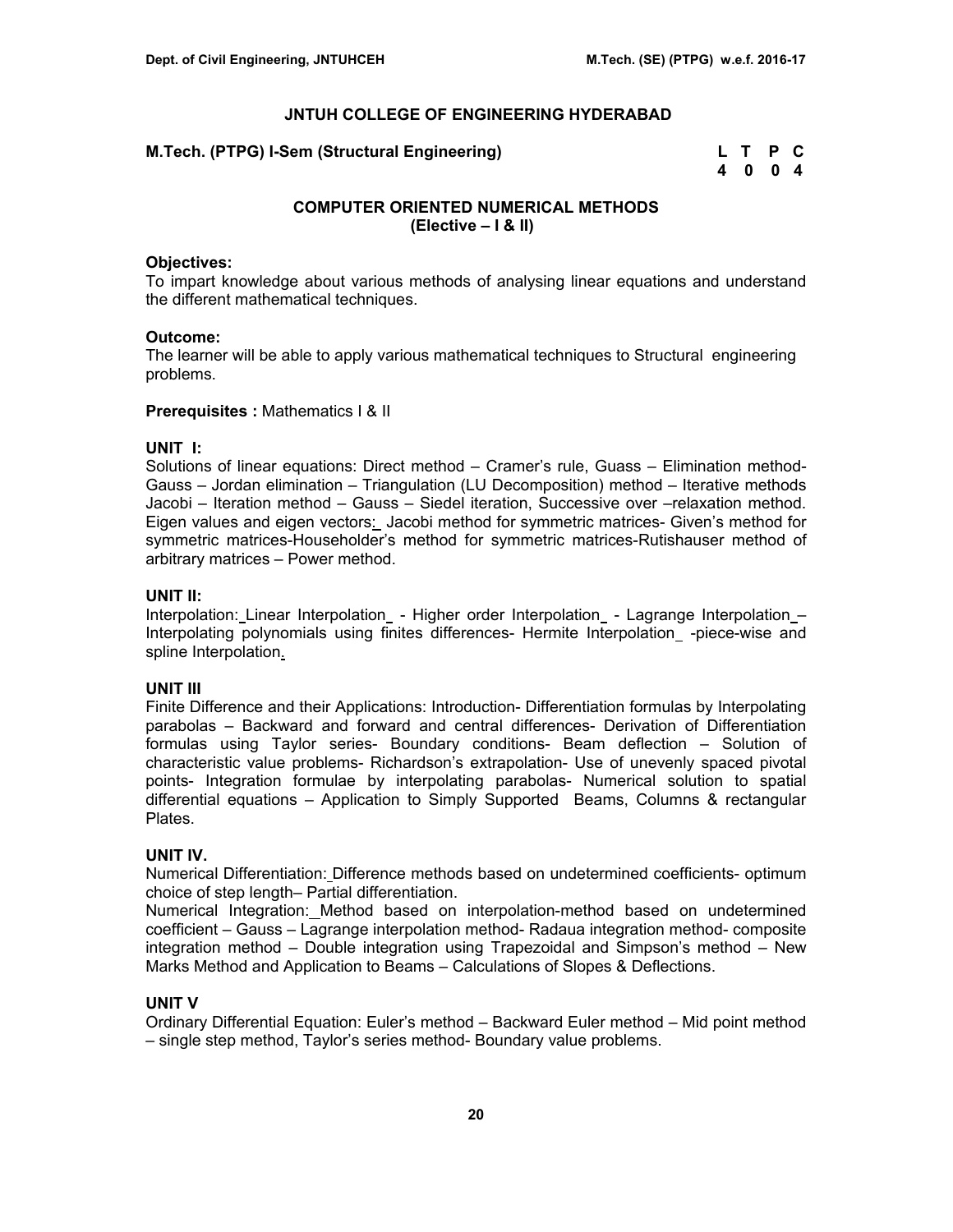# **References:**

- 1. Numerical Methods For Scientific and Engineering Computations. M.K.Jain-S.R.K.Iyengar – R.K.Jain Willey Eastern Limited. New Age International (p) Ltd., Publishers, Reprint 2004,ISBN:81-224-1461-3 56789101112.
- 2. Numerical Methods for Engineering Problems by N. Krishna Raju and K.U. Muthu, M.C. Millan Publishers, New Delhi
- 3. Numerical Methods for Engineers Stevan C.Chopra, Raymond P.Canal Mc. Graw Hill Book Company. April 2009
- 4. C Language and Numerical methods by C.Xavier New Age International Publisher. Reprint March 2012 ISBN:978-81-224-1174-4.
- 5. Computer based numerical analysis by Dr. M.Shanta Kumar, Khanna Book publishers New Delhi.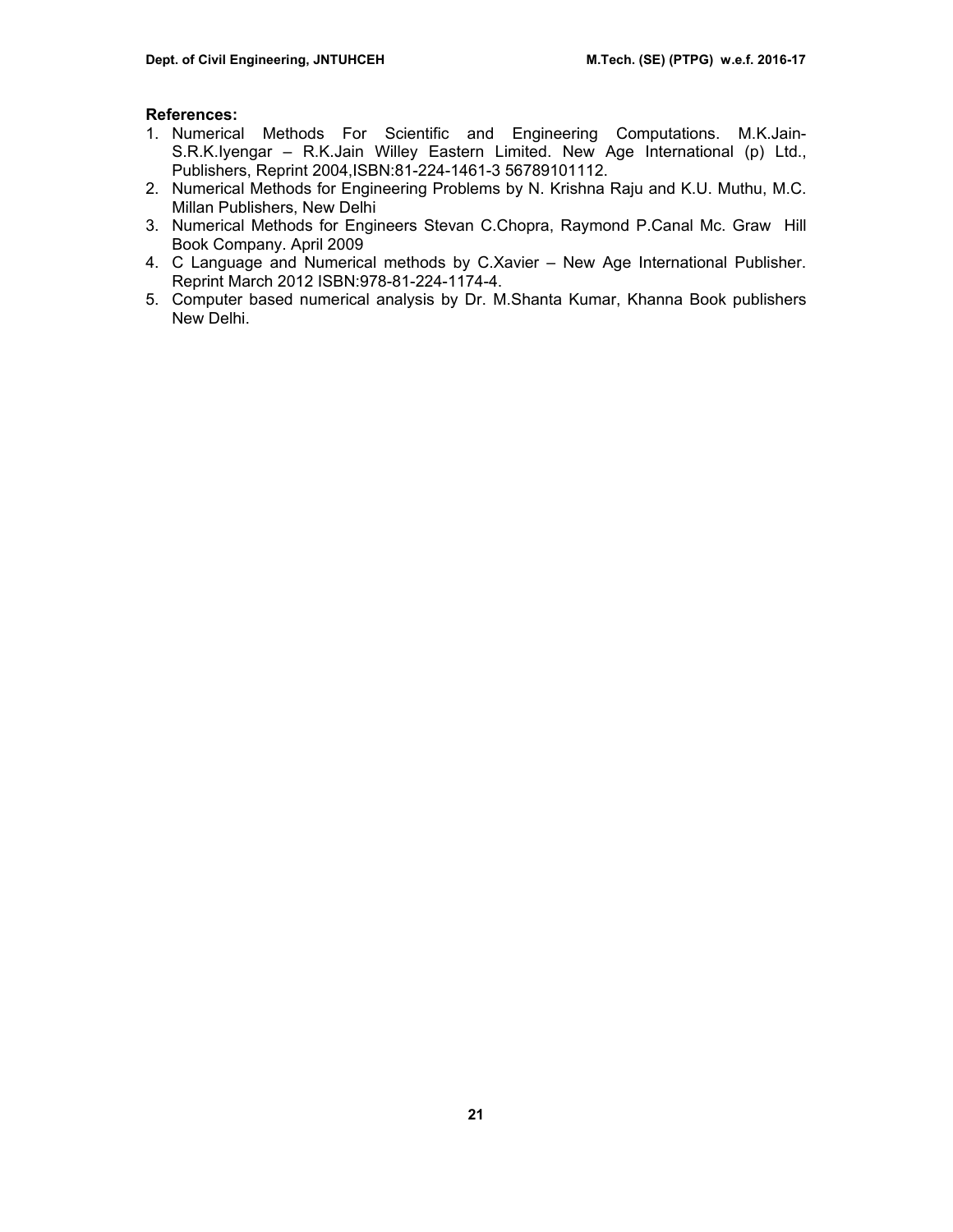| M.Tech. (PTPG) I-Sem (Structural Engineering) | L T P C |  |
|-----------------------------------------------|---------|--|
|                                               | 4004    |  |

# **ADVANCED CONCRETE TECHNOLOGY (Elective – I & II)**

#### **Objectives:**

To impart knowledge on concrete making materials, concrete mix design for proportioning and their testing.

#### **Outcomes:**

The learner will be able to design concrete mixes of different grades and also use the special concretes.

**Prerequisites :** Concrete Technology

#### **UNIT – I**

**Concrete Making Materials** : Cement – Bogus Compounds – Hydration Process – Types of Cement – Aggregates – Gradation Charts – Combined Aggregate – Alakali Silica Reaction – Admixtures – Chemical and Mineral Admixtures. Bureau of Indian Standards (BIS) Provisions.

# **UNIT – II**

**Fresh And Hardened Concrete**: Fresh Concrete – workability tests on Concrete – Setting Times of Fresh Concrete – Segregation and bleeding.

**Hardened Concrete** : Abrams Law, Gel space ratios, Maturity concept – Stress strain Behaviour – Creep and Shrinkage – Durability Tests on Concrete – Non Destructive Testing of Concrete. BIS Provisions.

# **UNIT – III**

High Strength Concrete – Microstructure – Manufacturing and Properties – Design of HSC Using Erintroy Shaklok method – Ultra High Strength Concrete.

High Performance Concrete – Requirements and Properties of High Performance Concrete – Design Considerations. BIS Provisions.

# **UNIT – IV**

**Special Concretes** : Self Compacting concrete, Polymer Concrete, Fibre Reinforced Concrete – Reactive Powder Concrete – Requirements and Guidelines – Advantages and Applications.

**Concrete Mix Design**: Quality Control – Quality Assurance – Quality Audit - Mix Design Method – BIS Method – DOE Method – Light Weight Concrete, Self Compacting Concrete.

# **UNIT – V**

Form work – materials – structural requests – form work systems – connections – specifications – design of form work – shores – removal for forms - shores – reshoring – failure of form work.

# **REFERENCES:**

- 1. Properties of Concrete by A.M.Neville, ELBS publications Oct 1996.
- 2. Concrete: Micro Structure, Properties and Materials by P.K.Mehta and P.J.Monteiro,. Mc. Graw-Hill Publishing Company Ltd. New Delhi
- 3. Concrete Technology by M.S.Shetty, S.Chand & Co 2009.
- 4. Concrete Technology by A.R. Santhakumar, Oxford University Press Oct 2006.
- 5. Design of Concrete Mixes by N.Krishna Raju, CBS Publications, 2000.
- 6. Special Structural concretes by Rafat Siddique, Galgotia Publications 2000.
- 7. Relevant BIS Codes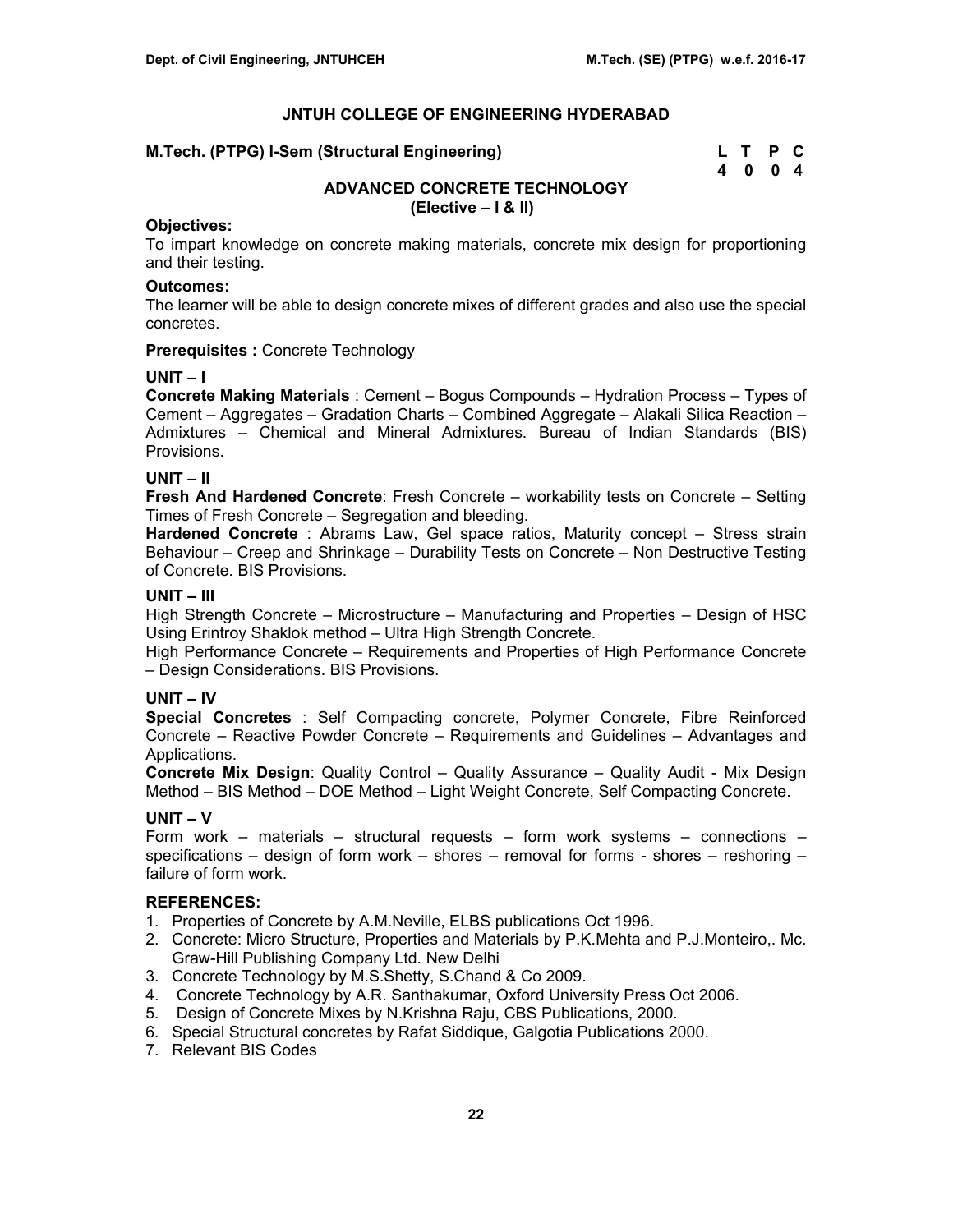#### **M.Tech. (PTPG) I-Sem (Structural Engineering)**

| M.Tech. (PTPG) I-Sem (Structural Engineering) | L T P C |  |
|-----------------------------------------------|---------|--|
|                                               | 4004    |  |

# **EXPERIMENTAL STRESS ANALYSIS (Elective – I & II)**

#### **Objectives:**

To impart knowledge on the strain measurement, brittle coating and photo elasticity.

**Outcomes** : The learner will be able to understand the properties of strain-gauge systems and the computation techniques.

**Prerequisites :** Strength of Materials I & II

#### **UNIT I**

Basic equations and Plane Elasticity Theory: Introduction, Strain equations of Transformation, Compatibility, Stress-Strain Relations-Two dimensional State of Stress. The Plane-Elastic problem. Two dimensional problems in Polar Co-ordinates, Polar Components of Stress in terms of Airy's Stress function, Forms. Principles of Experimental Approach: Merit of Experimental Analysis introduction, uses of experimental stress analysis-Advantages of experimental stress analysis, Different methods, Simplification of problems.

#### **UNIT II**

Strain Measurement using Strain Gauges: Definition of strain and its relation to Experimental Determinations, properties of strain-gauge systems, Types of strain gauges, Mechanical and Optical strain gauges. Electrical Strain Gauges- Introduction, LVDT resistance strain gauge - various types - gauge factor, Materials for adhesion base, etc.

Strain Rosettes:Introduction, The three element rectangular Rosette - The delta rosette - Corrections for Transverse strain effects.

#### **UNIT III**

Brittle Coating Method: Introduction, Coating stresses - Failure theories - Brittle coating Crack pattern - Crack detection - Types of Brittle coating - Test procedures for brittle coating analysis - Calibration procedures - Analysis of brittle coating data.

#### **UNIT IV**

Theory of Photo Elasticity: Introduction, Temporary double refraction - The stress optic law - Effects of stressed model in a Polaris cope for various arrangements - Fringe sharpening, Brewster stress optic law.

#### **UNIT V**

Two Dimensional Photo Elasticity: Introduction, Isochromatic Fringe patterns - Isoclinic fringe patterns, passage of light through plane Polaris cope and circular Polaris cope, Isoclinic fringe pattern - Compensation techniques - calibration methods, separation methods, scaling Model to Proto type stress- Materials for photo - elasticity, properties of photo elastic materials.

# **REFERENCES:**

- 1. Experimental Stress Analysis by J.W.Dally and W.F.Riley, 2007
- 2. Experimental Stress Analysis by Dr. Sadhu Singh, Khanna Publishers, New Delhi
- 3. Experimental Stress Analysis by Dove and Adams 2006, Macmillan Publishing Company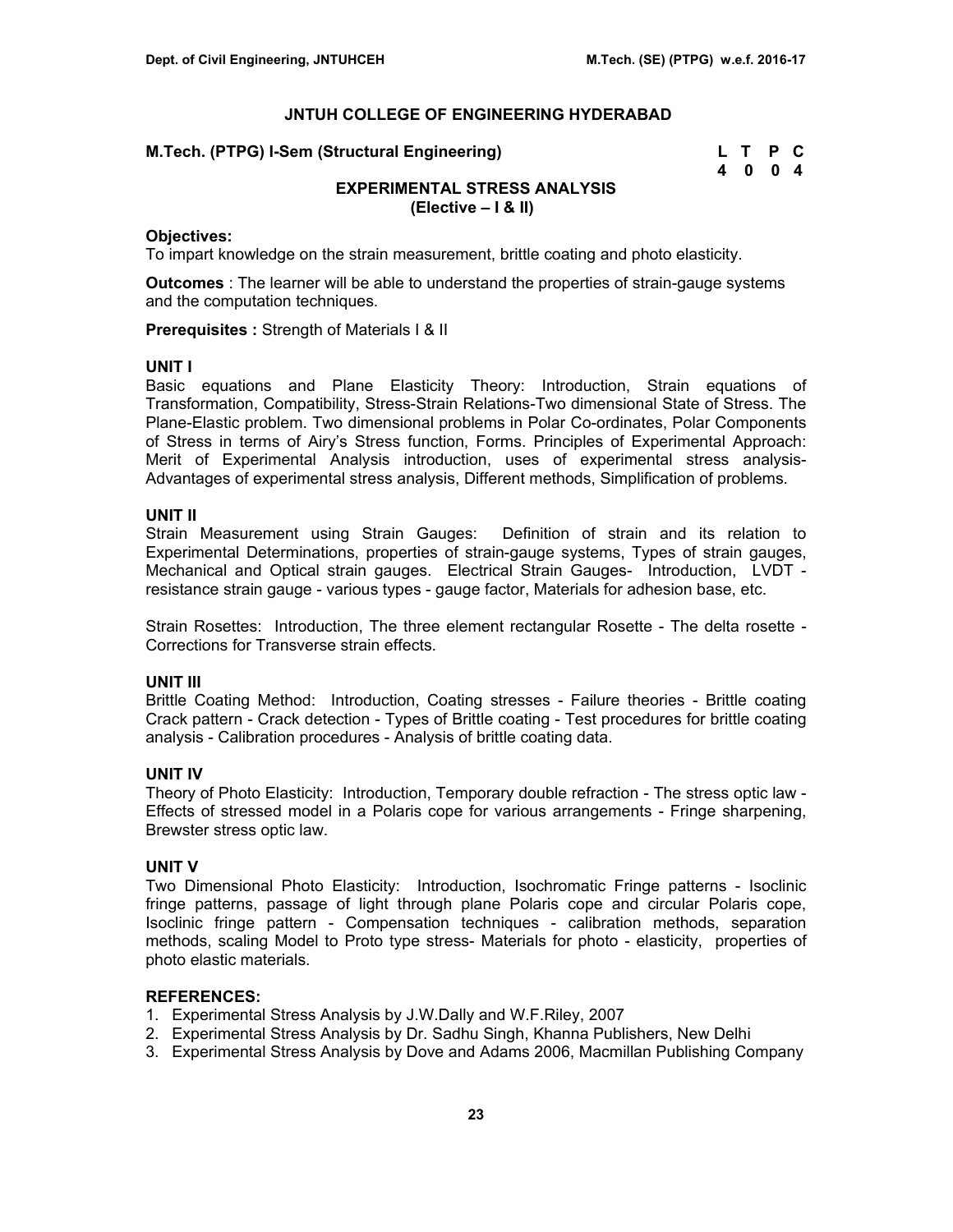| M.Tech. (PTPG) I-Sem (Structural Engineering) | L T P C |  |
|-----------------------------------------------|---------|--|
|                                               | 4004    |  |

# **ADVANCED FOUNDATION ENGINEERING (Elective – I & II)**

**Prerequisites:** Foundation Engineering or Geotechnical Engineering-II

# **OBJECTIVE:**

To determine the bearing capacity of shallow and deep foundations, to estimate settlements of structures subjected to external loads, leading to design of foundations resting on soils.

#### **OUTCOME:**

Students should be in a position to design foundations for varieties of structures resting on soil deposits, and appreciate the importance of reliability based design in geotechnical engineering.

## **UNIT- I**

**Soil Exploration**: Exploration Methods; Planning the Exploration Program; Boring and Sampling; In Situ Tests: Standard & Cone Penetration Tests, Field Vane & Borehole shear tests, Dilatometer, Pressuremeter; Rock Sampling, Core Recovery, RQD; Geophysical Exploration; Preparation of Soil Report.

#### **UNIT- II**

**Shallow Foundations**: **Bearing Capacity:**- General Formulae; Effect of Water Table; Footings with eccentric or Inclined Loads, Foundations on Layered Soils, on finite layer with a Rigid Base at Shallow Depth, effect of compressibility of soil.

# **UNIT- III**

**Settlement**: Components – Immediate, Consolidation & Creep, Stresses and Displacements in Homogeneous, Layered and Anisotropic Soils; Consolidation Settlement; One, Two & Three Dimensional Consolidation; Secondary Compression Settlement; Bearing Pressure using SPT, CPT, Dilatometer and Pressuremeter; Settlement of foundations on Sands-Schmertmann and Burland & Busbridge methods; Structure Tolerance to Settlement and Differential Settlements, Rotation of Tall Structures.

# **UNIT- IV**

**Deep Foundations**: **Single Pile:** Vertically loaded piles, Static capacity α, β and λ Methods, Dynamic formulae; Point Bearing Resistance with SPT and CPT Results; Bearing Resistance of Piles on Rock; Settlement; Pile Load Test; Uplift Resistance; Laterally Loaded Piles -Ultimate Lateral Resistance; Negative Skin Friction; Batter Piles; Under Reamed Piles; Ultimate Capacity of Pile Groups in Compression, Pullout & Lateral Load; Efficiency; Settlements of Pile Groups; Interaction of Axially & Laterally Loaded Pile Groups.

# **UNIT- V**

#### **Special Topics of Foundation Engineering**

**Foundations on Collapsible Soils: Origin and occurrence, Identification, Sampling and** Testing, Preventive and Remedial measures.

**Foundations on Expansive Soils**: The nature, origin and occurrence, Identifying, testing and evaluating expansive soils, typical structural distress patterns and Preventive design & construction measures.

**Introduction to Reliability-Based Design**: Methods, LRFD for structural strength requirements, LRFD for geotechnical strength requirements, Serviceability requirements.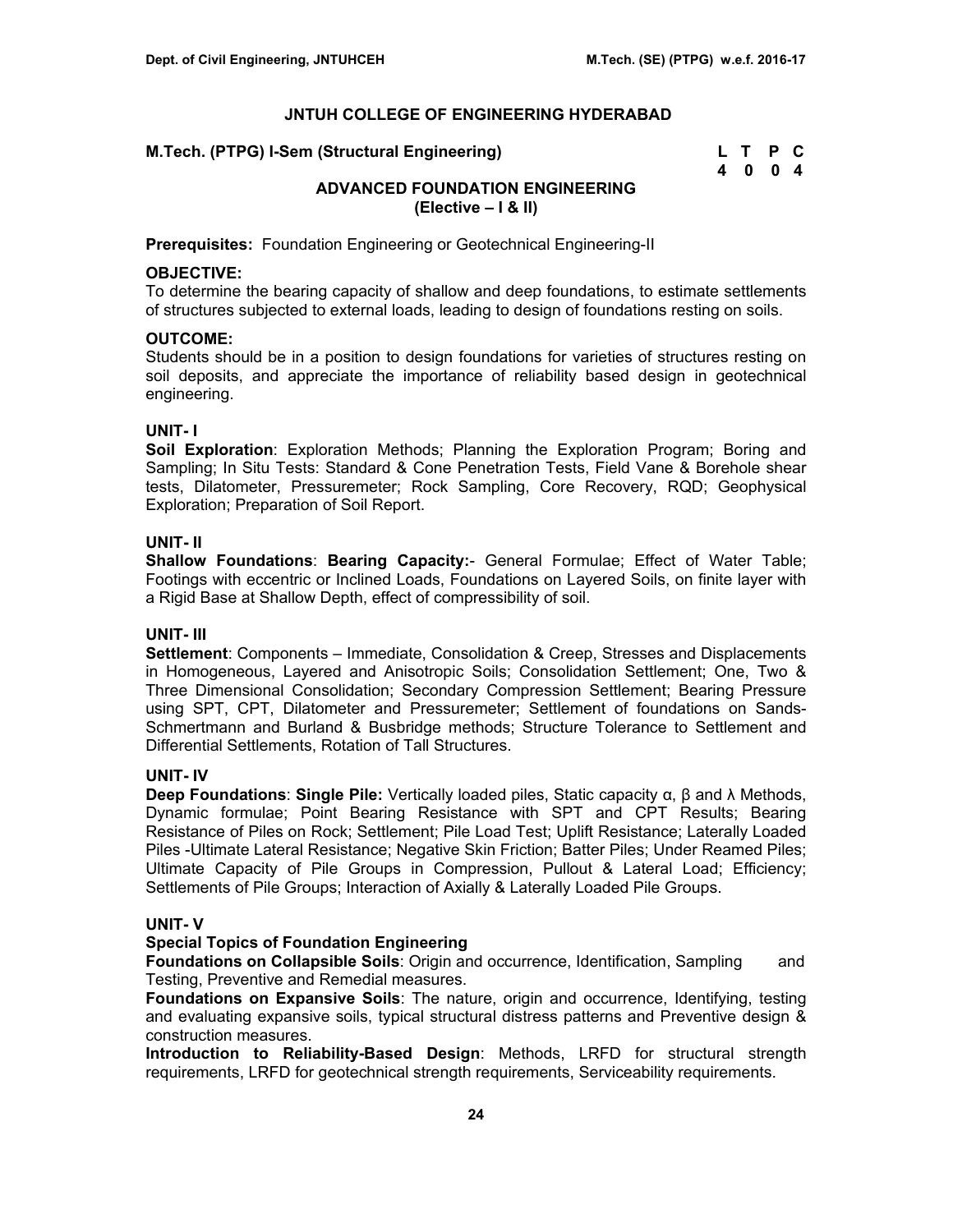# **REFERENCE:**

- 1. Das, B. M. Principles of Foundation Engineering 5<sup>th</sup> Edition Nelson Engineering (2004)
- 2. Donald P Coduto Foundation Design Principles and Practices,  $2^{nd}$  edition, Pearson, Indian edition, 2012. Phi Learning (2008)
- 3. Bowles, J. E. Foundation Analysis & Design 5<sup>th</sup> Edition McGraw-Hill Companies, Inc. (1996)
- 4. Poulos, H. G. & Davis, E. H. Pile Foundation Analysis and Design john wiley & sons inc (1980-08)
- 5. Reese, L. C. & Van Impe, W. F. Single Piles and Pile Groups under Lateral Loading Taylor & Francis Group (Jan 2000)
- 6. Tomlinson, M. J. Foundation Design and Construction Prentice Hall (2003)
- 7. Lymon C. Reese, William M. Isenhower, Shin-Tower Wang- Analysis and Design of Shallow and Deep Foundations (2006)
- 8. Salgado, R. The Engineering of Foundations McGraw-Hill, Boston (2008)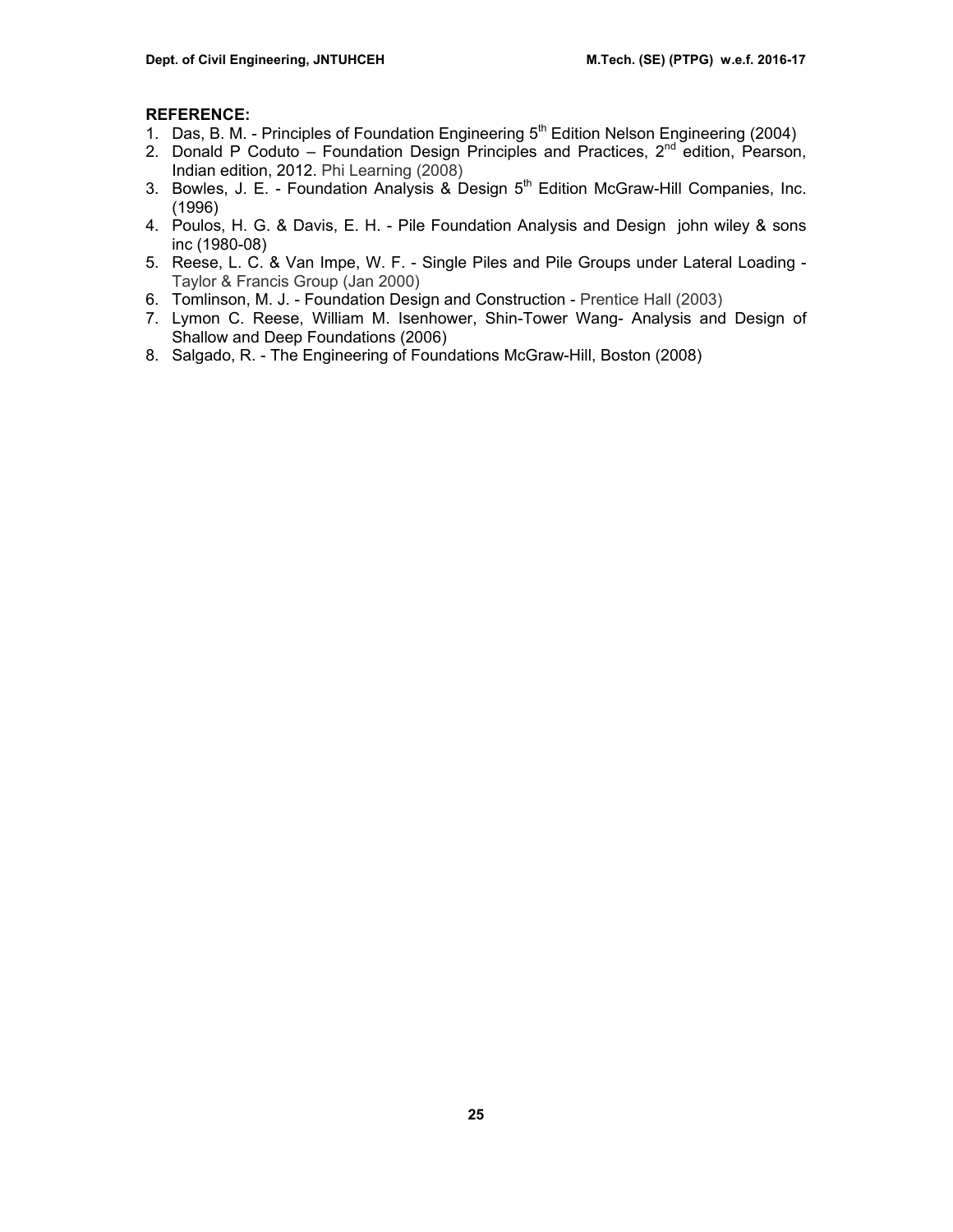**M.Tech. (PTPG) I-Sem (Structural Engineering)** 

| M.Tech. (PTPG) I-Sem (Structural Engineering) | L T P C            |  |
|-----------------------------------------------|--------------------|--|
|                                               | $0 \t 0 \t 4 \t 2$ |  |

# **ADVANCED CONCRETE LABORATORY**

**Objectives:** To impart knowledge on the test on cement and aggregates.

#### **Outcomes:**

The learner will be able to understand the properties of the materials and the behavior of the concrete.

**Prerequisites :** Concrete Technology Lab

- 1. Gradation Charts of Aggregates.
- 2. Bulking of fine Aggregate.
- 3. Aggregate Crushing and Impact value
- 4. Workability Tests on Fresh Self Compacting Concrete
- 6. Air Entrainment Test on Fresh Concrete
- 7. Rapidly Chloride Permeability Test.
- 8. Non Destructive Testing of Concrete.
- 9. Accelerated Curing of Concrete (Demo).
- 10. Behavior of Under Reinforced, over Reinforced and Shear Behavior of Beams.
- 11. Influence of W/C Ratio on Strength and Aggregate / Cement Ratio on Strength & Workability.
- 12. Influence of Different Chemical Admixtures on Concrete
- 13. Marsh Cone Test.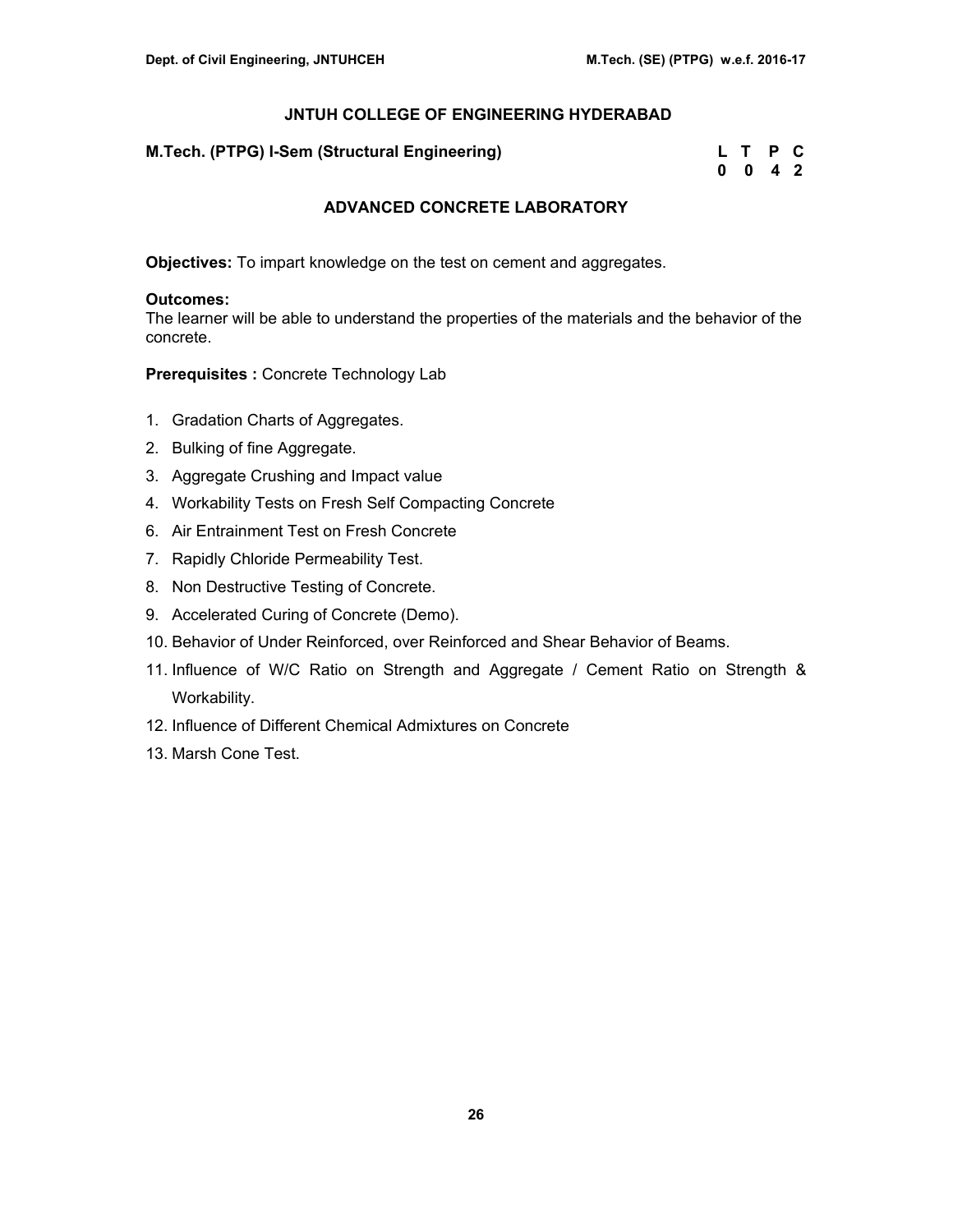| M.Tech. (PTPG) II-Sem (Structural Engineering) | L T P C |  |
|------------------------------------------------|---------|--|
|                                                | 4004    |  |

# **ADVANCED REINFORCED CONCRETE DESIGN**

#### **Objectives:**

To impart knowledge on the behavior and design on various reinforced concrete structural elements.

#### **Outcome**:

The learner will be able to design the reinforced concrete elements like beams, slabs and compression members.

**Prerequisites :**Design of Reinforced Concrete Structures

#### **UNIT I**

**Basic Design Concepts**: Behavior in flexure, Design of singly Reinforced rectangular sections, Design of Doubly Reinforced rectangular sections, Design of flanged bean sections, Design for shear – Design for Torsion**,** Limit state of Serviceability**:** Deflections of Reinforced concrete beams and slabs short term deflections and long term deflection estimation of crack width in RCC members, calculation of crack widths.

# **UNIT II**

**Limit Analysis of R.C.Structures:** Rotation of a plastic hinge, Redistribution of moments, moment rotation characteristics of RC member, I.S. code provisions, applications for fixed and continuous beam. Yield line analysis for slabs: Upper bound and lower bound theorems – yield line criterion – Virtual work and equilibrium methods of analysis – For square and circular slabs with simple and continuous end conditions. Moment Curvature diagram.

# **UNIT III**

**Design of Ribbed slabs, Flat slabs:** Analysis of the Slabs for Moment and Shears, Ultimate Moment of Resistance, Design for shear, Deflection, Arrangement of Reinforcements.

**Flat slabs:** Direct design method – Distribution of moments in column strips and middle strip-moment and shear transfer from slabs to columns – Shear in Flat slabs-Check for one way and two way shears-Introduction to Equivalent frame method. Limitations of Direct design method, Distribution of moments in column strips and middle strip.

# **UNIT IV**

**Design of Reinforced Concrete Deep Beams & Corbels:** Steps of Designing Deep Beams, Design by IS 456, Checking for Local Failures, Detailing of Deep Beams, Analysis of Forces in a Corbels , Design of Procedure of Corbels , Design of Nibs.

# **UNIT V**

**Design of Compression Members** - Estimation of Effective Length of a Column – Code Requirements on Slenderness Limits,– Design of Short Columns Under Axial Compression – Design of Short Columns Under Compression With Uniaxial Bending – Design of Short Columns Under Axial Compression With Biaxial Bending – Design of Slender Columns.

**Design of Combined Footings -** Distribution of Soil Pressure - Geometry of Two-column Combined Footing – Design Considerations in Two-Column Footings.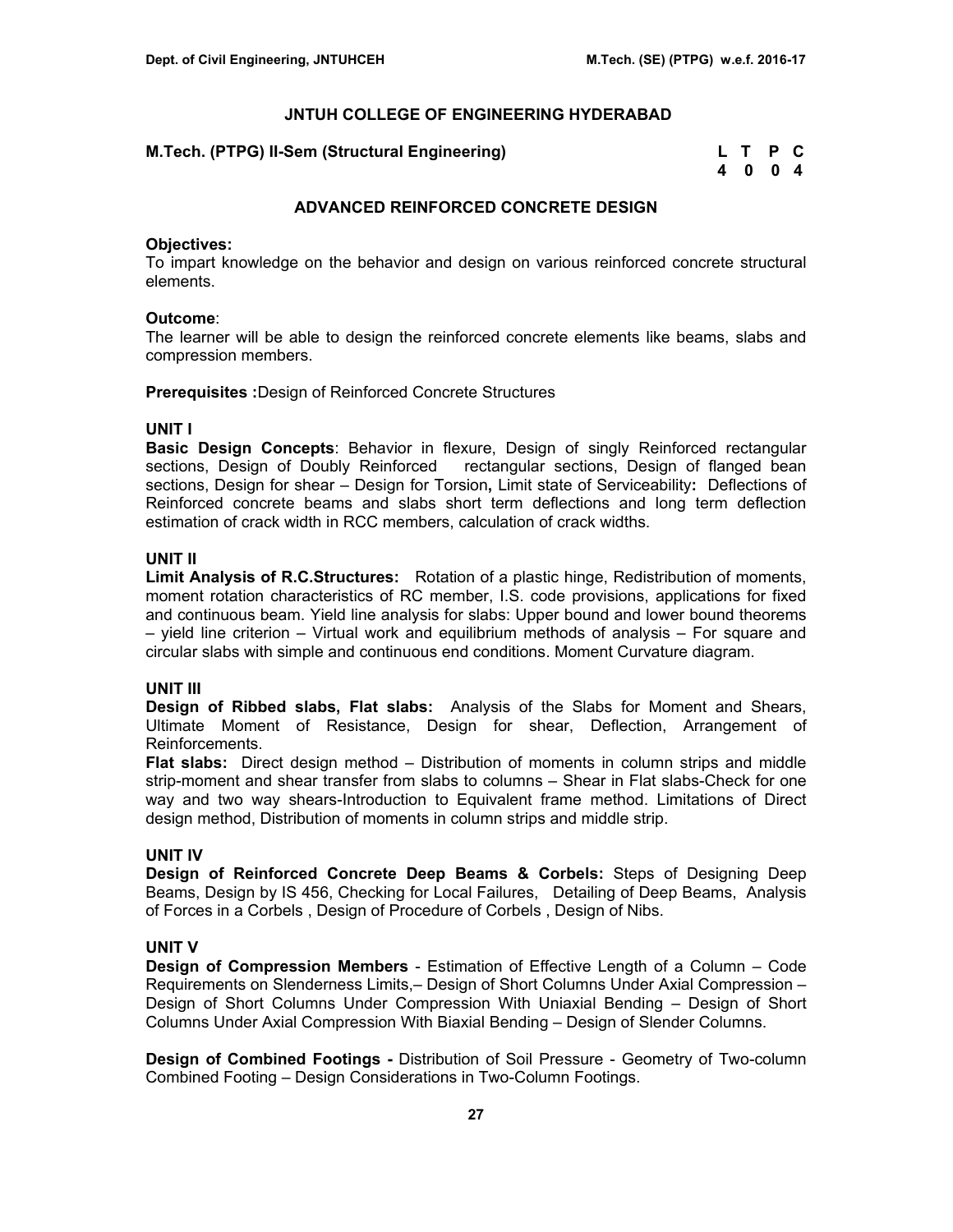## **REFERENCE:**

- 1. "Reinforced Concrete Design" S. Unnikrishna Pillai & Devdas Menon; Tata Mc. Graw-Hill Publishing Company Ltd. New Delhi 2010.
- 2. "Advanced Reinforced Concrete" P.C. Varghese Prentice Hall of INDIA Private Ltd. 2008.
- 3. "Limit State Theory and Design of Reinforced Concrete" Dr. S. R. Karve and V.L Shah. Standard Publishers, PUNE 2004.
- 4. "Design of Reinforced Concrete Structures" by N.Subramanian, Oxford University Press.
- 5. Reinforced concrete structural elements behaviour, Analysis and design by P. Purushotham, Tata Mc.Graw-Hill, 1994.
- 6. Design of concrete structures Arthus H. Nilson, David Darwin, and Chorles W. Dolar, Tata Mc. Graw-Hill, 3rd Edition, 2005.
- 7. Reinforced Concrete design by Kennath Leet, Tata Mc. Graw-Hill International, editions,  $2^{nd}$  edition, 1991.
- 8. "Design Reinforced Concrete Foundations" P.C. Varghese Prentice Hall of INDIA Private Ltd.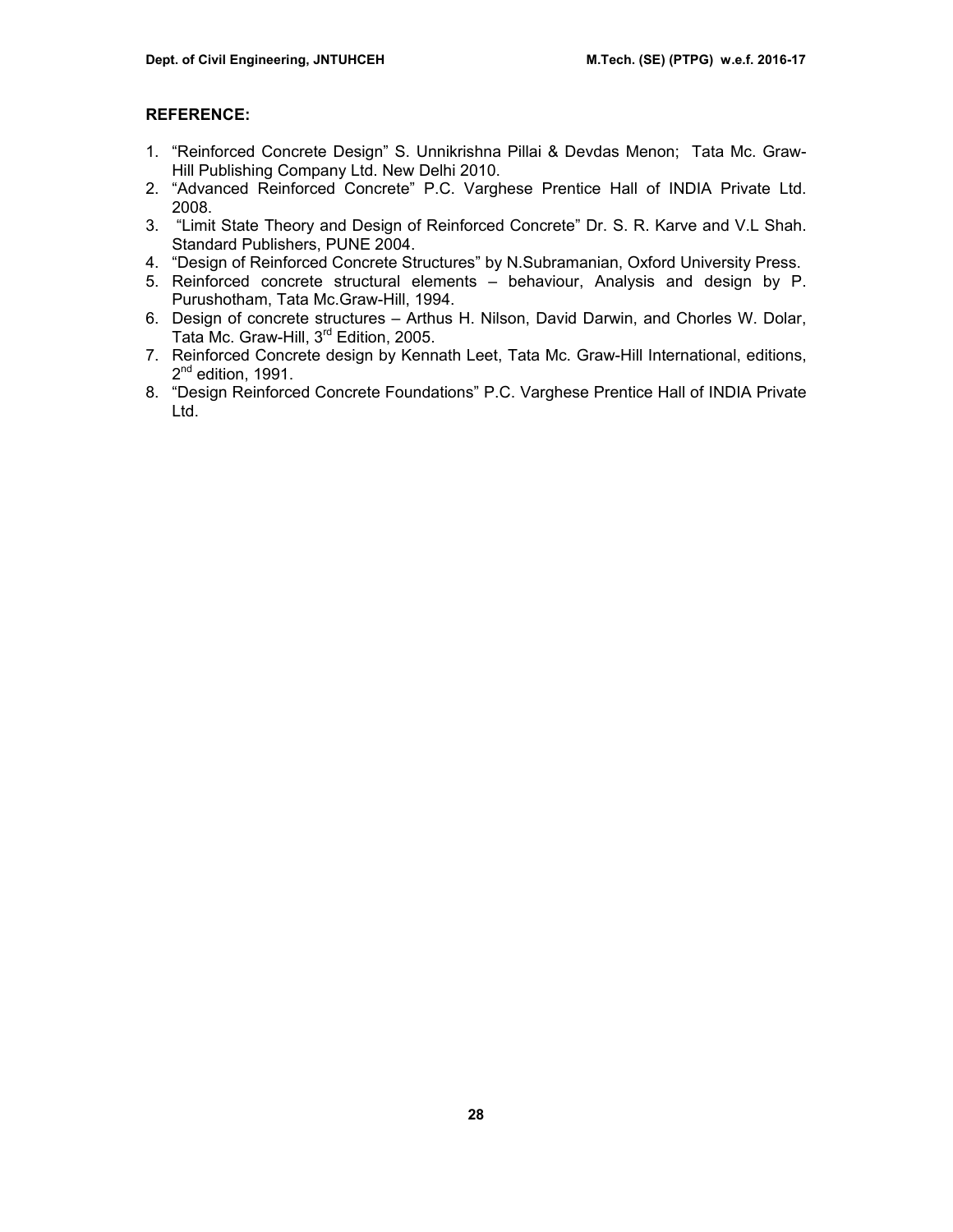**M.Tech. (PTPG) II-Sem (Structural Engineering)** 

| l.Tech. (PTPG) II-Sem (Structural Engineering) |      | L T P C |  |
|------------------------------------------------|------|---------|--|
|                                                | 4004 |         |  |

# **ADVANCED STRUCTURAL ANALYSIS (Elective – III & IV)**

#### **Objectives**:

To impart knowledge on the analysis of indeterminate structures like continuous beams, trusses and portal frames.

# **Outcome**:

The learner will be able to analyse different indeterminate structures using Matrix methods.

**Prerequisites :** Structural Analysis I & II

#### **UNIT I**

Introduction to matrix methods of analysis - statical indeterminacy and kinematical indeterminacy - degree of freedom - coordinate system - structure idealization stiffness and flexibility matrices - suitability element stiffness equations - elements flexibility equations mixed force - displacement equations - for truss element, beam element and torsional element.

Transformation of coordinates - element stiffness matrix - and load vector - local and global coordinates.

# **UNIT II**

Assembly of stiffness matrix from element stiffness matrix - direct stiffness method - general procedure - banded matrix - semi bandwidth - computer algorithm for assembly by direct stiffness matrix method.

# **UNIT III**

Analysis of plane truss - continuous beams with and without settlement - plane frame including side sway grids, by flexibility methods and gables frames by System Approach.

# **UNIT IV**

Analysis of plane truss - continuous beams with and without settlement - plane frame including sides sway, grids and gable frames by stiffness methods.

**UNIT V.** Special analysis procedures - static condensation and sub structuring - initial and thermal stresses.

Shear walls- Necessity - structural behaviour of large frames with and without shear walls approximate methods of analysis of shear walls.

# **REFERENCES**

- 1. Matrix Analysis of Frames structures by William Weaver J.R and James M.Gere, CBS publications.
- 2. Advanced Structural Analysis by Ashok.K.Jain, New Channel Brothers.
- 3. Basic Structural Analysis by C.S.Reddy.
- 4. Matrix Structural Analysis by Madhu B. Kanchi.
- 5. Indeterminate Structural Analysis by K.U.Muthu *et al*.,I.K.International Publishng House Pvt. Ltd.
- 6. Matrix Methods of Structural Analysis by J.Meek.
- 7. Structural Analysis by Ghali and Neyveli.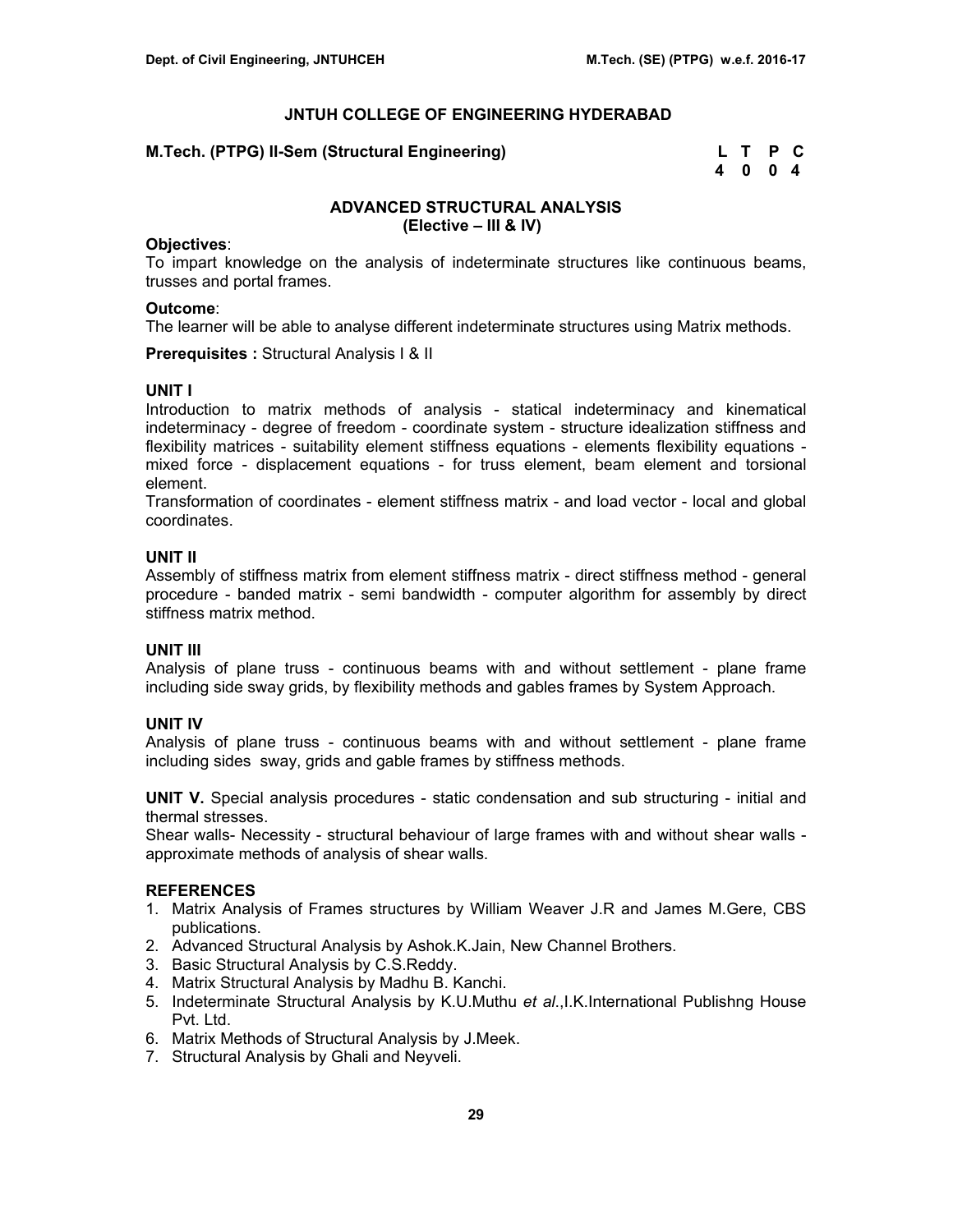**M.Tech. (PTPG) II-Sem (Structural Engineering)** 

| I.Tech. (PTPG) II-Sem (Structural Engineering) | L T P C |  |  |
|------------------------------------------------|---------|--|--|
|                                                | 4004    |  |  |

# **SOIL DYNAMICS AND MACHINE FOUNDATIONS (Elective – III & IV)**

#### **OBJECTIVE:**

To understand the wave propagation in soils, determine dynamic properties of soil for analyzing and designing foundations subjected to vibratory loading.

#### **OUTCOME:**

Able to understand the fundamentals of wave propagation in soil media, evaluate the dynamic properties of soil, and design foundations for centrifugal and reciprocating machines.

**Prerequisites :**Soil Machines, Foundation Engineering and Structural Analysis

**UNIT I : Fundamentals of Vibration**: Definitions, Simple harmonic motion, Response of SDOF systems of Free and Forced vibrations with and without viscous damping, Frequency dependent excitation, Systems under transient loads, Logarithmic decrement, Determination of viscous damping, Transmissibility, Systems with Two and Multiple degrees of freedom, Vibration measuring instruments.

**UNIT II : Wave Propagation and Dynamic Soil Properties**: Propagation of seismic waves in soil deposits - Attenuation of stress waves, Stress-strain behaviour of cyclically loaded soils, Strength of cyclically loaded soils, Dynamic soil properties - Laboratory and field testing techniques, Elastic constants of soils, Correlations for shear modulus and damping ratio in sand, gravels, clays.

**UNIT III : Foundation Vibration Analyses**: Types, General Requirements, Permissible amplitude, Allowable soil pressure, Modes of vibration of a rigid foundation block, Vertical vibration of circular foundations resting on Elastic Half Space- Lambs, Reissner, Quinlan & Sungs Hsiehs and Lysmers analogies.

**UNIT IV: Design of Machine Foundations**: Analysis and design of block foundations for reciprocating engines, Dynamic analysis and design procedure for a hammer foundation, IS code of practice design procedure for foundations of reciprocating and impact type machines. Vibration isolation and absorption techniques.

**UNIT V : Machine Foundations on Piles**: Introduction, Analysis of piles under vertical vibrations, Analysis of piles under translation and rocking, Analysis of piles under torsion, Design procedure for a pile supported machine foundation.

# **Text Books:**

- 1. Swami Saran Soil Dynamics and Machine Foundation, Galgotia Publications Pvt. Ltd. (2010)
- 2. Prakash, S. Soil Dynamics, McGraw Hill Book Company (1981)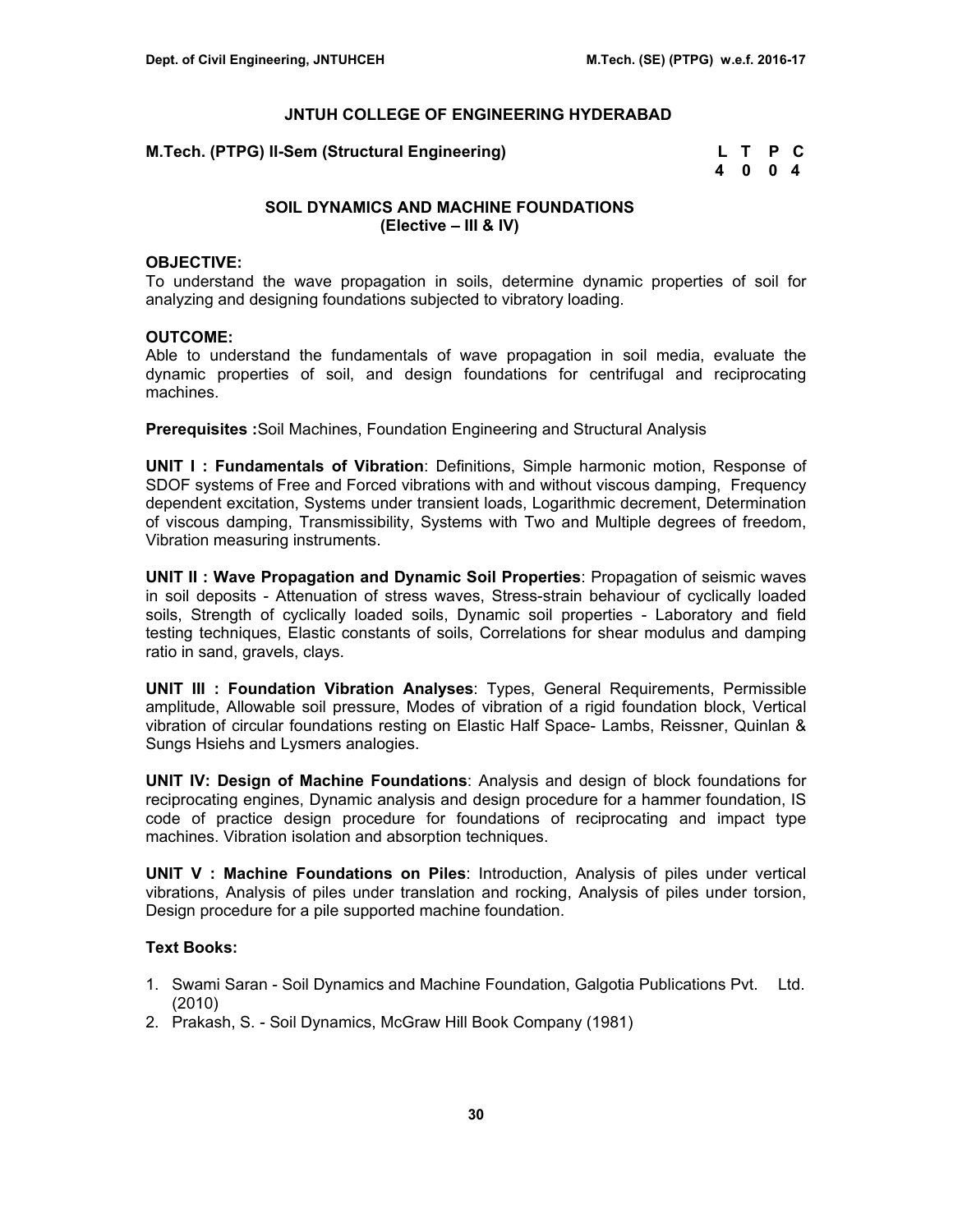## **References:**

- 1. I.Cshowdhary and S P Dasgupta Dynamics of Structures and Foundation, 2009.
- 2. Arya, S. D, O'Neil, M. and Pincus, G.- Design of Structures and Foundations for Vibrating Machines, Gulf Publishing Co., 1979.
- 3. Prakash, S. and Puri, V. K. Foundation for Machines: Analysis and Design, John Wiley & Sons, 1998.
- 4. Kameswara Rao, N. S. V. Vibration Analysis and Foundation Dynamics, Wheeler Publication Ltd., 1998.
- 5. Richart, F. E. Hall J. R and Woods R. D. Vibrations of Soils and Foundations, Prentice Hall Inc., 1970.
- 6. Das, B. M. Principles of Soil Dynamics, PWS KENT publishing Company, Boston.2002.
- 7. Bharat Bhushan Prasad Advanced Soil Dynamics and Earthquake Engineering, PHI Learning Pvt. Limited, New Delhi, 2011.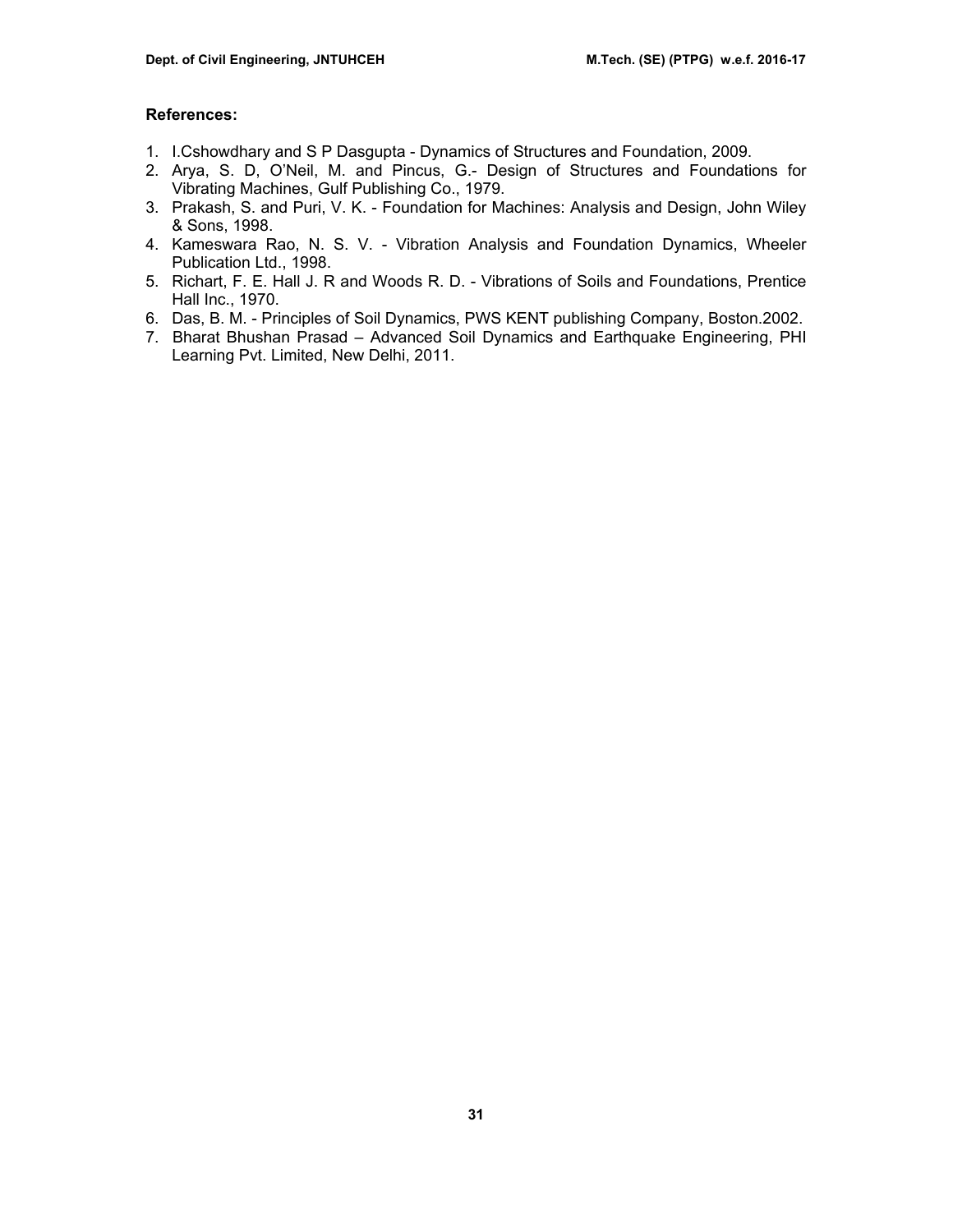**M.Tech. (PTPG) II-Sem (Structural Engineering)** 

| l.Tech. (PTPG) II-Sem (Structural Engineering) |      | L T P C |  |  |
|------------------------------------------------|------|---------|--|--|
|                                                | 4004 |         |  |  |

# **FRACTURE MECHANICS OF CONCRETE STRUCTURES (Elective – III & IV)**

#### **Objectives:**

To impart knowledge on the mechanisms of failure and non linear fracture mechanics.

#### **Outcomes:**

The learner will be able to understand the behavior of concrete with tension and compression failure surfaces and concepts of CTOD and CMD.

**Prerequisites :** Concrete Technology Strength of Materials I & II

# **UNIT I**

Fundamentals of Fracture Mechanics, Mechanisms of fracture and crack growth

#### **UNIT II**

Cleavage fracture, ductile fracture, fatigue cracking, Environment assisted cracking, Quasi brittle materials.

#### **UNIT III**

Service failure analysis, linear elastic fracture mechanics, Griffith's criteria, stress intensity factors, crack tip plastic zone, Erwin's plastic zone correction, R curves, compliance, J Integral, nonlinear analysis ,Review of concrete behaviour in tension and compression, Basic frameworks for modeling of quasibrittle materials.

# **UNIT IV**

Nonlinear Fracture Mechanics – Discrete crack concept/Smeared crack concept, Size effect, Plasticity models for concrete – Associated and non-associated flow, Failure surfaces for quasibrittle materials.

# **UNIT V**

Concept of CTOD and CMD, Material models, crack models, band models, models based on continuum damage mechanics

# **REFERENCES:**

- 1. Elementary engineering fracture mechanics David Broek Sijthoff & Noordhoff Alphen aan den Rijn – Netherlands
- 2. Fracture mechanics of concrete structures Theory and applications Rilem Report Edited by L. Elfgreen – Chapman and Hall – 1989.
- 3. Fracture mechanics applications to concrete Edited by Victor, C. Li, & Z.P. Bazant ACI SP 118.
- 4. Valliappan S. "Continuum Mechanics Fundamentals" (1982), Oxford IBH, N D. New Delhi.
- 5. Venkataraman and Patel "Structural Mechanics with introduction to Elasticity and Plasticity" – Mcgraw Hill, 1990.
- 6. Shanes "Introduction to Solid Mechanics II Edition, PH, 1989.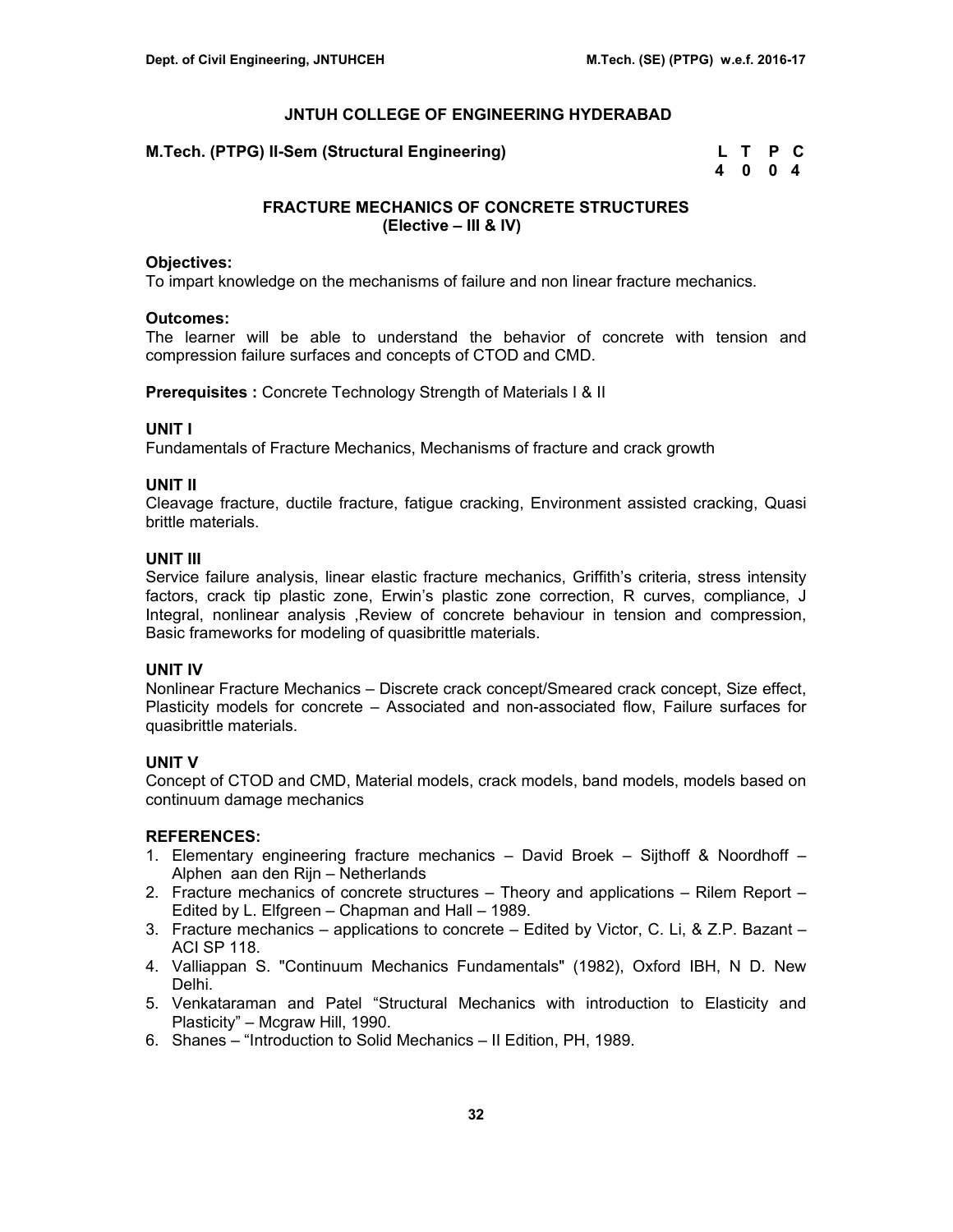**M.Tech. (PTPG) II-Sem (Structural Engineering)** 

| l.Tech. (PTPG) II-Sem (Structural Engineering) |      | L T P C |  |
|------------------------------------------------|------|---------|--|
|                                                | 4004 |         |  |

# **ANALYSIS OF PLATES & SHELLS (Elective – III & IV)**

#### **Objectives:**

To impart knowledge on the behavior and design of shells and Folded plates.

#### **Outcomes:**

The learner will be able to analyse and design the shells and folded plates.

**Prerequisites :** Theory of Elasticity, Structural Analysis

# **UNIT I**

**Small Deflection Theory of Thin Rectangular Plates :** Assumptions – Derivation of governing differential equation for thin plates – Boundary conditions – simply supported plate under sinusoidal load – Navier solution – Application to different cases – Levy's solution for various boundary conditions subjected to different loadings like uniform and hydrostatic pressure.

# **UNIT II**

**Plates on Elastic Foundations :** Governing differential equation – deflection of uniformly loaded simply supported rectangular plate – Navier and Levy type solutions - Large plate loaded at equidistant points by concentrated forces.

# **UNIT III**

**Buckling of Plates:** Governing equation for Bending of plate under the combined action of in-plane loading and lateral loads – Buckling of rectangular plates by compressive forces acting in one and two directions in the middle plane of plate

# **UNIT IV**

Shells – functional behaviour – examples – structural behaviour of shells classification of shells – Definitions – various methods of analysis of shells – merits and demerits of each method – 2D. Membrane equation.

Equations of equilibrium: Derivation of stress resultants  $-$  cylindrical shells  $-$  Flugges simulations equations.

# **UNIT V**

Introduction to the shells of Double curvatures: Geometry, analysis and design of elliptic paraboloid, conoid and hyperbolic parabolic shapes, inverted umbrella type.

Axi- Symmetrical shells: General equation - Analysis and axi-symmetrical by membrane theory. Application to spherical shell and hyperboloid of revolution cooling towers.

#### **REFERENCES:**

- 1 Design of concrete shell roofs By Billington Tata MC Graw Hill, New York
- 2 Shell Analysis By N.K.Bairagi. Khanna Publishers, New Delhi.
- 3. Theory of Plates and Shells by Timoshenko- Tata MC Graw Hill, College
- 4. Analysis and design of concrete shell roofs By G.S.Ramaswami. CBS publications.
- 5. Design of concrete shell roofs By Chaterjee. Oxford and IBH.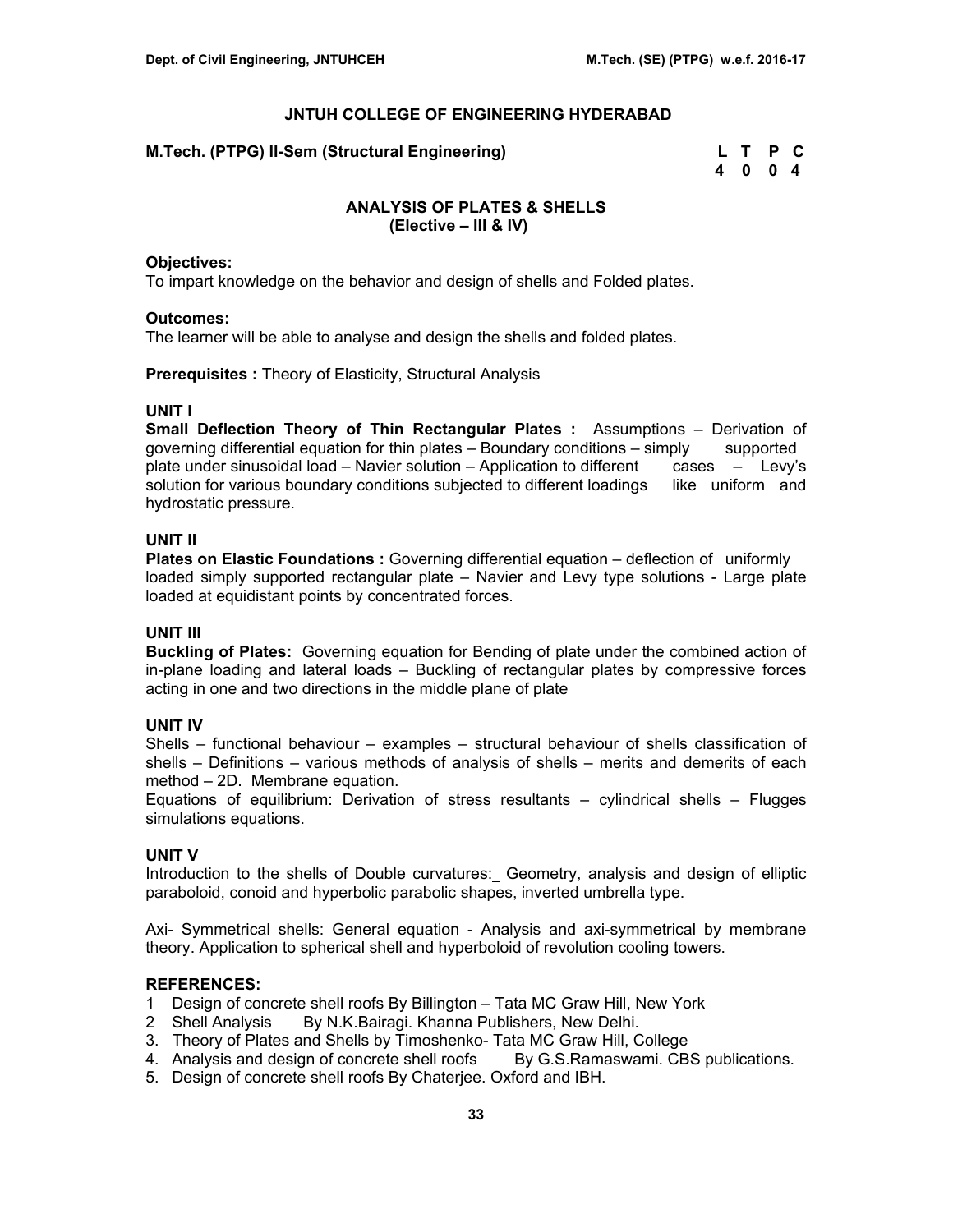**M.Tech. (PTPG) II-Sem (Structural Engineering)** 

| <b>I.Tech. (PTPG) II-Sem (Structural Engineering)</b> |      | L T P C |  |
|-------------------------------------------------------|------|---------|--|
|                                                       | 4004 |         |  |

# **OPTIMIZATION TECHNIQUES IN STRUCTURAL ENGINEERING (Elective – III & IV)**

#### **OBJECTIVE:**

To understand the theory of optimization methods and algorithms developed for solving various types of optimization problems.

#### **OUTCOME:**

The student will be able to understand the basic principles of optimization, and in a position to formulate optimization models for a wide range of civil engineering problems and able to solve them.

#### **Prerequisites :** Mathematics I&II

**UNIT I : Introduction to Optimization:** Introduction - Historical developments - Engineering applications of Optimization - Statement of an Optimization problem - Classification of Optimization problems - Optimization Techniques. Optimization by calculus: Introduction - Unconstrained functions of a single variable - Problems involving simple constraints - Unconstrained functions of several variables - treatment of equality constraints - Extension to multiple equality constraints - Optimization with inequality constraints - The generalized Newton-Raphson method.

**UNIT II : Linear Programming:** Introduction - Applications of linear programming - standard form of a linear programming problem - Geometry of linear programming problems - Definitions and theorems - Solution of a system of Linear simultaneous equations - Pivotal reduction of a general system of equations - Motivation of the Simplex Method - Simplex Algorithm - Two phases of the simplex method. non-Linear Programming: Introduction - Unimodal Function - Unrestricted search - Exhaustive search - Dichotomous search - Interval Halving method - Fibonacci method - Golden section method - Comparison of elimination methods - Unconstrained optimization techniques - Direct search methods - Random search methods - grid search method - Univariate method - Powell's method - Simplex method - Indirect search methods - Gradient of a function - Steepest descent method - Conjugate gradient - Newton's method.

**UNIT III : Dynamic Programming:** Introduction - Multistage decision processes - concept of sub-optimization and the principle of optimality - computational procedure in dynamic programming - example illustrating the Calculus method of solution - example illustrating the Tabular of solution - conversion of a final value problem into an initial value problem continuous dynamic programming - Additional applications.

**UNIT IV : Network Analysis:** Introduction - Elementary graph theory - Network variables and problem types - Minimum-cost route - Network capacity problems - Modification of the directional sense of the network.

**UNIT V:** Application of Optimization techniques to trusses, Beams and Frames.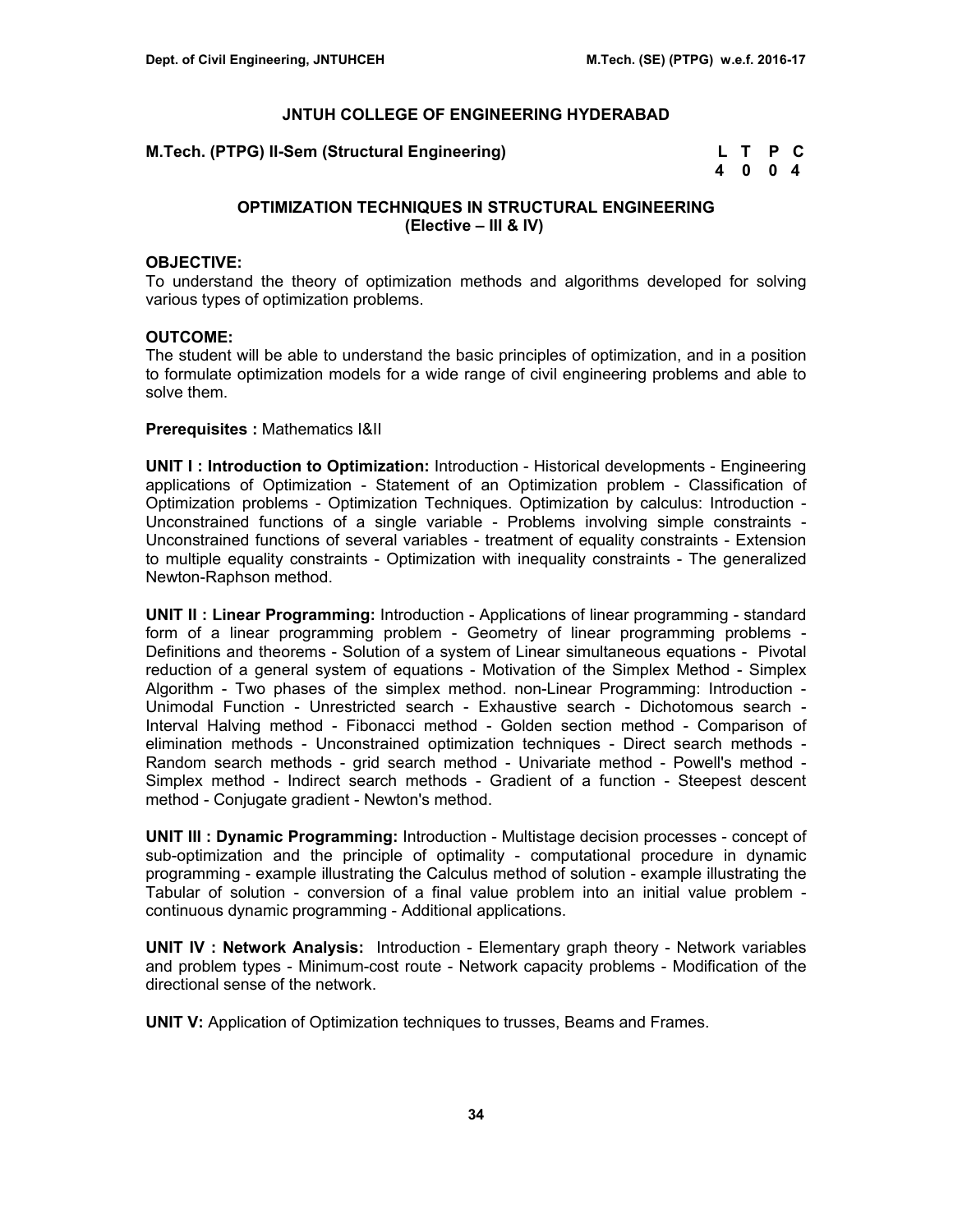# **REFERENCES**

- 1. Optimization: Theory and Applications by S.S.Rao. New Age International (p) Ltd.
- 2. Numerical Optimization Techniques for Engineering Design with applications by G.N.Vanderplaats 2007.
- 3. Elements of Structural Optimization by R.T.Haftka and Z.Gurdal Kluwer academic publishers
- 4. Optimum Structural Design by U.Kirsch. Tata Mc Graw Hill
- 5. Optimum Design of Structures by K.I.Majid.
- 6. Introduction to Optimum Design by J.S.Arora. Academic press, 2012 ISBN : 978-0-12- 381375-6.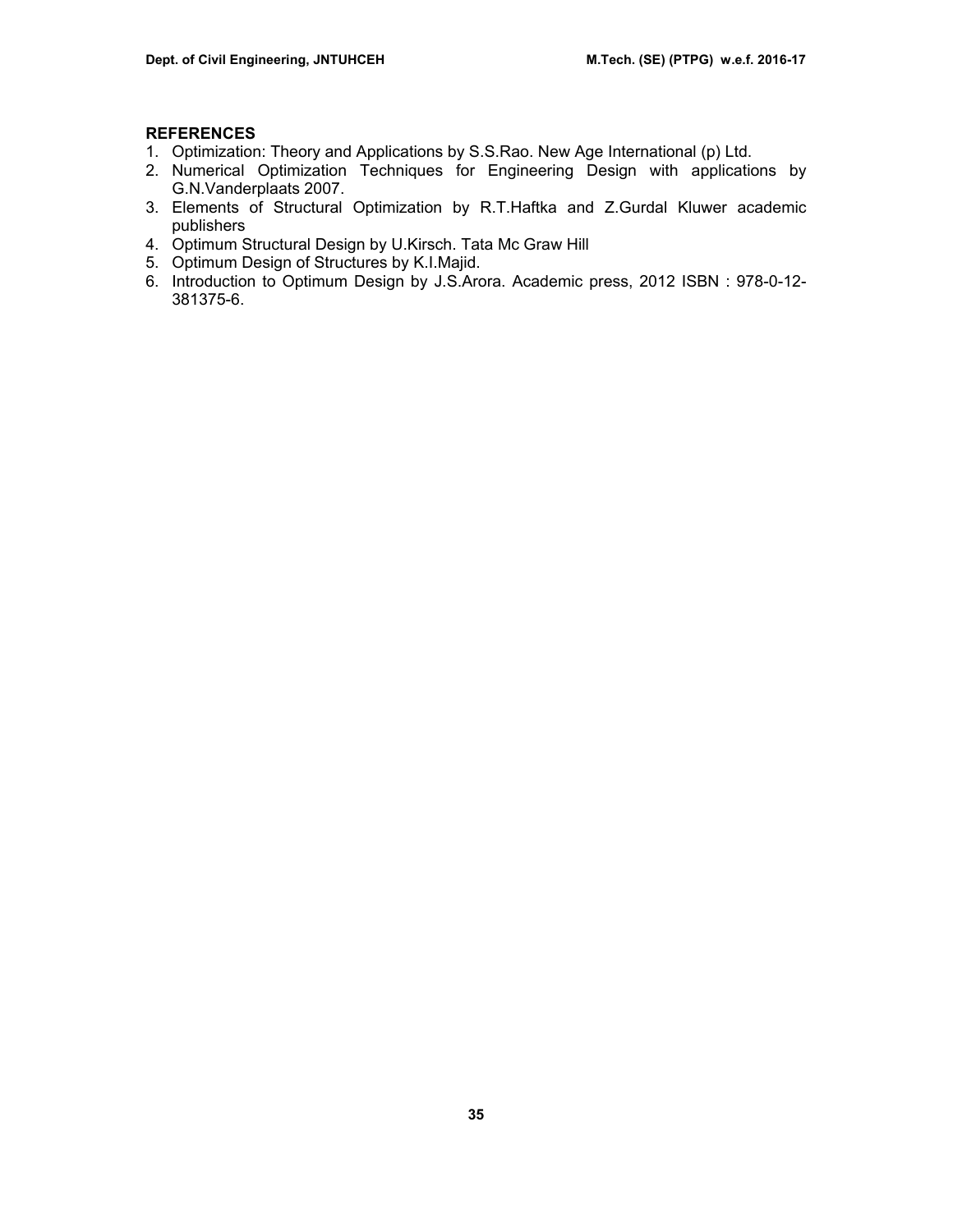# **M.Tech. (PTPG) II-Sem (Structural Engineering)**

| M.Tech. (PTPG) II-Sem (Structural Engineering) | L T P C                     |  |
|------------------------------------------------|-----------------------------|--|
|                                                | $0 \quad 0 \quad 4 \quad 2$ |  |

# **SOFT SKILLS LAB (Activity-based)**

# **Course Objectives**

- $\gg$  To improve the fluency of students in English
- $\gg$  To facilitate learning through interaction
- $\gg$  To illustrate the role of skills in real-life situations with case studies, role plays etc.
- $\geq$  To train students in group dynamics, body language and various other activities which boost their confidence levels and help in their overall personality development
- $\geq$  To encourage students develop behavioral skills and personal management skills
- $\gg$  To impart training for empowerment, thereby preparing students to become successful professionals

# **Learning Outcomes**

- **Developed critical acumen and creative ability besides making them industry- ready.**
- & Appropriate use of English language while clearly articulating ideas.
- **EXE** Developing insights into Language and enrich the professional competence of the students.
- **Enable students to meet challenges in job and career advancement.**

# **INTRODUCTION**

Definition and Introduction to Soft Skills – Hard Skills vs Soft Skills – Significance of Soft/Life/Self Skills – Self and SWOT Analysis *and*

- **1. Exercises on Productivity Development** 
	- Effective/ Assertive Communication Skills (Activity based)
	- Time Management (Case Study)
	- Creativity & Critical Thinking (Case Study)
	- Decision Making and Problem Solving (Case Study)
	- Stress Management (Case Study)

# **2. Exercises on Personality Development Skills**

- Self-esteem (Case Study)
- Positive Thinking (Case Study)
- Emotional Intelligence (Case Study)
- Team building and Leadership Skills (Case Study)
- Conflict Management (Case Study)
- **3. Exercises on Presentation Skills** 
	- Netiquette
	- Importance of Oral Presentation Defining Purpose- Analyzing the audience-Planning Outline and Preparing the Presentation- Individual & Group Presentation- Graphical Organizers- Tools and Multi-media Visuals
	- One Minute Presentations (Warming up)
	- PPT on Project Work- Understanding the Nuances of Delivery- Body Language – Closing and Handling Questions – Rubrics for Individual Evaluation (Practice Sessions)
- **4. Exercises on Professional Etiquette and Communication** 
	- Role-Play and Simulation- Introducing oneself and others, Greetings, Apologies, Requests, Agreement & Disagreement….etc.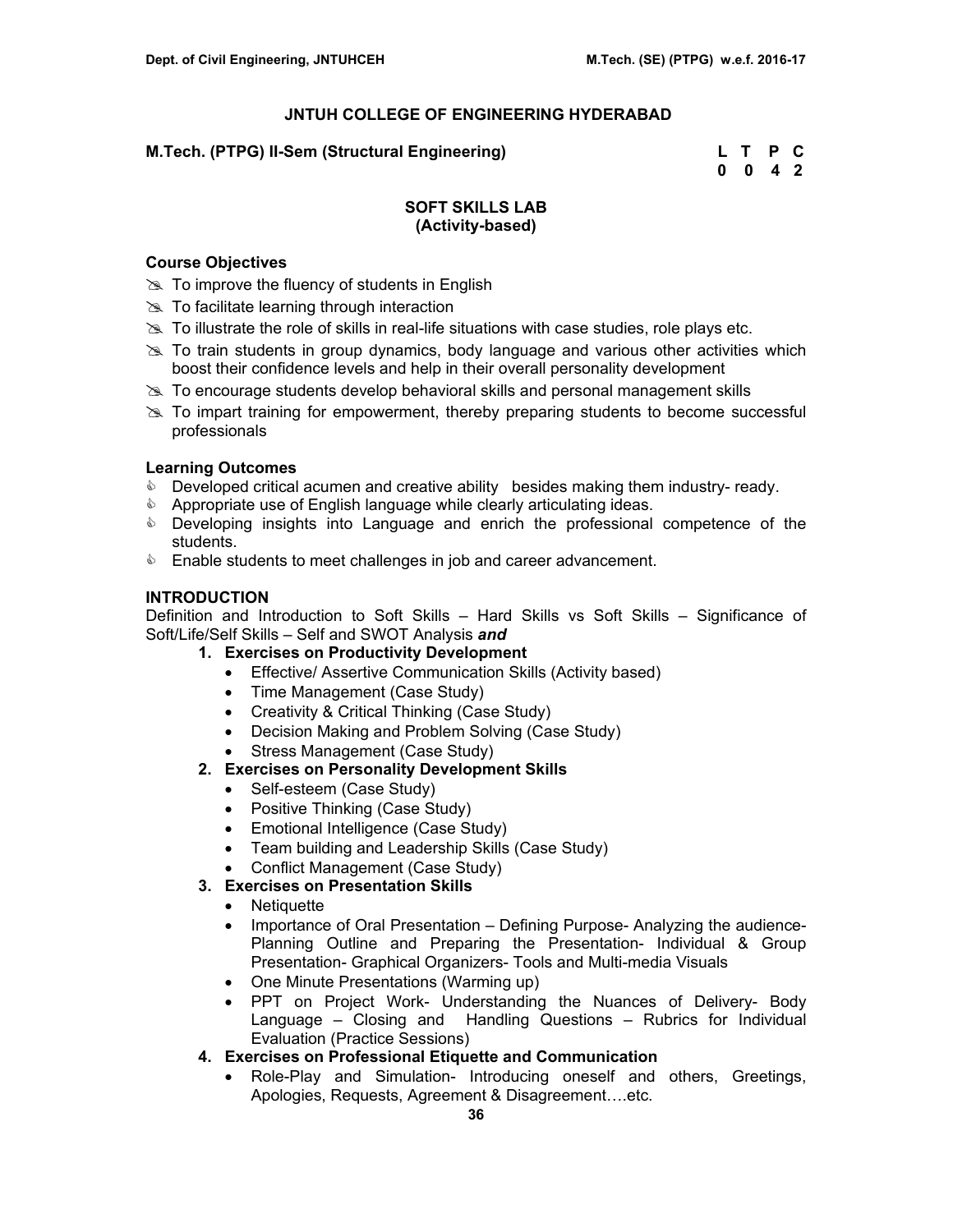- Telephone Etiquette
- Active Listening
- Group Discussions (Case study)- Group Discussion as a part of Selection Procedure- Checklist of GDs
- Analysis of Selected Interviews (Objectives of Interview)
- Mock-Interviews (Practice Sessions)
- Job Application and Preparing Resume
- Process Writing (Technical Vocabulary) Writing a Project Report-Assignments
- **5. Exercises on Ethics and Values**

Introduction –– Types of Values - Personal, Social and Cultural Values - Importance of Values in Various Contexts

- Significance of Modern and Professional Etiquette Etiquette (Formal and Informal Situations with Examples)
- Attitude, Good Manners and Work Culture (Live Examples)
- Social Skills Dealing with the Challenged (Live Examples)
- Professional Responsibility Adaptability (Live Examples)
- Corporate Expectations
- **P** Note: Hand-outs are to be prepared and given to students.
- $\mathcal{F}$  Training plan will be integrated in the syllabus.
- Topics mentioned in the syllabus are activity-based.

# **SUGGESTED SOFTWARE:**

- ) The following software from **'train2success.com'** 
	- o Preparing for being Interviewed
	- o Positive Thinking
	- o Interviewing Skills
	- o Telephone Skills
	- o Time Management
	- o Team Building
	- o Decision making

# **SUGGESTED READING:**

- 1. Alex, K. 2012. *Soft Skills.* S. Chand Publishers
- 2. *Management Shapers*. 2011. Collection of 28 Books by different Authors. Universities Press.
- 3. Sherfield, Robert M. *2005. et al Cornerstone: Developing Soft Skills*. Pearson
- 4. Suresh Kumar,E; Sreehari, P. & Savithri, J. 2011. *Communication Skills and Soft Skills-An Integrated Approach.* New Delhi: Pearson
- 5. The ACE of Soft Skills by Gopalaswamy Ramesh & Mahadevan Ramesh. 2013. Pearson Publishers. New Delhi.
- 6. Patnaik, P. 2011. *Group Discussion and Interview Skills.* New Delhi: Foundation
- *7.* Sudhir Andrews. 2009. *How to Succeed at Interviews.* New Delhi: Tata McGraw Hill
- 8. **Sasikumar, V & Dhamija, P.V. 1993.** *Spoken English A Self-Learning Guide to Conversation Practice.* **New Delhi: Tata McGraw-Hill**
- 9. *Dixson, Richard J. Everyday Dialogues in English. Prentice Hall India Pvt Ltd*
- 10. Mukhopadhyay. L *et al. 2012. Polyskills. New Delhi: CUP India Pvt Ltd*
- 11. Rizvi, M. A. 2005. *Effective Technical Communication.* New Delhi: Tata McGraw Hill
- 12. *The Hindu Speaks on Education* by the Hindu Newspaper
- 13. Naterop, B. Jean and Revell, Rod. 2004. *Telephoning in English*. Cambridge: CUP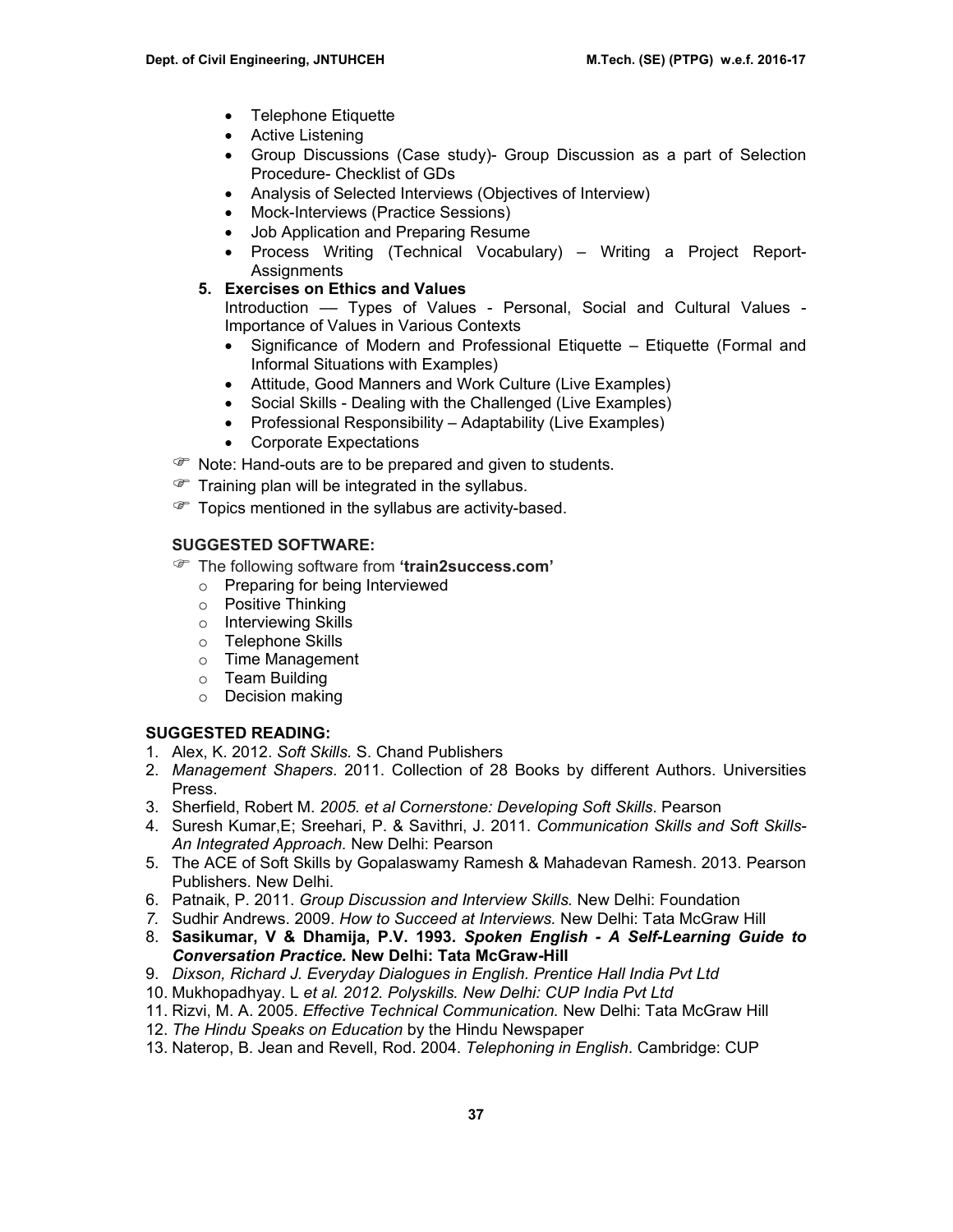|  |  |  | M.Tech. (PTPG) III-Sem (Structural Engineering) |  |  |  |  |  | L T P C |  |
|--|--|--|-------------------------------------------------|--|--|--|--|--|---------|--|
|--|--|--|-------------------------------------------------|--|--|--|--|--|---------|--|

| M.Tech. (PTPG) III-Sem (Structural Engineering) | L T P C |  |
|-------------------------------------------------|---------|--|
|                                                 | 4004    |  |

# **STRUCTURAL DYNAMICS**

#### **Objectives:**

To impart knowledge on the fundamental of structural dynamics and their applications.

**Outcomes:** The learner will be able to understand the equation of motion, dynamics response of single and multi degree-of freedom systems.

**Prerequisites :** Structural Analysis I & II

#### **UNIT I:**

**Theory of vibrations**: Introduction - Elements of vibratory system - Degrees of Freedom - Continuous System - Lumped mass idealization - Oscillatory motion - Simple Harmonic motion - Vectorial representation of S.H.M. - Free vibrations of single degree of freedom system - undamped and damped vibrations - critical damping - Logarithmic decrement - Forced vibration of SDOF systems - Harmonic excitation - Vibration Isolation -Dynamic magnification factor – Phase angle.

# **UNIT II**

**Introduction to Structural Dynamics :** Fundamental objectives of dynamic analysis -Types of prescribed loading - Methods of discretization - Formulation of equations of motion by different methods – Direct equilibration using Newton's law of motion / D'Alembert's principle, Principle of virtual work and Hamilton principle.

**Single Degree of Freedom Systems :** Formulation and solution of the equation of motion - Free vibration response - Response to Harmonic, Periodic, Impulsive and general dynamic loadings - Duhamel integral.

# **UNIT III**

**Multi Degree of Freedom Systems :** Selection of the degrees of Freedom - Evaluation of structural property matrices - Formulation of the MDOF equations of motion -Undamped free vibrations - Solutions of Eigen value problem for natural frequencies and mode shapes - Analysis of Dynamic response – Normal co-ordinates - Uncoupled equations of motion - Orthogonal properties of normal modes - Mode superposition procedure.

# **UNIT IV**

**Practical Vibration Analysis:** Introduction - Stodola method - Fundamental mode analysis - Analysis of second and higher modes - Holzer method - Basic procedure.

**Continuous Systems:** Introduction - Flexural vibrations of beams - Elementary case – Derivation of governing differential equation of motion - Analysis of undamped free vibrations of beams in flexure - Natural frequencies and mode-shapes of simple beams with different end conditions - Principles of application to continuous beams.

# **UNIT V**

**Introduction to Earthquake Analysis:** Introduction - Excitation by rigid base translation - Lumped mass approach - SDOF and MDOF systems – Theory of Response Spectrum Method - analysis for obtaining response of multi storeyed buildings.

# **References:**

- 1. Dynamics of Structures by Clough & Penzien, McGraw Hill, New york
- 2. Structural Dynamics by Mario Paz, C.B.S Publishers, New Delhi.
- 3. Dynamics of Structures by Anil K. Chopra, Pearson Education (Singapore), Delhi.
- 4. I.S: 1893 (Part 1) 2002, "Code of practice for Earthquake resistant design of Structures"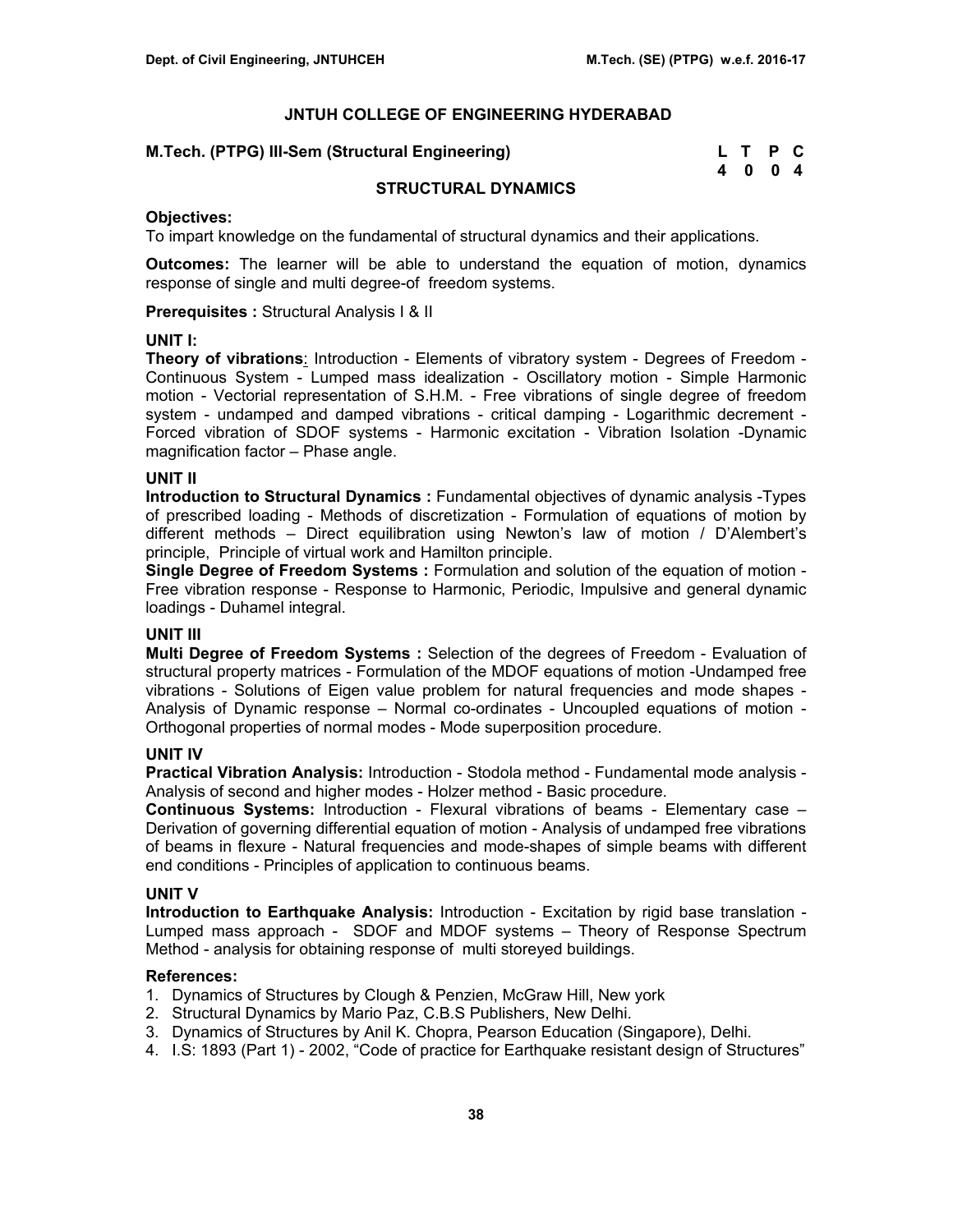| M.Tech. (PTPG) III-Sem (Structural Engineering) | L T P C |  |
|-------------------------------------------------|---------|--|
|                                                 | 4 0 0 4 |  |

# **ADVANCED STEEL DESIGN (Elective – V & VI)**

#### **Objectives:**

To impart knowledge on behavior and design of various connections, industrial and steel girders.

**Outcomes:** The learner will be able to design different steel structures.

**Prerequisites :**Design of Steel Structures & Structural Analysis

# **UNIT I:**

**SIMPLE CONNECTIONS – RIVETED, BOLTED PINNED AND WELDED CONNECTIONS:** Riveted Connections – Bolted Connections –Load Transfer Mechanism – Failure of Bolted Joints – Specifications for Bolted Joints – Bearing – Type Connections – Tensile Strength of Plate – Strength and Efficiency of the Joint – Combined Shear and Tension – Slip-Critical connections – Prying Action – Combined Shear and Tension for Slip-Critical Connections. Design of Groove Welds - Design of Fillet Welds – Design of Intermittent Fillet Welds – Failure of Welds.

# **UNIT II:**

**ECCENTRIC AND MOMENT CONNECTIONS :** Introduction – Beams – Column Connections – Connections Subjected to Eccentric Shear – Bolted Framed Connections – Bolted Seat Connections – Bolted Bracket Connections. Bolted Moment Connections – Welded Framed Connections- Welded Bracket Connections – Moment Resistant Connections.

# **UNIT III: ANALYSIS AND DESIGN OF INDUSTRIAL BUILDINGS:**

Dead loads, live loads and wind loads on roofs. Design wind speed and pressure, wind pressure on roofs; wind effect on cladding and louvers; Design of angular roof truss, tubular truss, truss for a railway platform.Design of purlins for roofs, design of built up purlins, design of knee braced trusses and stanchions. Design of bracings.

# **UNIT IV: DESIGN OF STEEL TRUSS GIRDER BRIDGES:**

Types of truss bridges, component parts of a truss bridge, economic Proportions of trusses, self weight of truss girders, design of bridge Compression members, tension members; wind load on truss girder Bridges; wind effect on top lateral bracing; bottom lateral bracing; portal Bracing; sway bracing.

#### **UNIT V: DESIGN OF STEEL BUNKERS AND SILOS :**

Introduction – Janssen's Theory – Airy's Theory – Design of Parameters – Design Criteria – Analysis of Bins – Hopper Bottom – Design of Bins.

# **References:**

- 1. Design of Steel Structures. P.Dayaratnam, Publisher : S. Chand, Edition 2011-12.
- 2. Design Steel Structures Volume II, Dr. Ramachandra & Vivendra Gehlot Scientitic Publishes Journals Department..
- 3. Limit State Design of Steel Structures S.K. Duggal Mc Graw Hill Education Private Ltd. NewDelhi.
- 4. Design of Steel Structures Galyord & Gaylord, Publisher : Tata Mc Graw Hill, Education. Edition 2012.
- 5. Indian Standard Code IS 800-2007.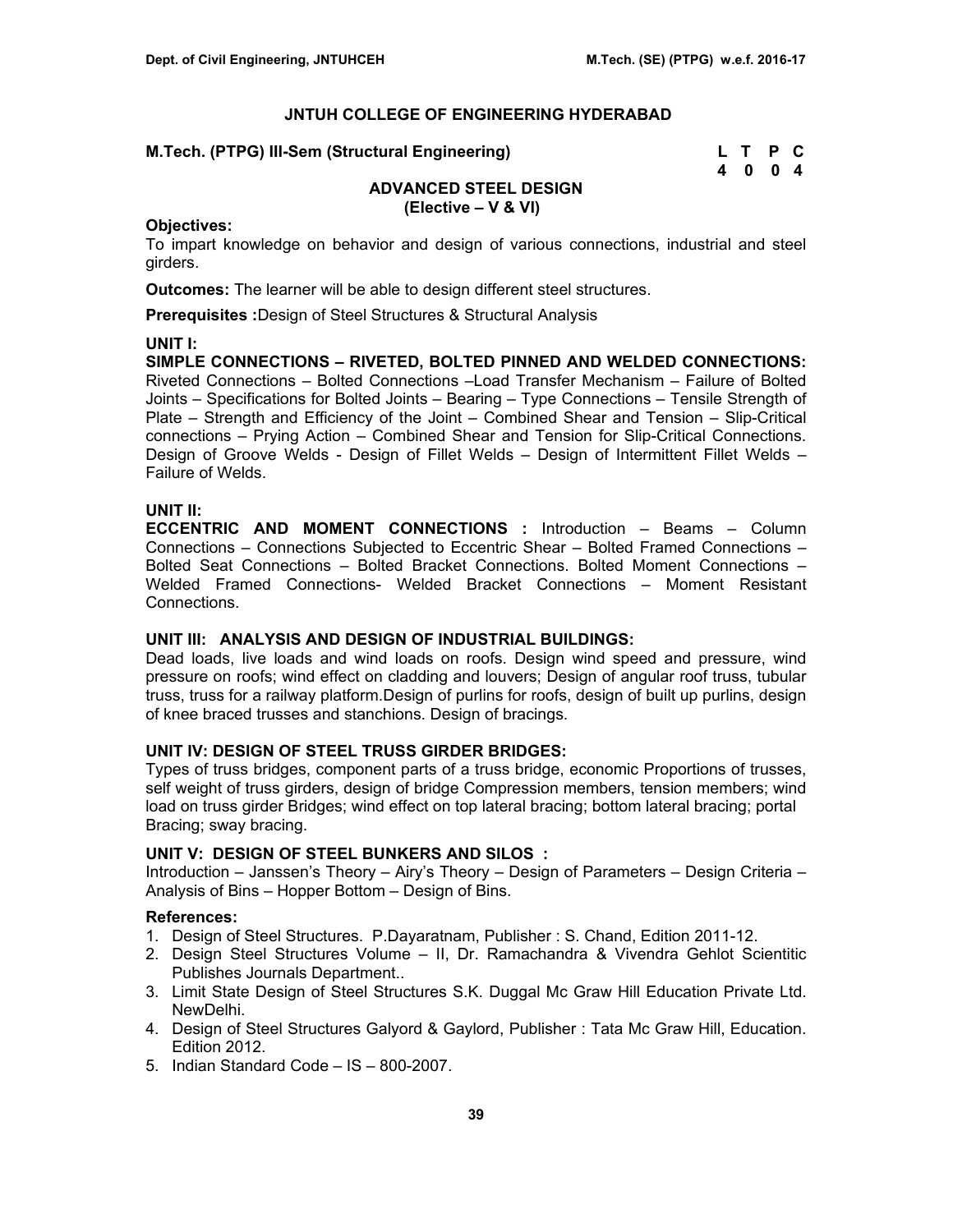**M.Tech. (PTPG) III-Sem (Structural Engineering)** 

| M.Tech. (PTPG) III-Sem (Structural Engineering) | L T P C |  |
|-------------------------------------------------|---------|--|
|                                                 | 4 0 0 4 |  |

# **DESIGN OF PRESTRESSED CONCRETE STRUCTURES (Elective – V & VI)**

#### **Objectives:**

To impart knowledge on basics of prestressing and designing of different structural elements using Prestressing techniques.

#### **Outcomes:**

The learner will be able to understand the prestressing techniques, design the various structural elements using Prestressing techniques.

**Prerequisites : Reinforced Concrete Design & Structural Analysis** 

## **UNIT I:**

**Introduction –** Prestressing Systems – Pretensioning Systems – Postensioning Systems – High Strength Steel and Concrete - Analysis of Prestress - Resultant Stresses at a Section – Pressure Line or Thrust Line – Concept of Load Balancing - Losses of Prestress – Loss Due to Elastic Deformation of Concrete – Shrinkage of Concrete – Creep – Relaxation of Stress in Steel – Friction – Anchorage Slip.

### **UNIT II:**

**DEFLECTIONS OF PRESTRESSED CONCRETE MEMBERS :** Importance of Control of Deflections – Factors Influencing Deflection – Short-term Deflections of Uncracked Members – Prediction of Long-time Deflections – Deflections of Cracked Members – Requirements of IS 1343-2012.

**Ultimate Flexural Strength of Beams:** Introduction, Flexural theory using first principles – Simplified Methods – Ultimate Moment of Resistance of untensioned Steel.

## **UNIT III:**

**COMPOSITE CONSTRUCTIONS:** Introduction, Advantages, Types of Composite Construction, Analysis of Composite beams- Differential shrinkage- Ultimate Flexural and shear strength of composite sections- Deflection of Composite Beams. Design of Composite sections.

#### **UNIT IV:**

**PRESTRESSED CONCRETE SLABS:** Types Of Prestressed Concrete Floor Slabs**-** Design of Prestressed Concrete One Way and Two Way Slabs.

**Prestressed Concrete Pipes and Poles :** Circular prestressing- Types of Prestressed Concrete Pipes- Design of Prestressed Concrete Pipes - Prestressed Concrete Poles.

#### **UNIT V:**

**CONTINUOUS BEAMS:** Advantage of Continuous Members – Effect of Prestressing Inderterminate Structures – Methods of Achieving Continuity – Methods of Analysis of Secondary Moments – Concordant Cable Profile – Guyon's Theorem. Redistribution of moments in a continuous beam.

**Anchorage Zone Stresses in Beams** : Introduction, Stress distribution in End Block – Anchorage zone stresses –Magnel's method- Guyon's Method - Anchorage zone Reinforcement.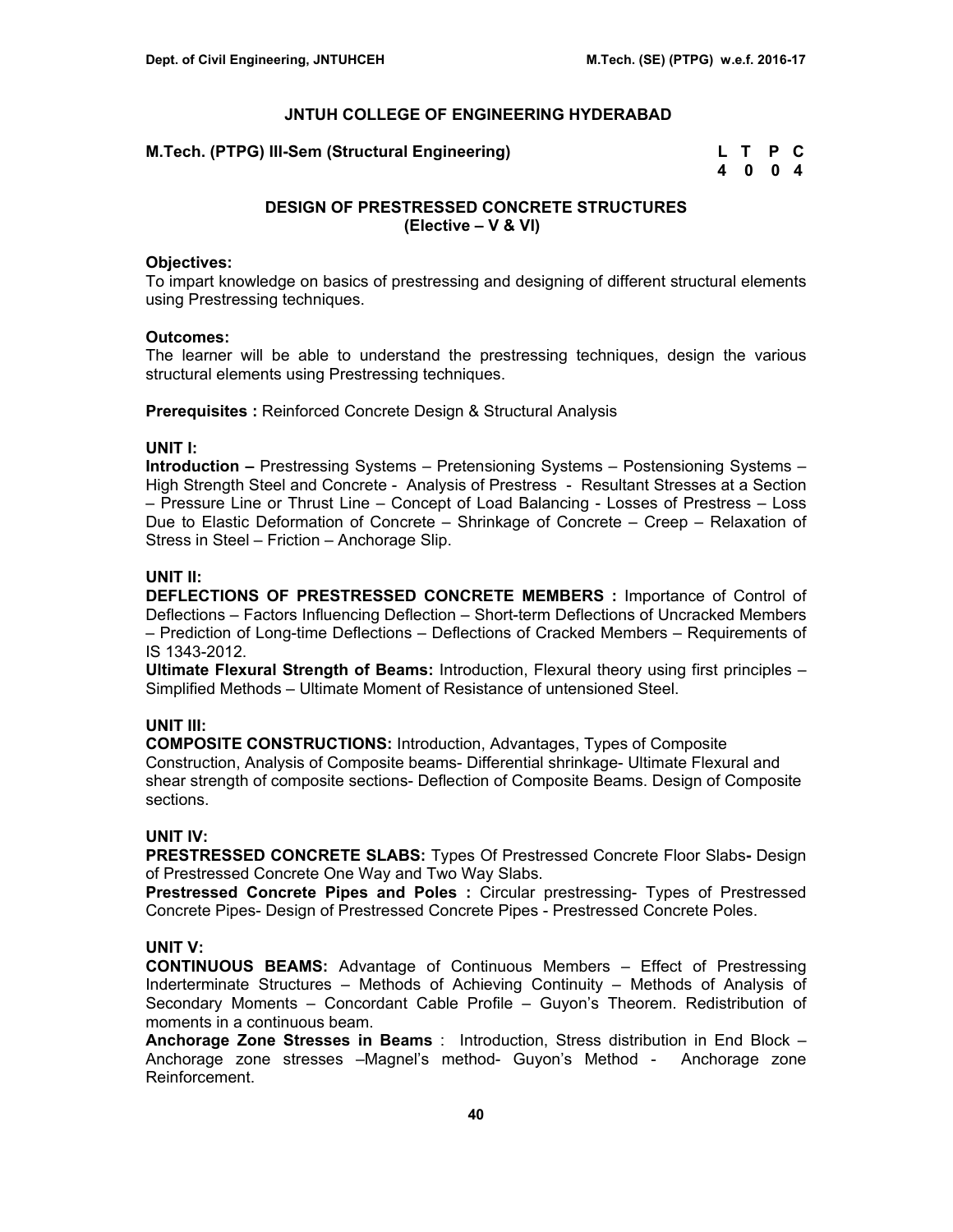#### **References :**

- 1. Prestressed Concrete by Krishna Raju Fifth Edition Tata Mc Graw Hill Book Co ., New Delhi.
- 2. Design of Prestress Concrete Structures by T.Y. Lin and Burn, John Wiley, New York.
- 3. Prestressed Concrete by N. Rajagopalan, Narosa Publishing House
- 4. Prestressed Concrete by K.U.Muthu *et al.,* PHI Learning Pvt.Ltd.
- 5. Prestressed Concrete: Analysis and Design Practice by Karuna Moy Ghosh, Prentice Hall of India
- 6. IS 1343 -2012, Prestressed Concrete Code of Practice, Bureau of Indian Standards.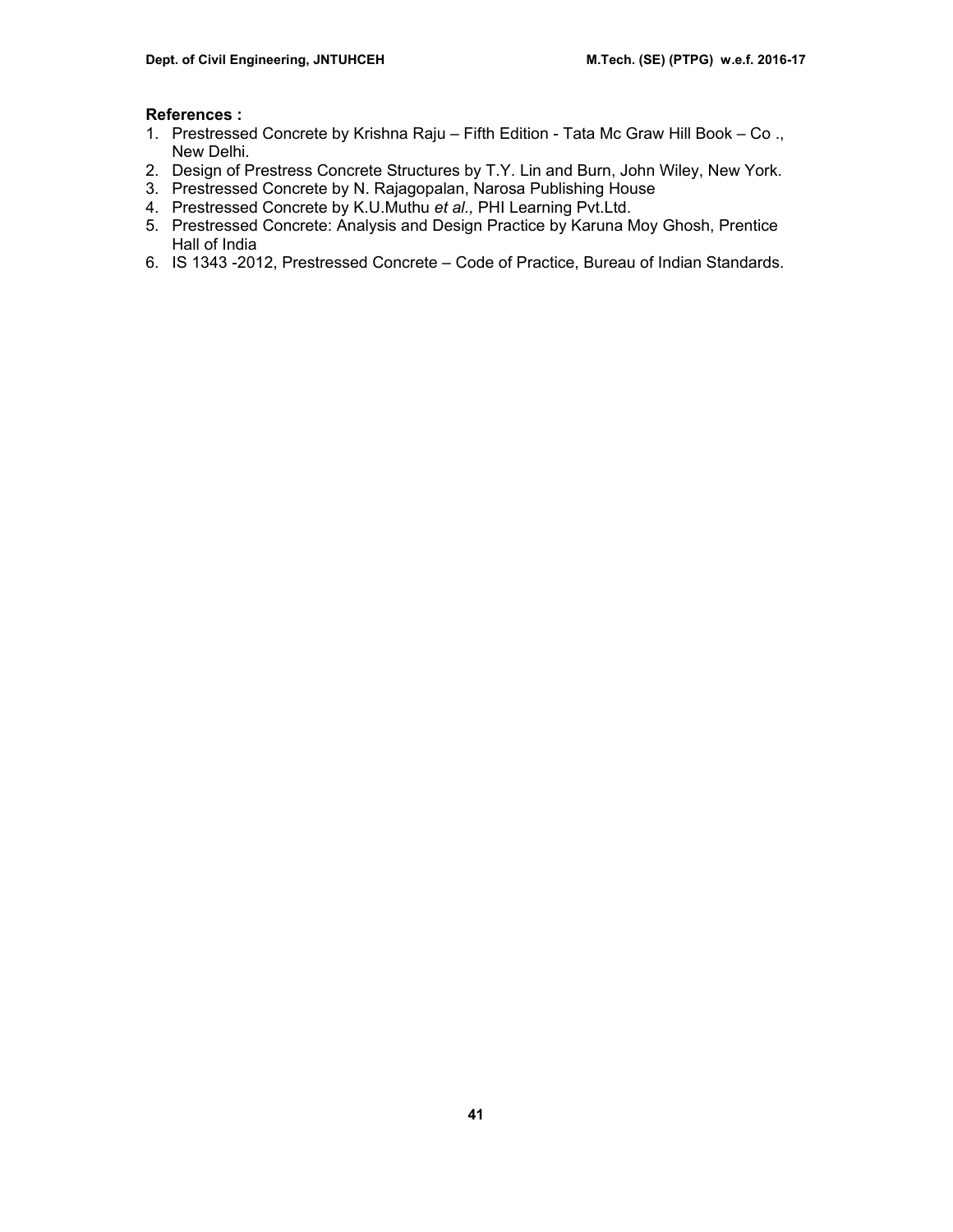## **M.Tech. (PTPG) III-Sem (Structural Engineering)**

| M.Tech. (PTPG) III-Sem (Structural Engineering) | L T P C |  |
|-------------------------------------------------|---------|--|
|                                                 | 4 0 0 4 |  |

#### **STABILITY OF STRUCTURES (Elective – V & VI)**

#### **Objectives:**

To impart knowledge on the elastic, inelastic buckling and torsional buckling of structures.

#### **Outcomes:**

The learner will be able to understand buckling of bars and frames.

**Prerequisites :** Theory of Elasticity & Advanced Structural Analysis

#### **UNIT – I**

Beam Columns: Differential equations for beam columns- beam columns with concentrated loads – continuous lateral loads-couples- beam columns with built in ends – continuous beams with axial load – application of trigonometrically series – Effects of initial curvature on deflections – Determination of allowable stresses.

#### **UNIT - II**

Elastic Buckling of bars and frames: Elastic Buckling of straight columns – Effect of shear stress on buckling – Eccentrically and laterally loaded columns- Buckling of frames-large deflections of buckled bars-Energy methods- Buckling of bars on elastic foundations- Buckle line of bar with intermediate compressive forces - Buckling of bars with change in crosssection – Effect of shear force on critical load- built up columns.

## **UNIT - III**

In Elastic Buckling: Buckle line of straight bar- Double modulus theory – Tangent modulus theory, Inelastic lateral Buckling. Experiments and design formulae: Experiments on columns – Critical stress diagram – Empirical formulae for design – various end conditions

#### **UNIT - IV**

Torsion Buckling: Pure torsion of thin walled bars of open cross section – Non-uniform torsion of thin walled bars of open cross section- Torsional buckling – Buckling by torsion and flexure.

#### **UNIT – V**

Lateral buckling of simply supported Beams: Beams of Rectangular cross-section subjected to pure bending. Buckling of simply supported Rectangular plates: Derivation of equation of plate subjected to constant compression in one and two directions.

#### **References**

- 1. Theory of elastic Stability by Timshenko & Gere-Mc Graw Hill
- 2. Stability of metallic structures by Blunch- Mc Graw Hill
- 3. Theory of Beam- Columns Vol I by Chem. & Atste Mc. Graw Hill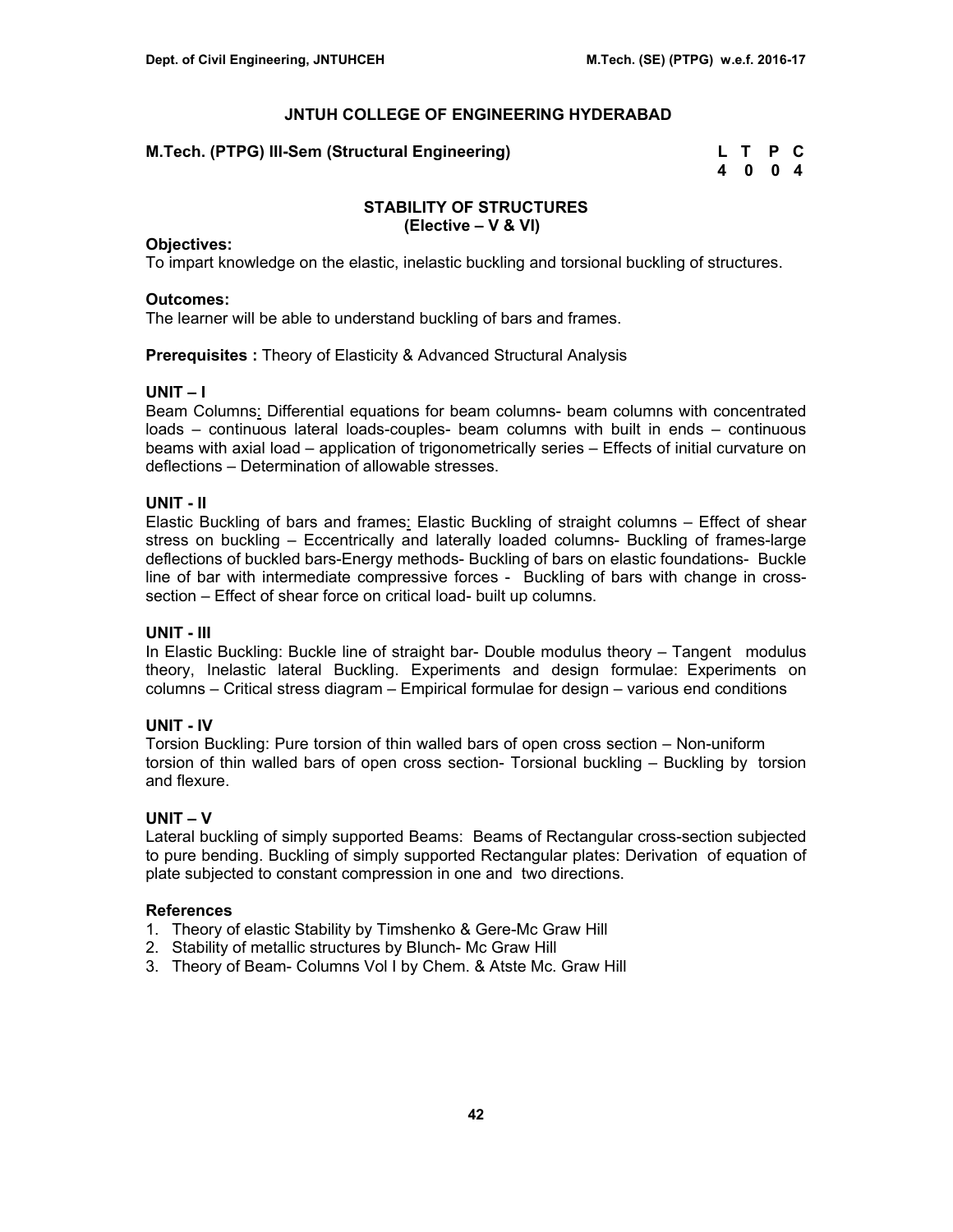| M.Tech. (PTPG) III-Sem (Structural Engineering) | L T P C |  |
|-------------------------------------------------|---------|--|
|                                                 | 4004    |  |

# **COMPOSITE MATERIALS (Elective – V & VI)**

#### **Objectives:**

To impart knowledge on the properties of composite materials, their uses and advantages.

#### **Outcomes:**

The learner will be able to understand use of different composite materials and design GRP Box beams.

**Prerequisites :** Reinforced Concrete Design

#### **UNIT - I**

Introduction: Requirements of structural materials, influence of nature of materials in structural form, Nature of structural materials- Homogeneous materials, composite materials.

# **UNIT - II**

Macro mechanical Properties of composite Laminae: Introduction, Assumptions and Idealizations, Stress Strain relationships for composite Laminae- Isotropic, Orthotropic laminae, Strength Characteristics- Basic concepts, Strength hypothesis for isotropic and Orthotropic laminae. Macro mechanical Analysis of composite Laminae: Introduction, Assumptions and Limitations, Stiffness characteristics of glass reinforced laminae- Stress-Strain relationships in continuous, discontinuous fibre laminae, Strength characteristics of glass reinforced laminae- Strengths in continuous, discontinuous fibre laminae.

## **UNIT - III**

Behaviour of Glass Fibre-Reinforced laminates: Introduction, Stiffness characteristics of Laminated composites-Behaviour of Laminated beams and plates, Strength characteristics of Laminated composites- Strength analysis and failure criteria, Effect of inter laminar structures. Glass Reinforced Composites: Introduction, Continuously reinforced laminatesuni-directionally and multi directionally continuously reinforced laminates, Discontinuously reinforced laminates – Stiffness and Strength properties.

# **UNIT - IV**

GRP properties relevant to structural Design: Introduction, Short-term strength and stiffness-Tensile, Compressive, Flexural and Shearing. Long term strength and stiffness properties, Temperature effects, Effect of fire, Structural joints- Adhesive, mechanical, Combinational, Transformed sections.

# **UNIT - V**

Design of GRP Box Beams: Introduction, loading, span and cross-sectional shape, Selection of material, Beam manufacture, Beam stresses, Experimental Behaviour, Effect on Beam performance- Modulus of Elasticity, Compressive Strength, I value, prevention of compression buckling failure, Behaviour under long term loading.

Design of Stressed skinned roof structure: Introduction, loading and material properties, preliminary design, and computer analysis.

#### **References:**

- 1. GRP in Structural Engineering M.Holmes and D.J.Just.
- 2. Mechanics of Composite materials and Structures by Madhujith Mukhopadhyay; Universities Press 2007.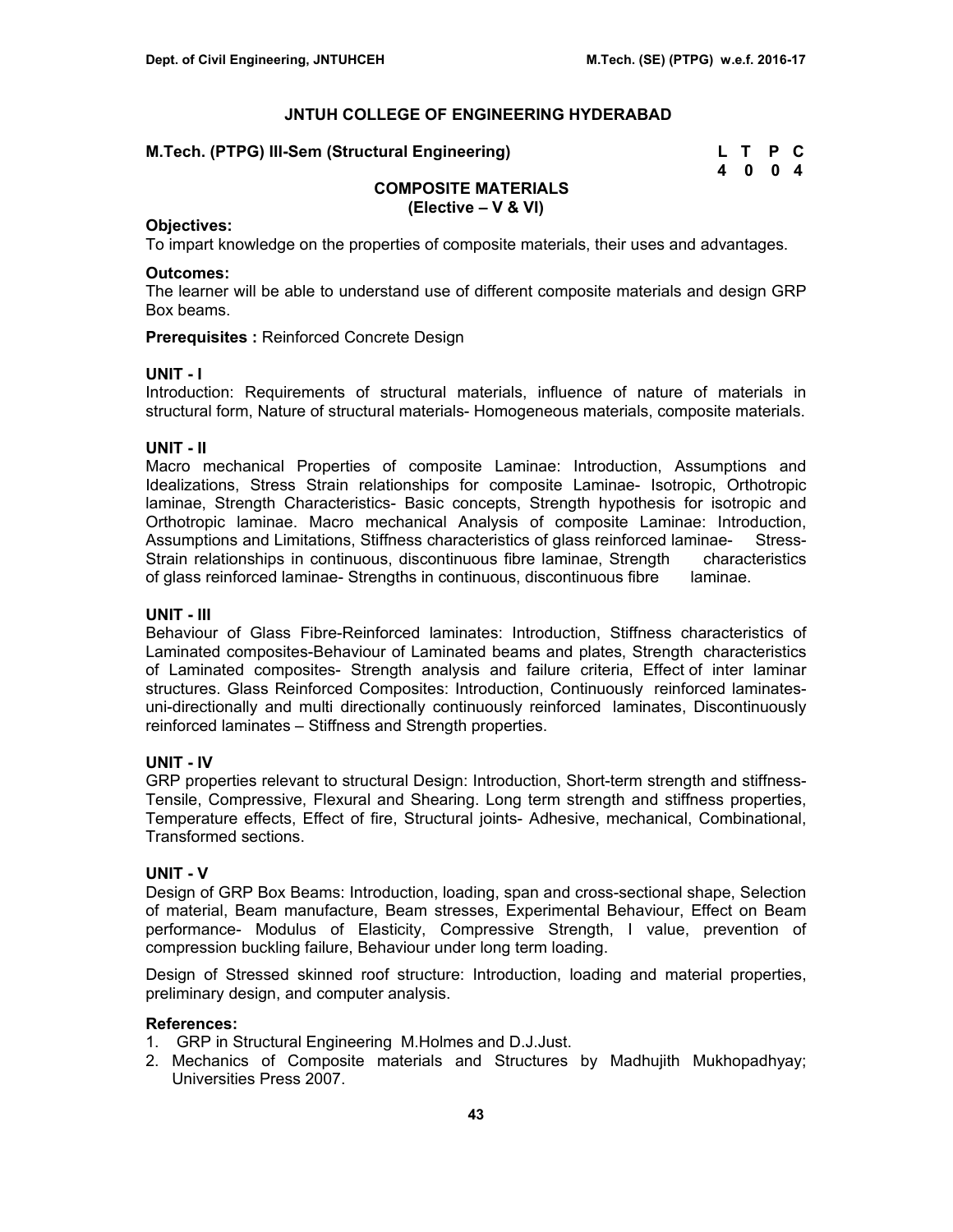**M.Tech. (PTPG) III-Sem (Structural Engineering)** 

| M.Tech. (PTPG) III-Sem (Structural Engineering) | L T P C |  |
|-------------------------------------------------|---------|--|
|                                                 | 4004    |  |

# **REHABILITATION AND RETROFITING OF STRUCTURES (Elective – V & VI)**

#### **Objectives:**

To impart knowledge about different types of determination of structures testing the structures for the deter ration of structures testing the structures for the diagnosis defects and different types of repairing methods.

#### **Outcomes:**

The learner will be understand about different types of distresses in structures, their causes, testing of structures for different problems and suggest suitable repair method.

**Prerequisites :**Reinforced Concrete Design, Steel Design, Concrete Technology

#### **UNIT – I**

Introduction – Deterioration of Structures – Distress in Structures – Causes and Prevention. Mechanism of Damage – Types of Damage.

# **UNIT – II**

Corrosion of Steel Reinforcement – Causes – Mechanism and Prevention. Damage of Structures due to Fire – Fire Rating of Structures – Phenomena of Desiccation.

#### **UNIT – III**

Inspection and Testing – Symptoms and Diagnosis of Distress - Damage assessment – NDT.

# **UNIT – IV**

Repair of Structure – Common Types of Repairs – Repair in Concrete Structures – Repairs in Under Water Structures – Guniting – Shot Create – Underpinning. Strengthening of Structures – Strengthening Methods – Retrofitting – Jacketing.

# **UNIT – V**

Health Monitoring of Structures – Use of Sensors – Building Instrumentation.

#### **REFERENCES:**

- 1. Concrete Technology by A.R. Santakumar, Oxford University press
- 2. Defects and Deterioration in Buildingts, E F & N Spon, London
- 3. Non-Destructive Evaluation of Concrete Structures by Bungey Surrey University Press
- 4. Maintenance and Repair of Civil Structures, B.L. Gupta and Amit Gupta, Standard Publications.
- 5. Concrete Repair and Maintenance Illustrated, RS Means Company Inc W. H. Ranso, (1981)
- 6. Building Failures : Diagnosis and Avoidance, EF & N Spon, London, B. A. Richardson, (1991).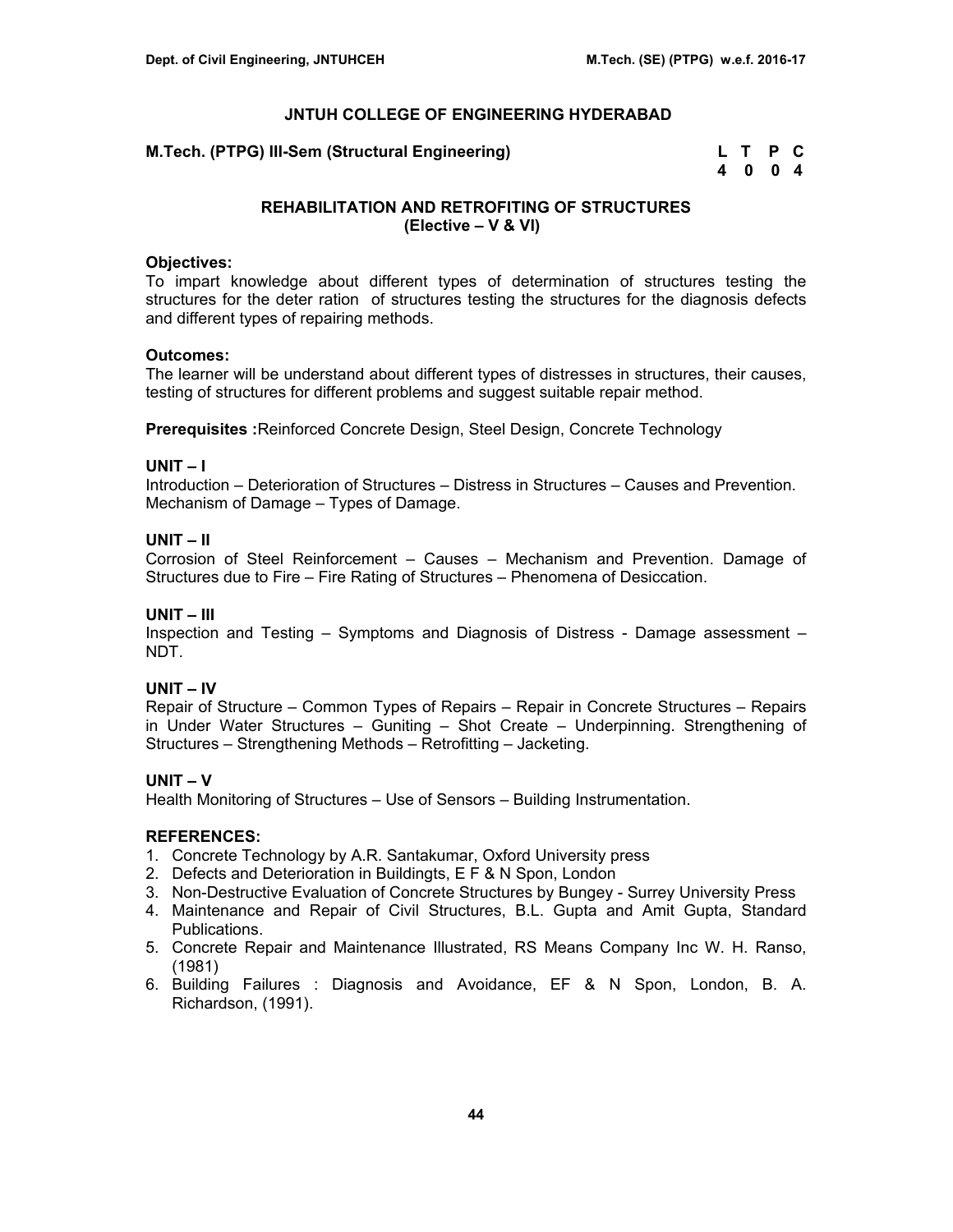| M.Tech. (PTPG) III-Sem (Structural Engineering) | L T P C            |  |
|-------------------------------------------------|--------------------|--|
|                                                 | $0 \t 0 \t 4 \t 2$ |  |

# **CAD LABORATORY**

# **Objectives:**

To impart knowledge on the use of various softwares

#### **Outcomes:**

The learner will be able to understand and design the structures using the software.

**Prerequisites :** Advanced Structural Analysis

- 1. Program for design of slabs. Using Excel
- 2. Program for design of beams. Using Excel
- 3. Program for design of column using Excel
- 4. Analysis of truss using STAAD Pro
- 5. Analysis of Multistoreyed space frame, using STAAD Pro, ETABS
- 6. Analysis of Bridge deck slab
- 7. Analysis of Plane frames using STAAD. Pro.
- 8. Program for Design of a combined footing using ETABS Excel
- 9. Program for Design of column using Excel.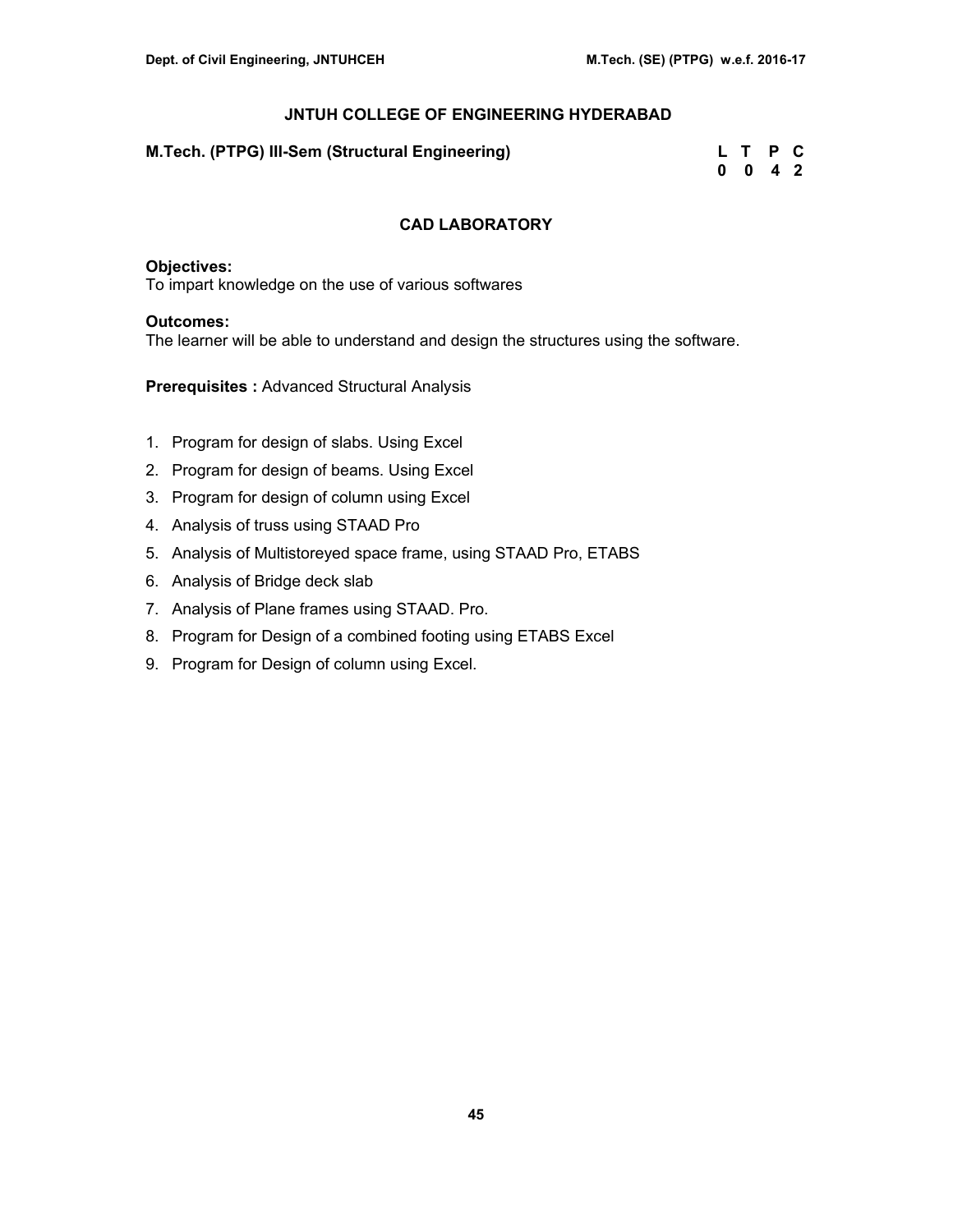|  |  |  |  | M.Tech. (PTPG) IV-Sem (Structural Engineering) |  |  |  | L T P C |  |
|--|--|--|--|------------------------------------------------|--|--|--|---------|--|
|--|--|--|--|------------------------------------------------|--|--|--|---------|--|

| M.Tech. (PTPG) IV-Sem (Structural Engineering) | L T P C |  |
|------------------------------------------------|---------|--|
|                                                | 4004    |  |

# **FINITE ELEMENT METHODS**

# **Objectives:**

To impart knowledge about various finite element techniques and development of finite element code.

## **Outcome:**

The learner will be able to solve continuum problems using finite element analysis.

**Prerequisites :** SA- I &II Advanced Structural Analysis

# **UNIT I**

Introduction: Concepts of FEM - steps involved - merits and demerits - energy principles – discrimination - Raleigh - Ritz method of functional approximation.

Principles of Elasticity: Stress equations - strain displacement relationships in matrix form plane stress, plane strain and axi-symmetric bodies of revolution with axi-symmetric loading.

# **UNIT II**

One dimensional FEM: Stiffness matrix for beam and bar elements - shape functions foe ID elements.

Two dimensional FEM: Different types of elements for plane stress and plane strain analysis - displacement models - generalized coordinates - shape functions - convergent and compatibility requirements - geometric invariance - natural coordinate system - area and volume coordinates - generation of element stiffness and nodal load matrices

# **UNIT III**

Isoparametric formulation: Concept - different isoparametric elements for 2D analysis formulation of 4-noded and 8-noded isoparametric quadrilateral elements - Lagrange elements - serendipity elements.

Axi Symmetric Analysis: bodies of revolution - axi symmetric modeling - strain displacement relationship - formulation of axi symmetric elements.

Three dimensional FEM: Different 3-D elements-strain-displacement relationship –

formulation of hexahedral and isoparametric solid element.

# **UNIT IV**

Introduction to Finite Element Analysis of Plates: basic theory of plate plate bending - thin plate theory - stress resultants - Mindlin's approximations - formulation of 4-noded isoperimetric quadrilateral plate element – Shell Element.

# **UNIT V**

Introduction to non – linear analysis – basic methods – application to Special structures.

# **REFERENCES:**

- 1. Concepts and Applications of Finite Element Analysis by Robert D.Cook, David S. Malkus and Michael E. Plesha, John Wiley & Sons Singapour
- 2. Finite element Methods by OC Zienkiewicz- Tata Mcgraw Hill 2005, 6<sup>th</sup> Edition
- 3. Finite element analysis, theory and programming by GS Krishna Murthy Tata Mcgraw Hill 2005,  $7<sup>th</sup>$  Edition.
- 4. Introduction to Finite element Method by Tirupathi Chandra Patila and Belugunudu Prentice Hall of India Pvt Ltd - 2007
- 5. Introduction to Finite element Method by JN Reddy Tata Mcgraw Hill 2005,  $3<sup>rd</sup>$ **Edition**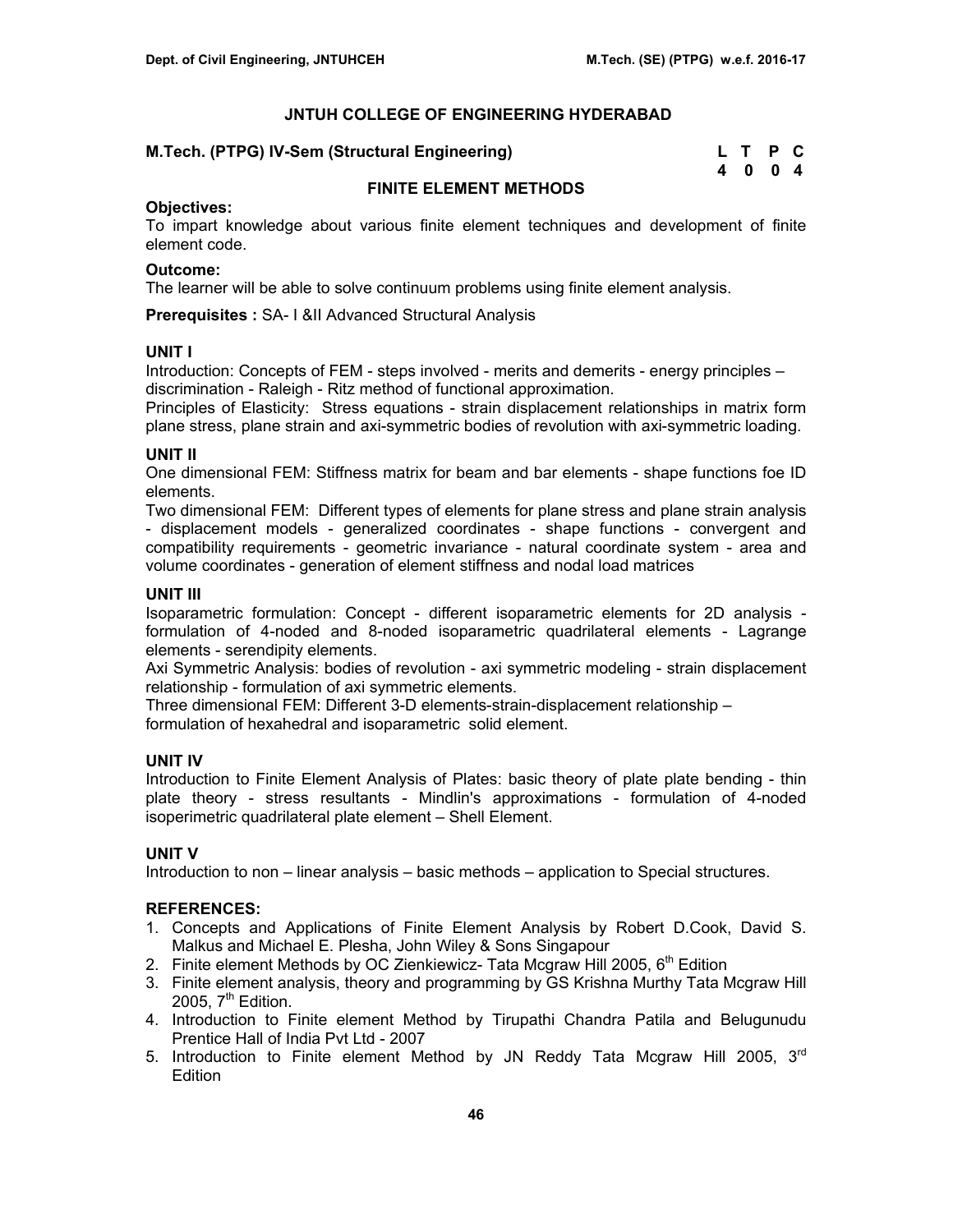**M.Tech. (PTPG) IV-Sem (Structural Engineering)** 

| M.Tech. (PTPG) IV-Sem (Structural Engineering) | L T P C |  |
|------------------------------------------------|---------|--|
|                                                | 4 0 0 4 |  |

# **EARTHQUAKE RESISTANT DESIGN OF BUILDINGS (Elective – VII & VIII)**

#### **Objectives:**

To impart knowledge on the seismology and behavior of buildings during earthquakes.

**Outcomes :** The learner will be able to analyse and design buildings to resist seismic forces.

**Prerequisites :** Structural Dynamics, Reinforced Concrete Design

#### **UNIT - I**

Engineering Seismology: Earthquake phenomenon cause of earthquakes-Faults- Plate tectonics- Seismic waves- Terms associated with earthquakes-Magnitude/Intensity of an earthquake-scales-Energy released-Earthquake measuring instruments-Seismoscope, Seismograph, accelerograph-Characteristics of strong ground motions- Seismic zones of India.

Introduction-Functional planning-Continuous load path-Overall form-simplicity and symmetry-elongated shapes-stiffness and strength - Seismic design requirements-regular and irregular configurations-basic assumptions.

#### **UNIT - II**

Conceptual Design - Horizontal and Vertical Load Resisting Systems - System and Members for Lateral Loads and High Rise / Tall Structures.

Twisting of Buildings – Flexible Building and Rigid Building Systems.

Strength and Stiffness – Ductility – Definition – Ductility Relationships – Choice of construction Materials – Unconfined Concrete & Confined Concrete – Masonry, Steel Structures. Design Earthquake Loads – Basic Load Combinations – Permissible Stresses. Seismic Methods of Analysis – Static Method – Equivalent Lateral Force Method. Dynamic Analysis – Response Spectrum Method – Modal Analysis Torsion.

#### **UNIT - III**

Introduction to Earthquake Resistant Design – Seismic Design Requirements and Methods. RC Buildings – IS Code based Method.- Vertical Irregularities – Mass Irregularity Torsional Irregularity - Plan Configuration Problem - Design Lateral Force, Base Shear Evaluation – Lateral Distribution of Base Shear – Structural Walls Strategies and the Location of Structural Walls – Sectional Shapes – Behaviour of Unreinforced and Reinforced Masonry Walls – Behaviour of Walls Box Action and Bands – Behaviour of infill Walls - Non Structural Elements – Failure Mechanism of Nonstructural Elements – Effects of Nonstructural Elements on Structural System – Analysis – Prevention of Damage to Nonstructural Elements – Isolation of Non-Structures.

# **UNIT - IV**

**Design of Shear walls:** Classification according to Behavior, Loads in Shear walls, Design of Rectangular and Flanged Shear walls, Derivation of Formula for Moment of Resistance of Rectangular Shear walls – Coupled Shear Walls. Introduction to non-linear static Oush Over Analysis.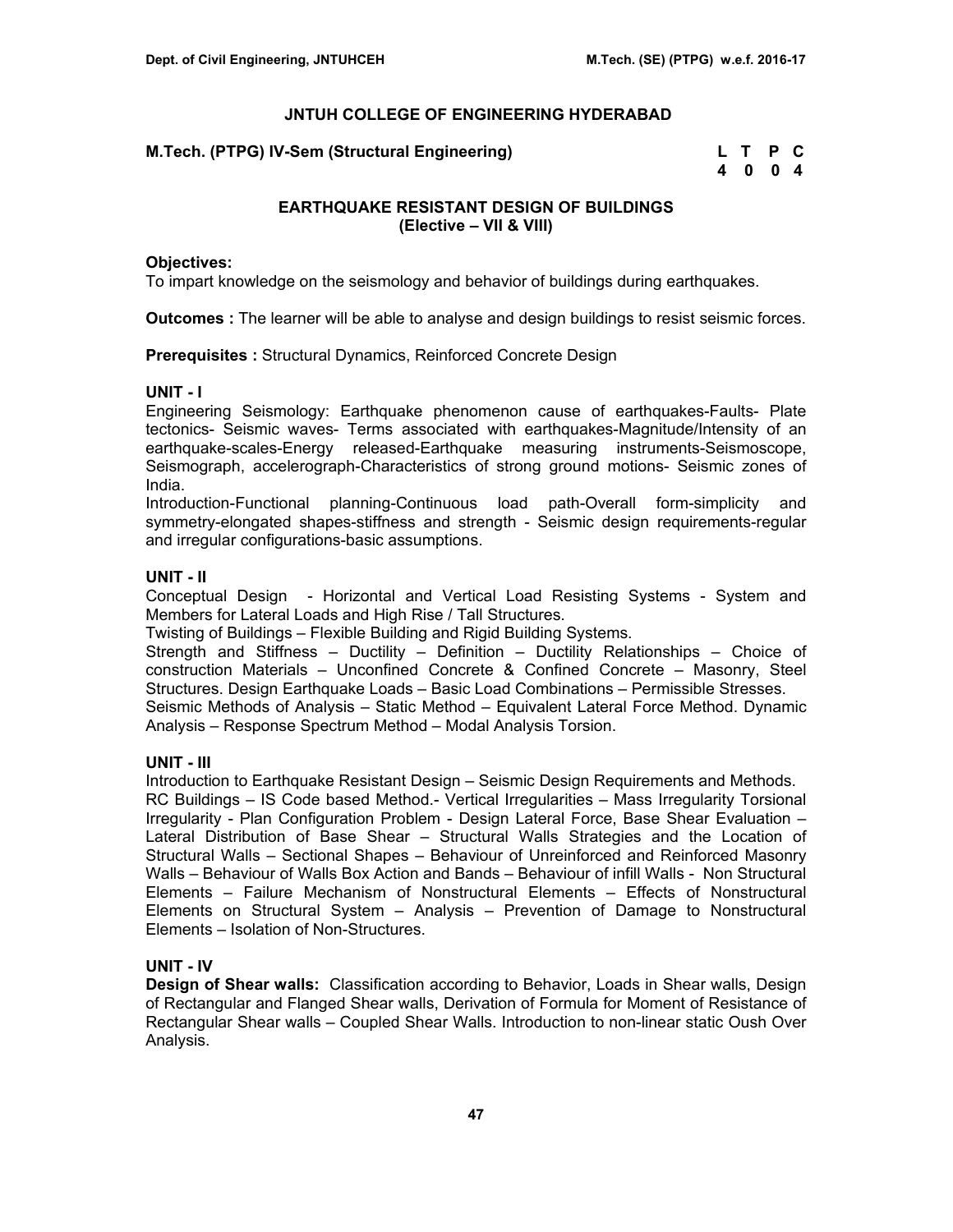# **UNIT - V**

**Ductility Considerations in Earthquake Resistant Design of RC Buildings**: Introduction-Impact of Ductility- Requirements for Ductility- Assessment of Ductility- Factors affecting Ductility- Ductile detailing considerations as per IS 13920. Behavior of beams, columns and joints in RC buildings during earthquakes-Vulnerability of open ground storey and short columns during earthquake- Seismic Evaluation and Retrofitting.

Capacity Based Design: Introduction to Capacity Design, Capacity Design for Beams and Columns-Case studies.

# **REFERENCES :**

- 1. Earthquake Resistant Design of structures S. K. Duggal, Oxford University Press
- 2. Earthquake Resistant Design of structures Pankaj Agarwal and Manish Shrikhande, Prentice Hall of India Pvt. Ltd.
- 3. Seismic Design of Reinforced Concrete and Masonry Building T. Paulay and M.J.N. Priestly, John Wiley & Sons
- 4. Masory and Timber structures including earthquake Resistant Design –Anand S.Arya, Nem chand & Bros
- 5. Earthquake –Resistant Design of Masonry Building –Miha Tomazevic, Imperial college Press.
- 6. Design of Reinforced Concrete Structures by N.Subramanian, Oxford University Press.
- 7. Earthquake Tips Learning Earthquake Design and Construction C.V.R. Murty

# **Reference Codes:**

- 1. IS: 1893 (Part-1) -2002. "Criteria for Earthquake Resistant Design of structures." B.I.S., New Delhi.
- 2. IS:4326-1993, " Earthquake Resistant Design and Construction of Building", Code of Practice B.I.S., New Delhi.
- 3. IS:13920-1993, " Ductile detailing of concrete structures subjected to seismic force" Guidelines, B.I.S., New Delhi.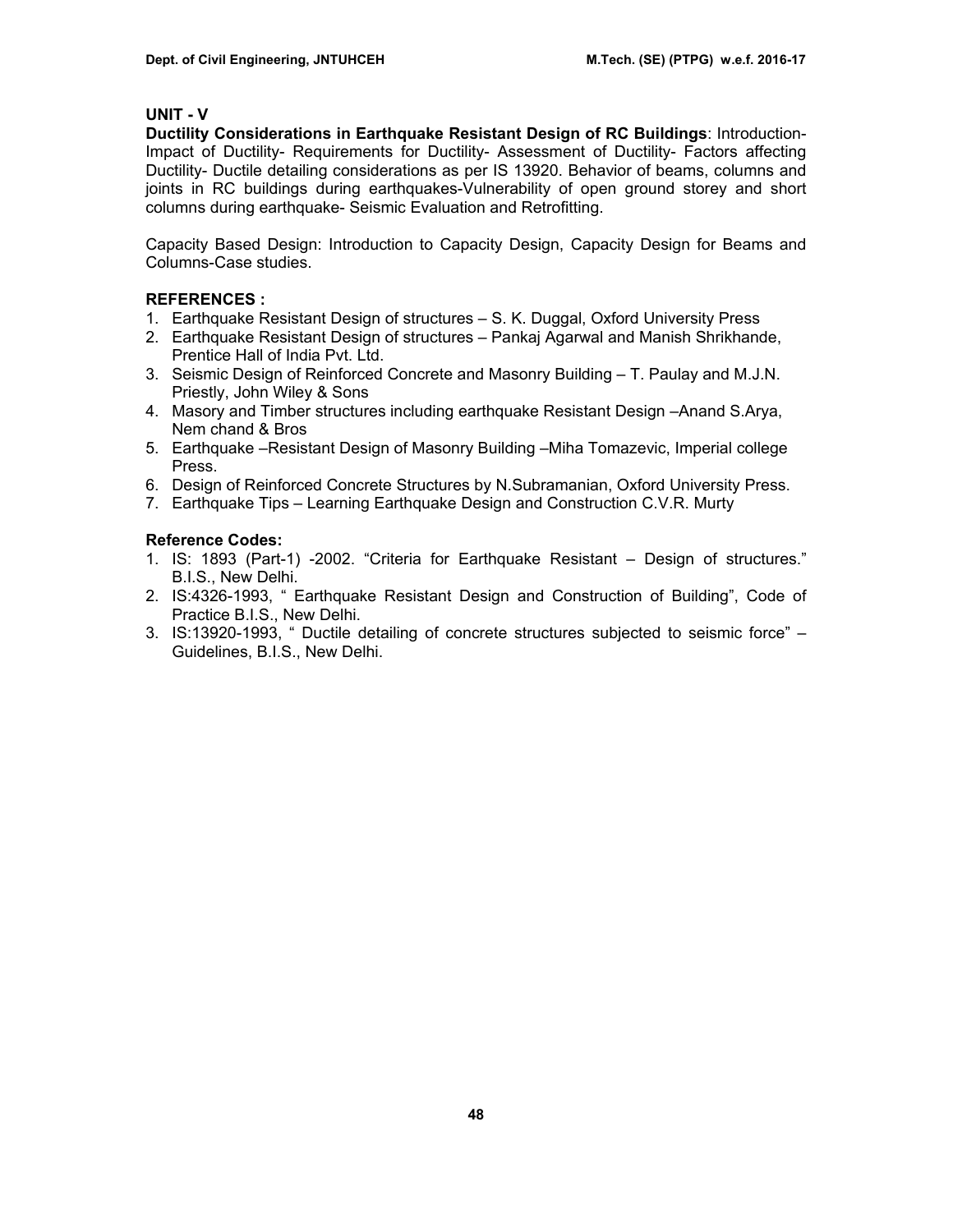**M.Tech. (PTPG) IV-Sem (Structural Engineering)** 

| M.Tech. (PTPG) IV-Sem (Structural Engineering) | L T P C |  |
|------------------------------------------------|---------|--|
|                                                | 4 0 0 4 |  |

# **PRINCIPLES OF BRIDGE ENGINEERING (Elective – VII & VIII)**

#### **Objectives:**

To impart knowledge about different types of bridges, their analysis and design for combination of different loading condition as per codal provisions.

#### **Outcomes:**

The learner will be in a position to understand and design different types of bridges.

**Prerequisites :**Structural Analysis I &II, Reinforced Concrete Design

#### **UNIT I**

Concrete Bridges: Introduction-Types of Bridges-Economic span length-Types of loading-Dead load-live load-Impact Effect-Centrifugal force-wind loads-Lateral loads-Longitudinal forces-Seismic loads - Discussion of IRC Loadings - Frictional resistance of expansion bearings-Secondary Stresses-Temperature Effect-Erection Forces and effects-Width of roadway and footway-General Design Requirements –

#### **UNIT II**

Solid slab Bridges: Introduction-Method of Analysis and Design.

#### **UNIT III**

Girder Bridges: Introduction-Method of Analysis and Design-Courbon's Theory, Grillage analogy

#### **UNIT IV**

Pre-Stressed Concrete Bridges: Basic principles-General Design requirements-Mild steel reinforcement in prestessed concrete member-Concrete cover and spacing of pre-stressing steel-Slender beams-Composite Section-Propped-Design of Propped Composite Section-Unproped composite section-Two-stage Prestressing-Shrinking stresses-General Design requirements for Road Bridges – Design of Beams and Expansion Joints.

#### **UNIT V**

Design of Bearings: Sub-srtucture of bridges: Substructure- Beds block-Piers- Pier Dimensions- Design loads for piers- Abutments- Design loads for Abutments.

# **References**

- 1. Essentials of Bridge Engineering by D.Johnson Victor, Oxford and IBH Publishing Co. Pvt. Ltd
- 2. Design of Concrete Bridges by M.G.Aswani, V.N.Vazirani and M.M.Ratwani. Khanna Publications 2004
- 3. Bridge Deck Behaviour by E.C.Hambly.
- 4. Concrete Bridge Design and Practice by V.K.Raina Tata Mc Graw Hill Publishing co
- 5. Bridge Engineering by Ponnusamy Tata Mc Graw Hill Publishing co
- 6. Design of Bridges by N.Krishna Raju, Oxford and IBH Publishing Co. Pvt. Ltd
- 7. Bridge Engineering by V.V.Sastry, DhanPat Rai & Co.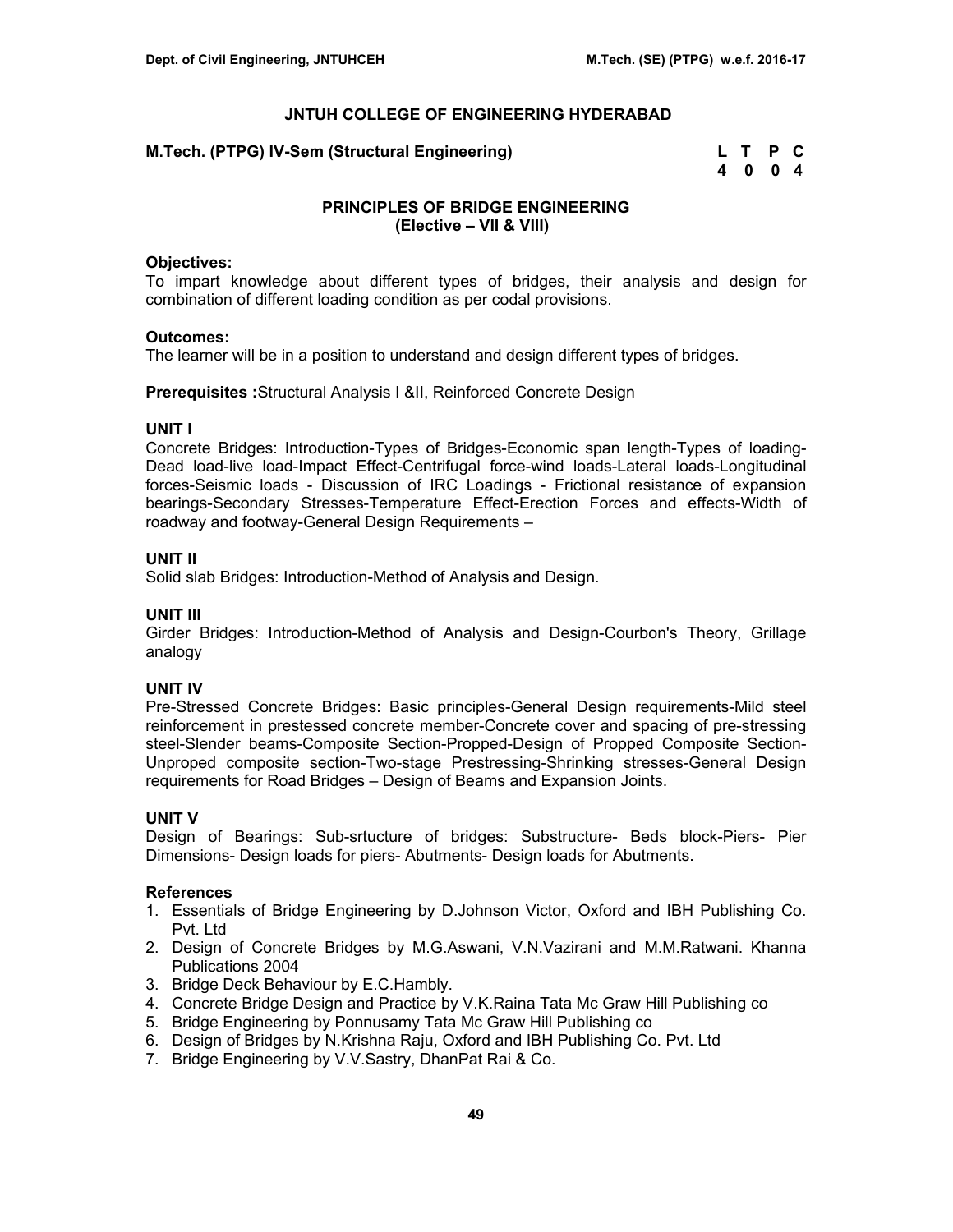**M.Tech. (PTPG) IV-Sem (Structural Engineering)** 

| M.Tech. (PTPG) IV-Sem (Structural Engineering)_ | L T P C |  |
|-------------------------------------------------|---------|--|
|                                                 | 4 0 0 4 |  |

# **PLASTIC ANALYSIS AND DESIGN (Elective – VII & VIII)**

#### **Objectives:**

To impart knowledge on the analysis of steel structures like continuous beams, steel frames and connection, using Plastic Analysis.

#### **Outcomes:**

The learner will be able to design continuous beams and steel frames.

**Prerequisites :** Design of Steel Structures & Structural Analysis I & II

# **UNIT – I**

Analysis of Structures for Ultimate Load: Fundamental Principles – statical method of Analysis – Mechanism method of analysis – Method of analysis, Moment check – Carry over factor – Moment Balancing Method.

#### **UNIT - II**

Design of Continuous Beams: Continuous Beams of uniform section throughout – Continuous Beams with different cross-sections.

## **UNIT - III**

Secondary Design Problems: Introduction – Influence of Axial force on the plastic moment – influence of shear force – local buckling of flanges and webs – lateral buckling – column stability.

# **UNIT - IV**

Design of Connections: Introduction – requirement for connections – straight corner connections – Haunched connection – Interior Beam-Column connections.

# **UNIT - V**

Design of Steel Frames: Introduction – Sinole span frames – simplified procedures for Sinole span frames – Design of Gable frames with Haunched Connection. Ultimate Deflections: Introduction – Deflection at ultimate load – Deflection at working load – Deflections of Beams and Single span frames.

#### **References:**

- 1. Plastic Design of Steel Frames, L.S.Beedle.
- 2. Plastic Analysis, B.G.Neal.
- 3. Plastic Analysis, Horve.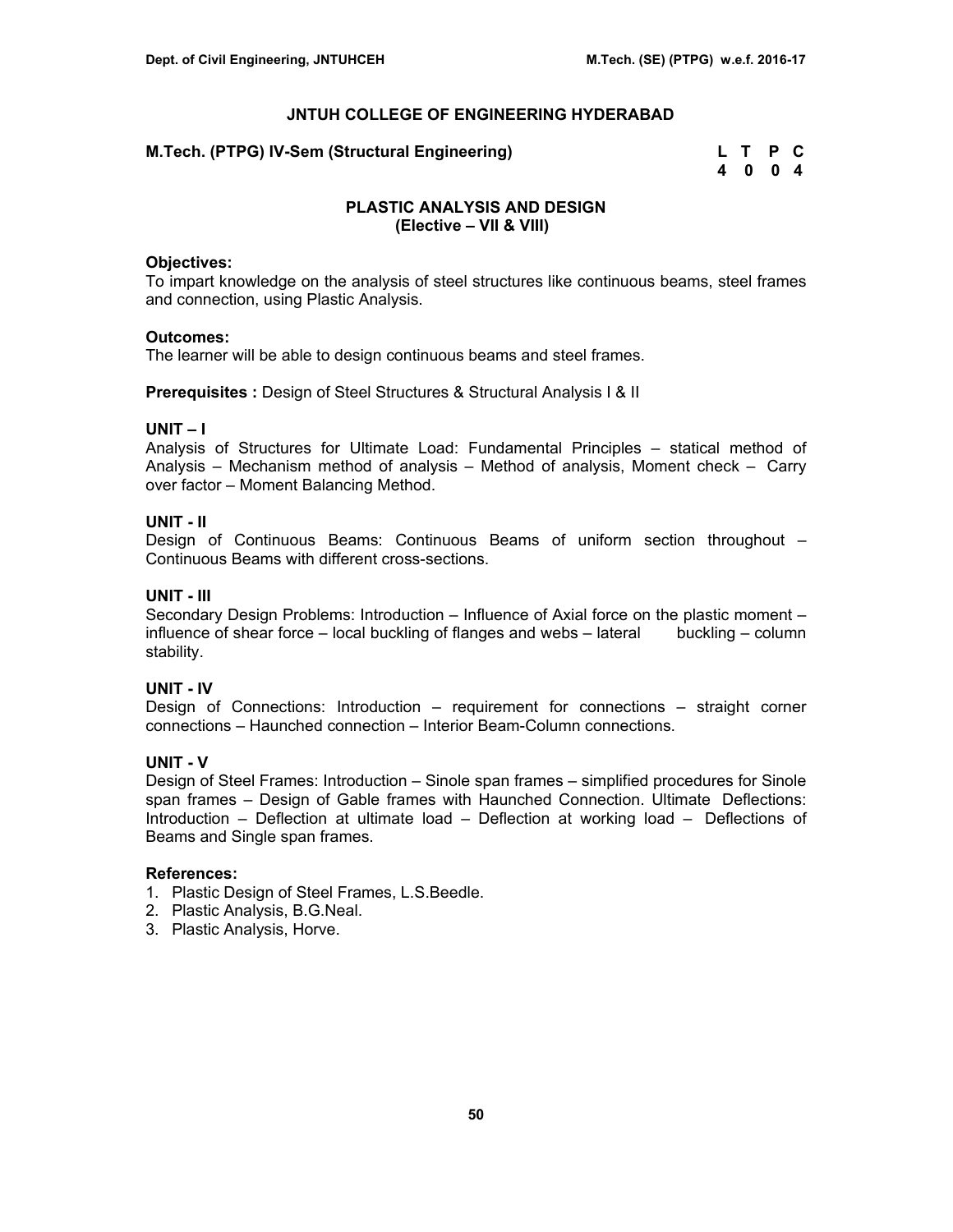**M.Tech. (PTPG) IV-Sem (Structural Engineering)** 

| M.Tech. (PTPG) IV-Sem (Structural Engineering) | L T P C |  |
|------------------------------------------------|---------|--|
|                                                | 4004    |  |

# **DESIGN OF INDUSTRIAL STRUCTURES (Elective – VII & VIII)**

#### **Objectives:**

To impart knowledge about different types of industrial structures their analysis and design for different conditions as per codal provision.

#### **Outcomes:**

The learner will be able to plan different types of industrial structures such as cold framed members, RC buckers, Soil, Chimneys. Cylindrical shells and design them.

**Prerequisites :**Design of Steel Structures & Structural Analysis

# **UNIT 1**

Planning of Industrial Structures – types of industrial structures – different components of industrial structures – Bracings of Industrial Buildings – Design of Steel Industrial Buildings.

#### **UNIT 2**

Thin Walled / Cold Formed Steel Members : Definitions – Local Bucking of Thin-Elements-Post Buckling of Thin-Elements – Light Guage Steel Columns and Compression Members – Form-Factor for Columns and Compression Members – Behaviour of Stiffened Elements Under Uniform Compression – Multiple Stiffened Compression Elements –Effective Length of Light Gauge Steel Compression Members – Light Gauge Steel Tension Members.

# **UNIT 3**

RC Bunkers & Silos : Introduction – Janssen's Theory – Airy's Theory – Design of Square, Rectangular and Circular Bunkers ; Design of Silos.

# **UNIT 4**

RC Chimneys : Introduction – Wind Pressure – Stresses in Chimney Shaft Due to Self-Weight and Wind – Stresses in Horizontal Reinforcement Due to Wind Shear – Stresses Due to Temperature Difference – Combined Effect of Self Load, Wind and Temperature – Temperature Stresses in Horizontal Reinforcement Problems.

# **UNIT 5**

Design Principles of Cylindrical Shells & Design Problems.

#### **References:**

- 1. Advanced Reinforced Concrete Design, By N. Krishna Raju (CBS Publishers & Distributors) 2005.
- 2. Design of Steel Structures, By Ram Chandra and Virendra Gehlot vol-II, 2007.
- 3. Design of Steel Structures, By Duggal Tata McGraw-Hill publishers 2010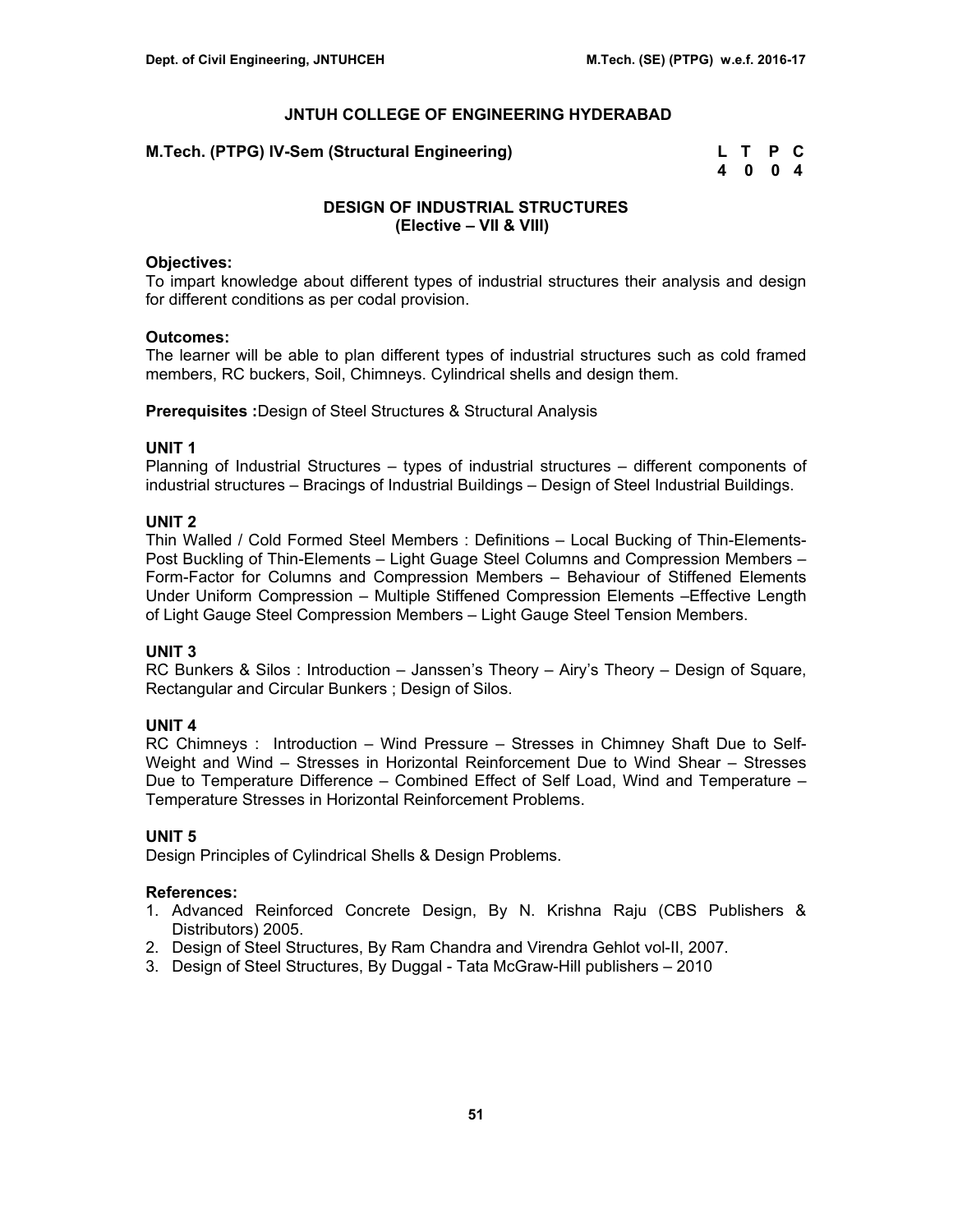| M.Tech. (PTPG) IV-Sem (Structural Engineering) | L T P C |  |
|------------------------------------------------|---------|--|
|                                                | 0 0 4 2 |  |

# **SEMINAR**

**Prerequisites**: None.

#### **OBJECTIVE:**

To understand the topic on thrust area by reviewing about 8-10 research papers and relevant books and material in the website and present the topic and prepare technical report.

## **OUTCOME:**

At the end of the course, the student will be able to undertake a critical review of literature on a chosen topic. Present topics of relevance to a group of professionals. Prepare a technical report.